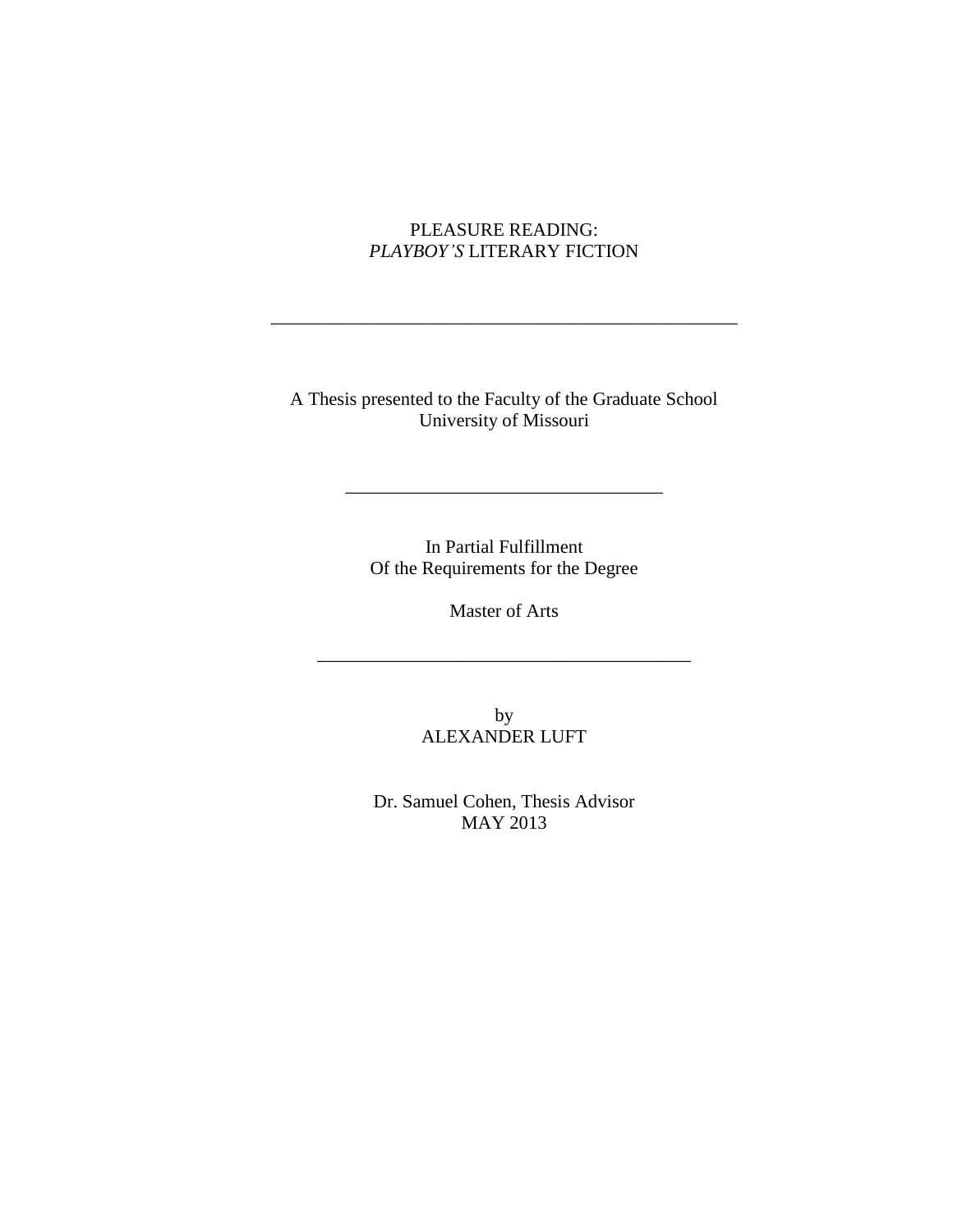The undersigned, appointed by the Dean of the Graduate School, have examined the thesis entitled

## PLEASURE READING: *PLAYBOY'S* LITERARY FICTION

Presented by Alexander Luft,

A candidate for the degree of Master of Arts,

And hereby certify that, in their opinion, it is worthy of acceptance.

\_\_\_\_\_\_\_\_\_\_\_\_\_\_\_\_\_\_\_\_\_\_\_\_\_\_\_\_\_\_\_\_\_\_\_\_\_\_\_\_\_\_\_\_ Professor Samuel Cohen

\_\_\_\_\_\_\_\_\_\_\_\_\_\_\_\_\_\_\_\_\_\_\_\_\_\_\_\_\_\_\_\_\_\_\_\_\_\_\_\_\_\_\_\_ Professor Trudy Lewis

\_\_\_\_\_\_\_\_\_\_\_\_\_\_\_\_\_\_\_\_\_\_\_\_\_\_\_\_\_\_\_\_\_\_\_\_\_\_\_\_\_\_\_\_ Professor Steven Watts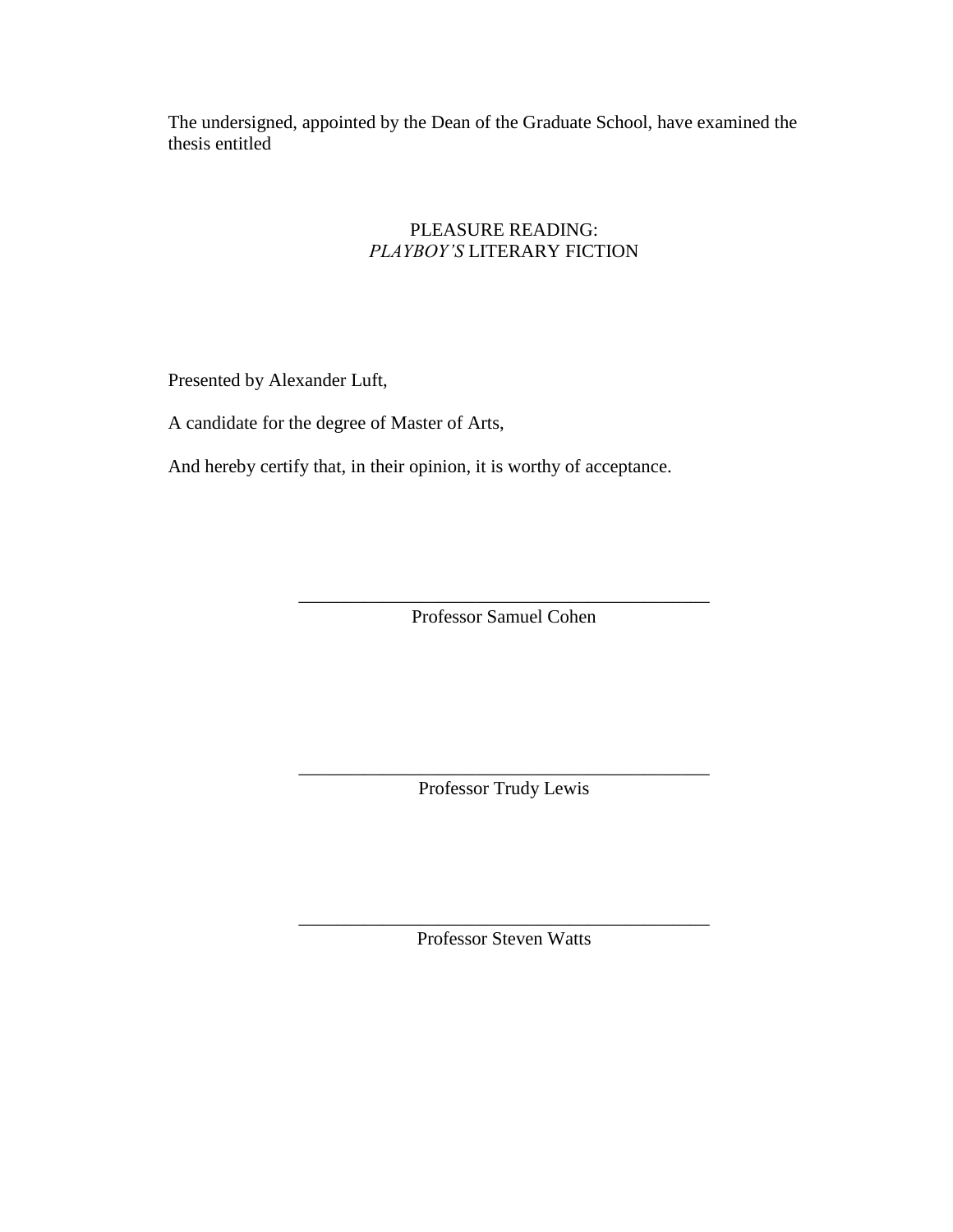for Abby, who makes all things possible.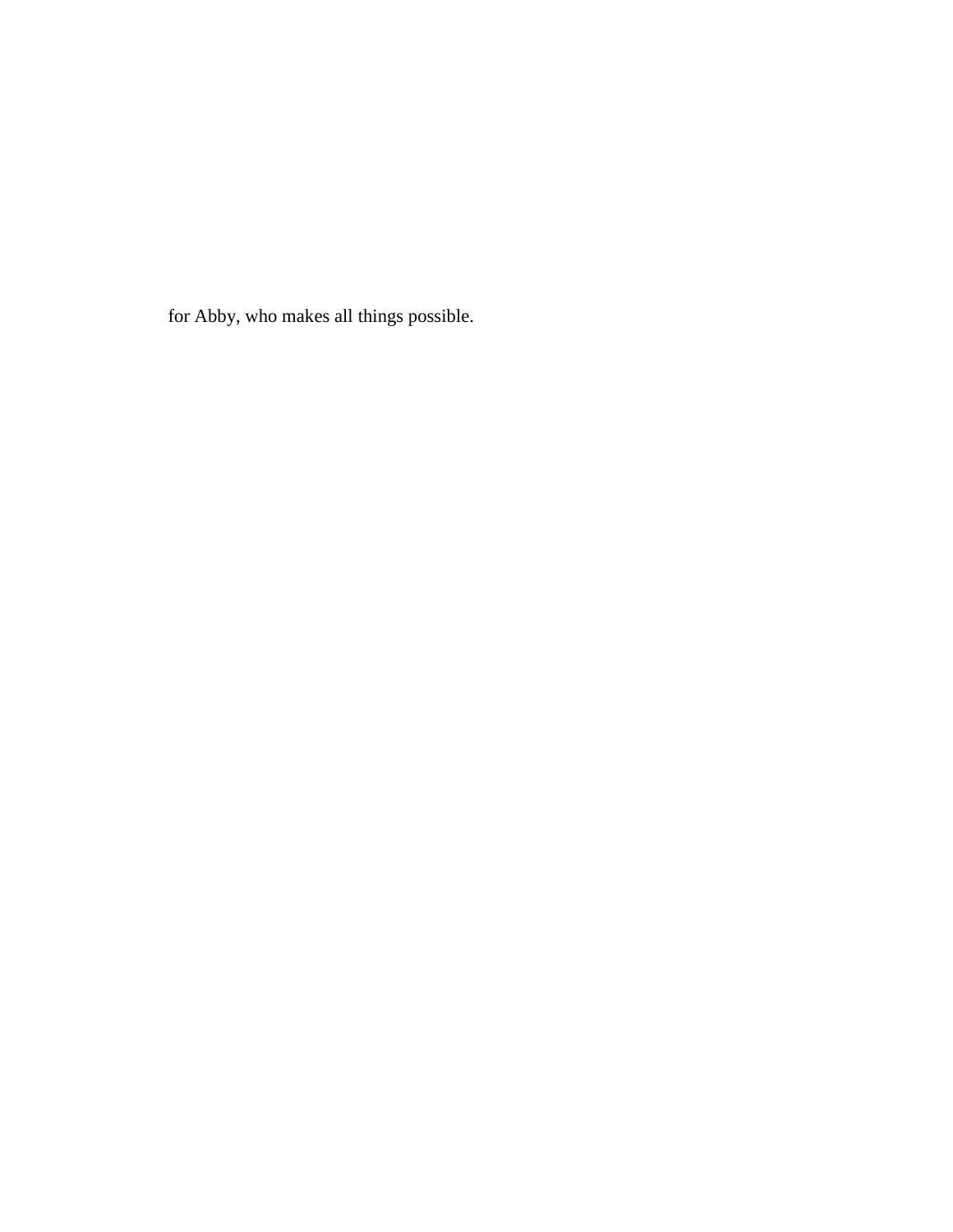## ACKNOWLEDGEMENTS

I must offer my sincere gratitude to Samuel Cohen, whose direction guided me through every part of this project and helped me to find my place in critical discussion. I would like to thank Trudy Lewis, whose service on my committee is just one part of her constant support of my career. And I wish to recognize Steven Watts for his service and profoundly helpful *Mr. Playboy.*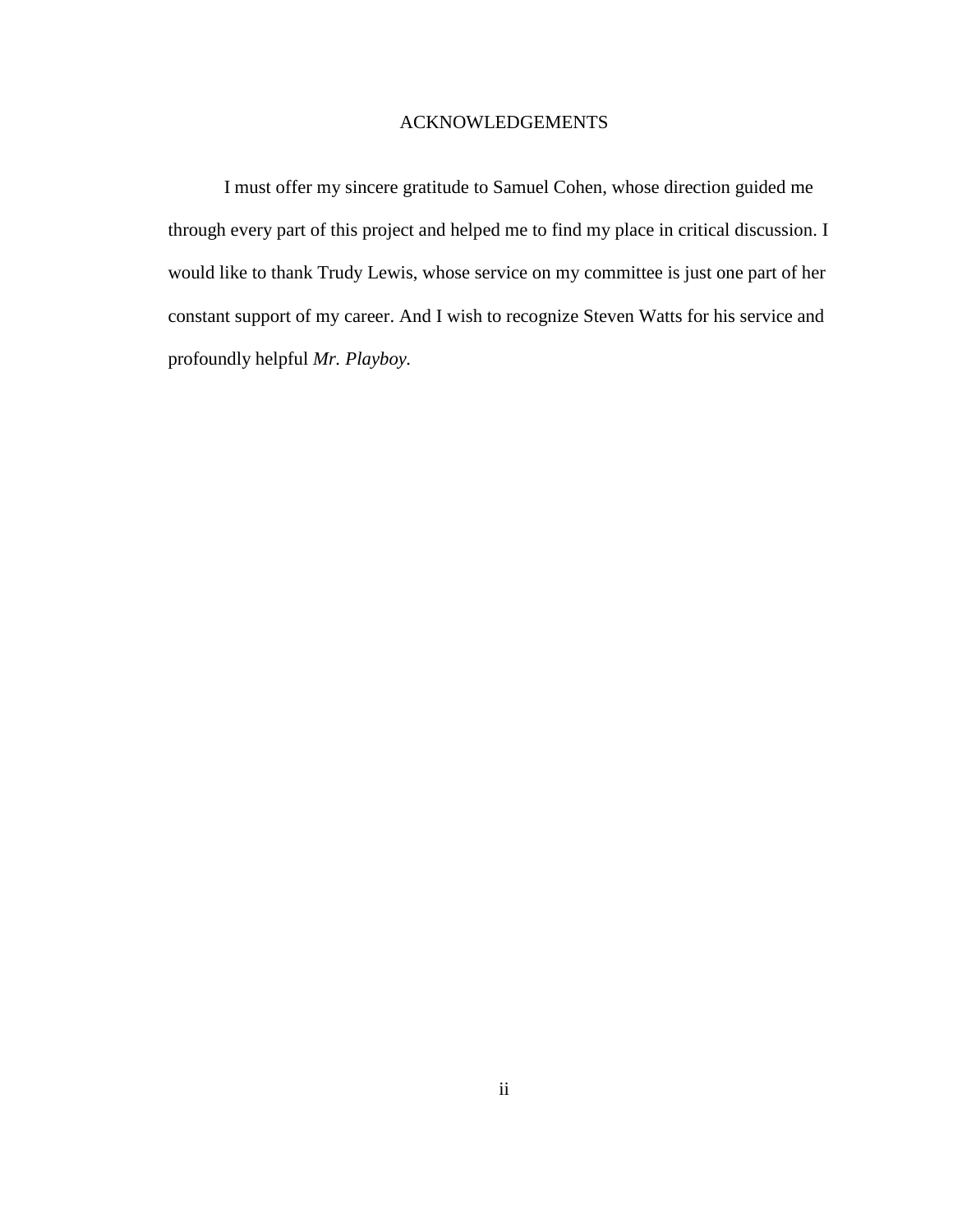| Chapter |  |
|---------|--|
|         |  |
|         |  |
|         |  |
|         |  |
|         |  |
|         |  |

# **TABLE OF CONTENTS**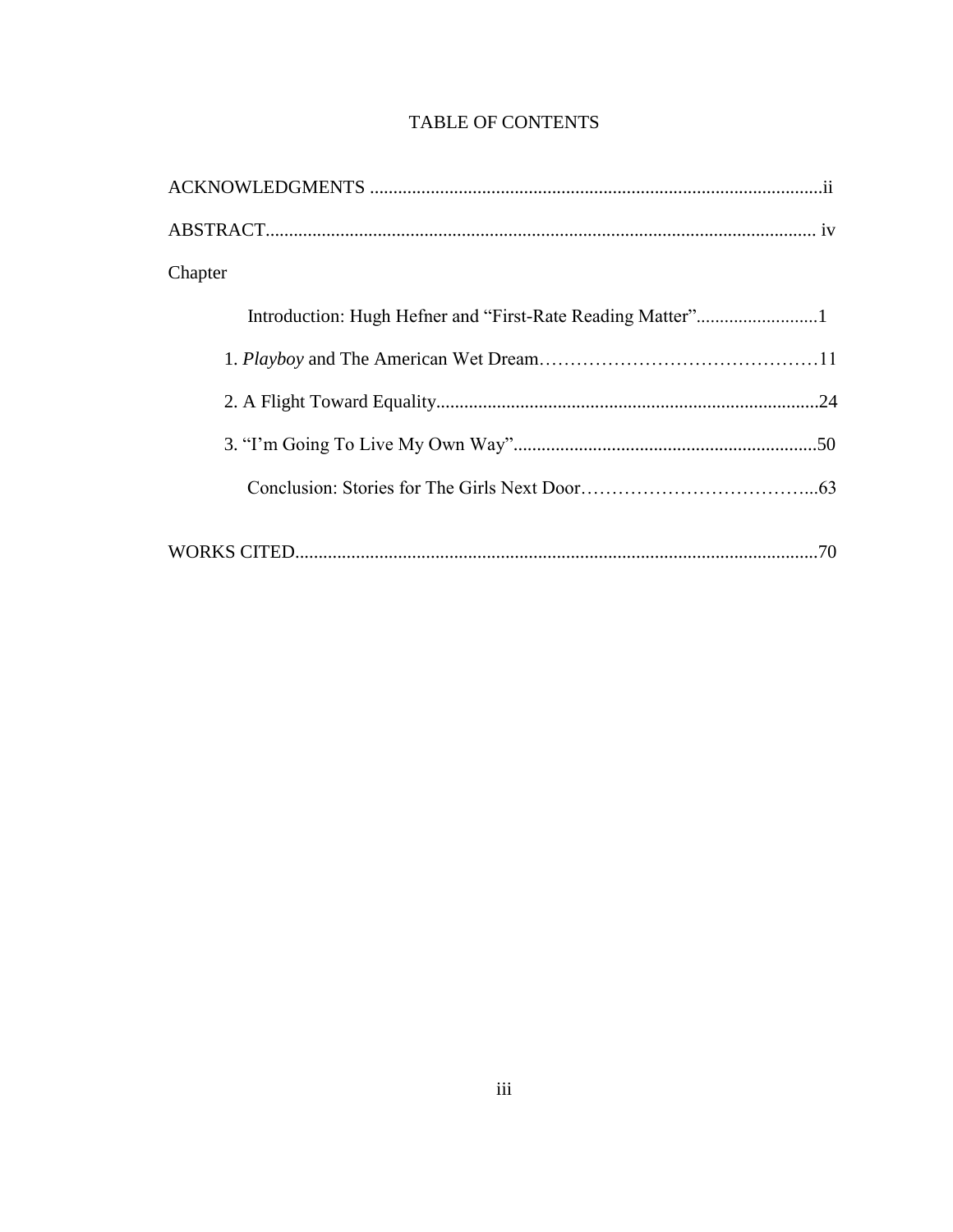### ABSTRACT

This thesis analyzes short literary fiction published in *Playboy* magazine for the first two decades after its 1953 inception. Although Hugh Hefner's magazine was best known for its nude pictorials, its editorial mix also included journalistic features, politically progressive opinion writing and short stories from a staggering list of established fiction writers. This project confronts the central question of how literary fiction functioned in the context of *Playboy* culture and Hefner's agenda of consumerism, and this study reveals that these stories relied on an enduring emphasis on individualism to connect to emerging social impulses in the postwar period.

After an introduction of the magazine's history and the *Playboy* philosophy of consumerism, this project analyzes stories from Charles Beaumont and James Thurber as defining narratives for a new incarnation of the American Dream following WWII. The second section examines *Playboy's* efforts to reformulate marriage in part through stories from Philip Roth, Irwin Shaw and John Updike. Finally, this project calls on fiction by Joyce Carol Oates and Vladimir Nabokov as indications of how *Playboy's* commitment to self-interest helped the once-subversive publication to assume a relatively conservative posture.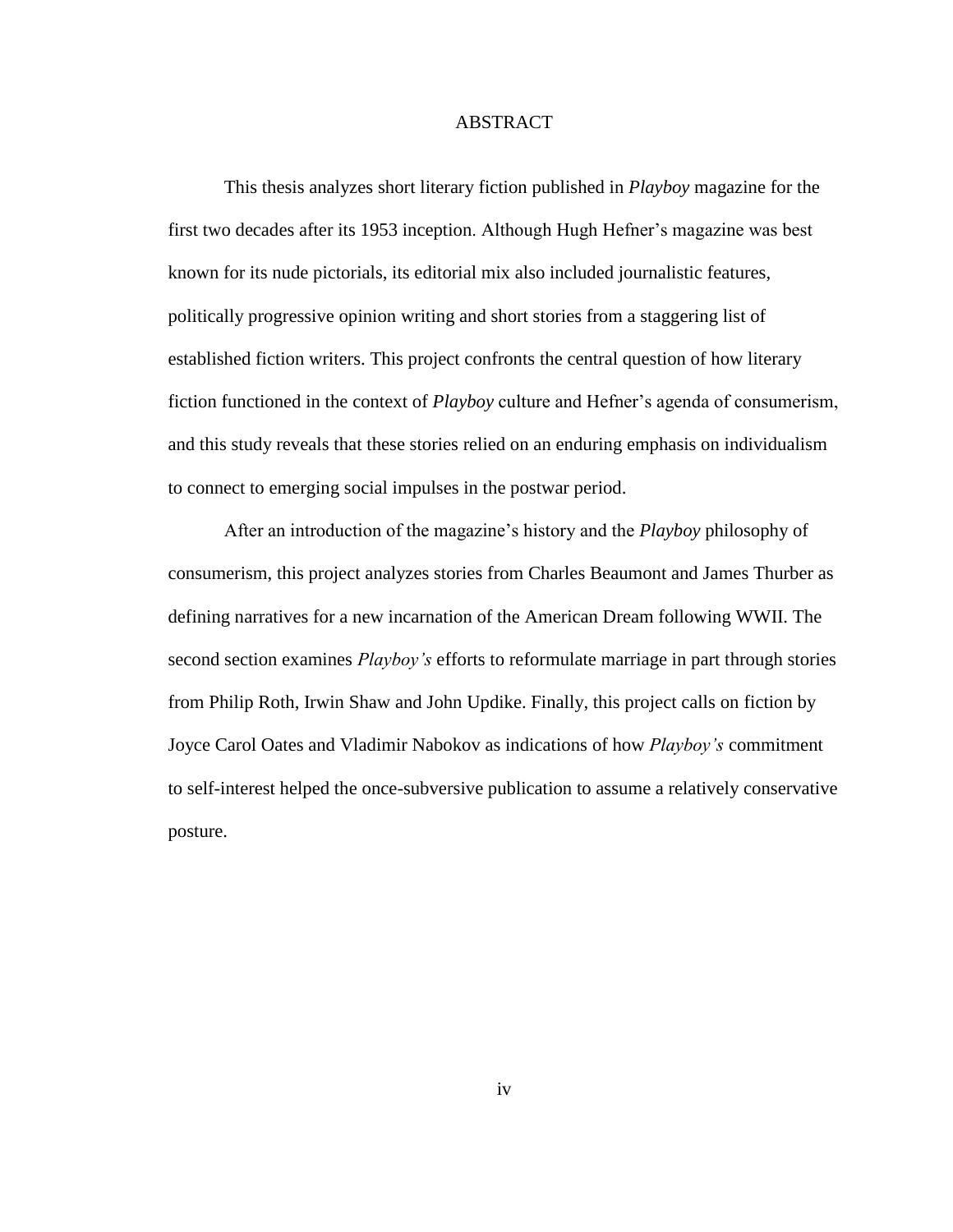#### **Introduction: HUGH HEFNER AND "FIRST-RATE READING MATTER"**

On a 1956 episode of the short-lived *Night Beat,* a young Mike Wallace welcomed audiences to his news program by telling them the first story of the night was Hugh Hefner. The camera then cut to a shadowy image of Hefner grinning as if he had been caught in some mischief. "We'll try to find out why he really did start *Playboy,*" Wallace told the audience, "and whether or not it's just a smutty story." Instead of a simple interview, the session became a clash of political and sexual ideologies as voiced by two developing icons of the American media. Wallace accused Hefner of being "lascivious" and endorsing a "sniggering" view of sex that dragged down *Playboy's* publisher and audience alike. Hefner only shook his head, kept grinning and replied that he "considered strongly" that sex was a "healthy act."

More than a half-century later, Hefner's approach to sex has moved into the cultural mainstream, and Wallace's conservative views seem as outdated as the blackand-white broadcast of *Night Beat.* But on that night, Hefner was eager to answer critics like Wallace that called *Playboy "*oversexed." Hefner told him, among other things, that *Playboy* was more than smut. The magazine included, he said, "literature by distinguished authors."

Literary fiction is perhaps the most overlooked ingredient in a magazine formula that earned money and fame for Hefner and left a bunny-eared imprint on the culture of postwar America. The list of *Playboy* writers includes Philip Roth, John Updike, John Cheever, Jack Kerouac and John Gardner. Women writers such as Joyce Carol Oates, Laurie Colwin, Bharati Mukherjee and Margaret Atwood published in the magazine, and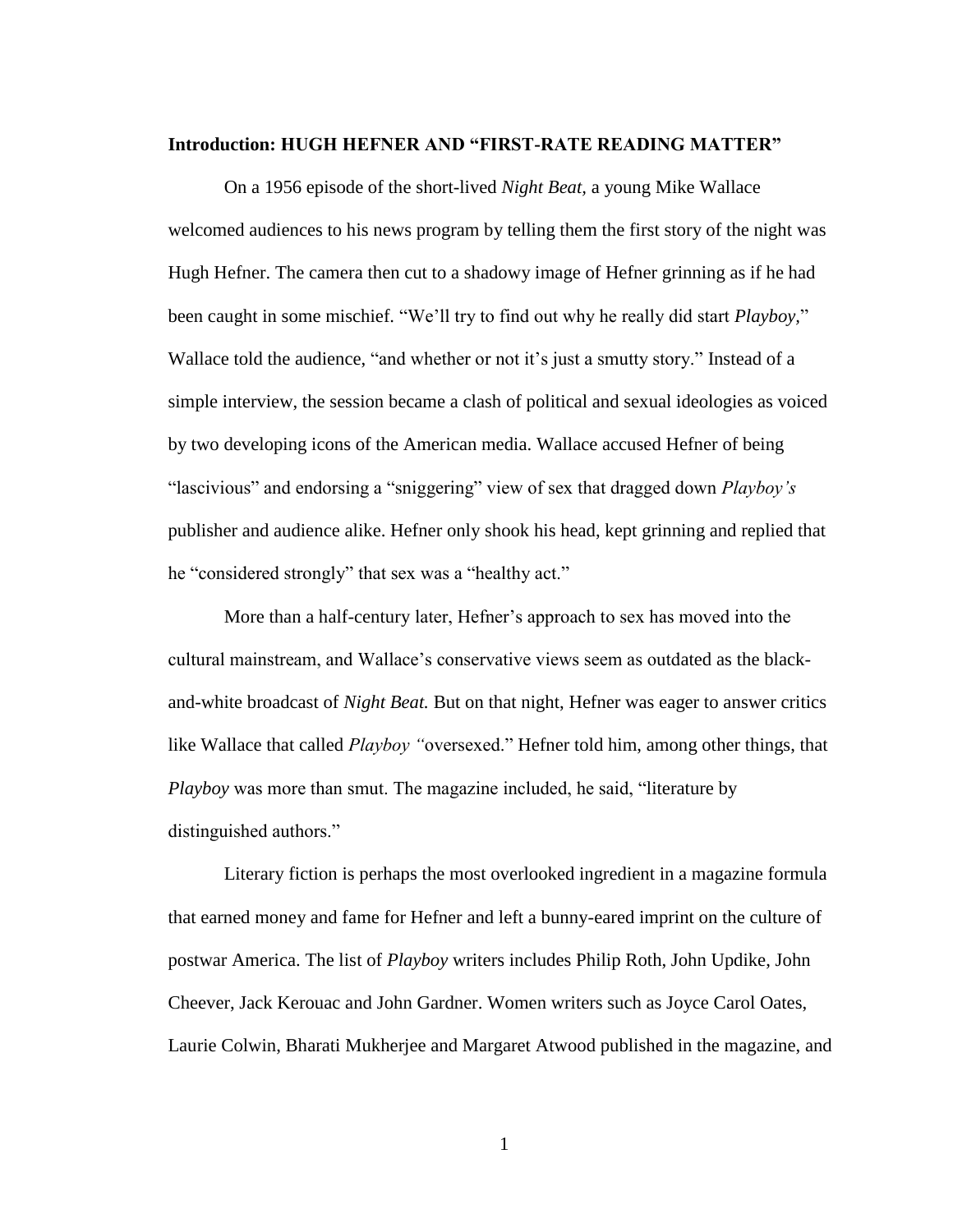international writers like Gabriel Garcia Marquez, Jorge Luis Borges and Haruki Murakami wrote for Hefner's publication.

But Hefner never aimed to create a literary magazine; instead he wanted to create a publication dedicated to his vision of the good life—a lifestyle of consumerism and access to women—that could act like a guidebook for leading American men away from what Hefner labeled as Puritan morality. As Hefner biographer Steven Watts writes, *Playboy* valued "good food and drink, first rate reading matter, and a compliable young person of feminine gender" (76). Even before Marilyn Monroe's 1953 nude pictorial propelled Hefner's magazine toward cultural prominence, Hefner thought deeply about the role of literature in postwar life. Hefner's job at *Esquire* informed his opinion that "first rate reading matter" was a fundamental part of a magazine's formula for success, even if, as Watts writes, "the cultural curriculum taught at the *Playboy* schoolhouse aimed to provide a veneer of sophistication rather than the real thing" (80). Hefner's magazine sold so many copies because of its nude pictorials, but the editor was far less interested in seeing the bared skin than the realization of his consumerist philosophy. He imagined not only that the postwar American man should have a good book in one hand and a blonde in the other, but that this this vision was one of unprecedented health and wellbeing. The magazine remained dedicated to publishing fiction, and with the considerable aid of its celebrated centerfolds, passed *Esquire* by selling 1.1 million copies a month by 1956 and grossing \$3.5 million.

In many ways, the success of *Playboy* in the 50s and 60s represented exciting possibilities and an expanded marketplace for the writers of the day. Although the magazine began by republishing work that had success in other venues, it soon formed a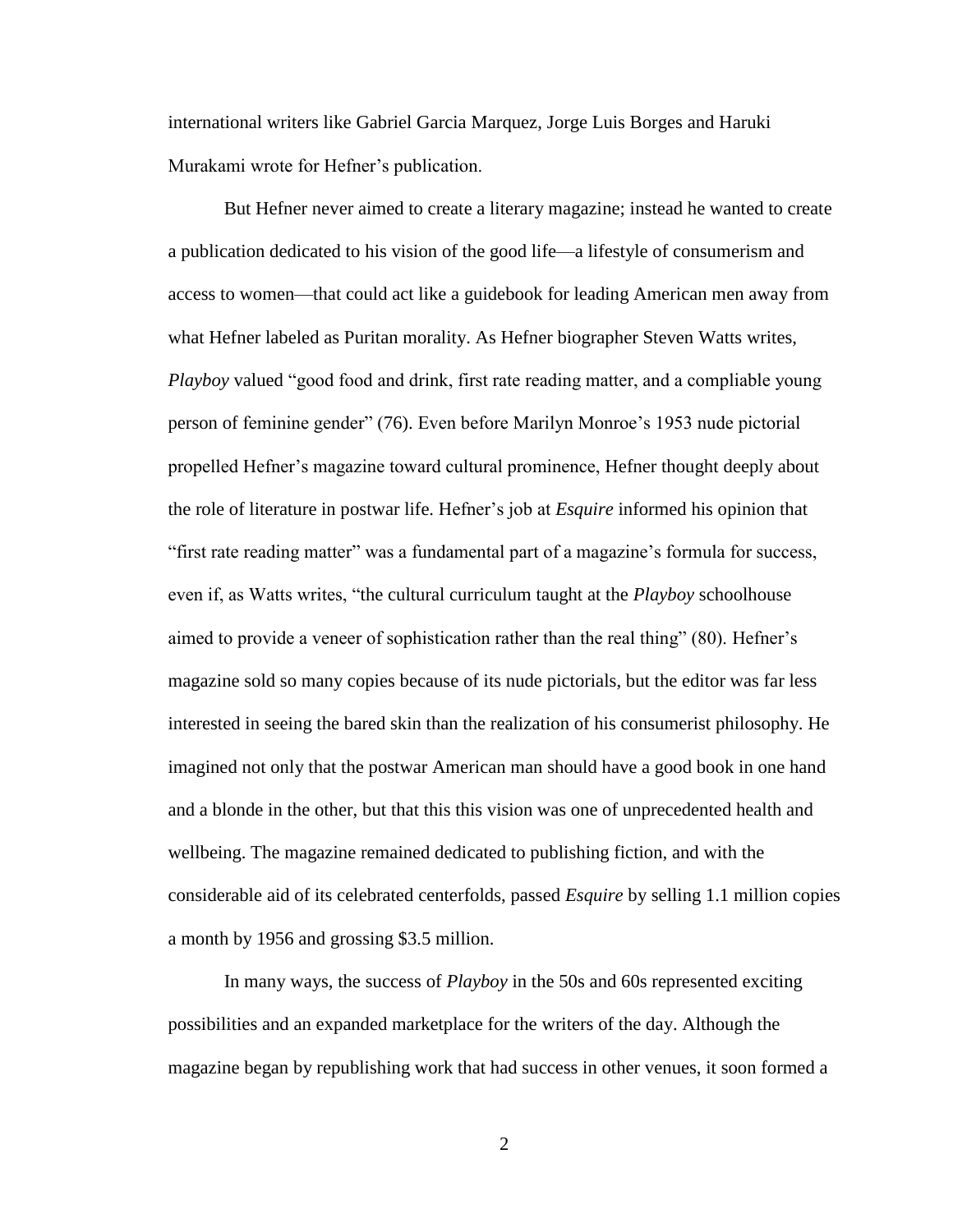reputation as a place for experimentation for short-story writers. According to former *Playboy* editor Alice K. Turner, "By the end of the second year, all the stories were new, and major writers like James Jones were already looking to a market that offered a kind of creative freedom largely absent from the 'family' magazines that predominated the 1950s" (IX). Although many of *Playboy's* writers continued to publish in *The New Yorker*, Hefner's magazine rescued pieces that were too (relatively) risqué for mainstream publication. The magazine won a number of awards for its publishing of fiction, including the 1985 National Magazine Award won in part for publishing a John Gardner story titled "Julius Caesar and the Werewolf." Some *Playboy* stories were the writers' cast-offs, but in more than 60 years of publishing fiction, the magazine scored its share of gems as well.

While *Playboy* built its reputation as a viable literary market, the conventions of the "playboy story" began to develop. Although Turner insisted "there is no 'formula' to *Playboy* fiction" (x), similar themes, conflicts and characters sketches united much of the early fiction. A 1956 Richard Matheson story titled "A Flourish of Strumpets" is perhaps the most emblematic of these early stories. In the story, a husband named Frank reacts with displays of self-righteousness when a door-to-door prostitution service begins in his neighborhood, but soon he finds himself inevitably seduced by the prostitutes. The women in the story are drawn in highly sexualized caricatures: "a perky brunette with a blouse front slashed to forever" (38), "a raven-haired, limp-lidded vamp" (38) and "a redhead sheathed in a green knit dress that hugged all that was voluminous and there was much of that" (39). Frank suggests the new exchange is a "cultural phenomenon" (41) and when the story ends with a male prostitute soliciting Frank's wife, readers are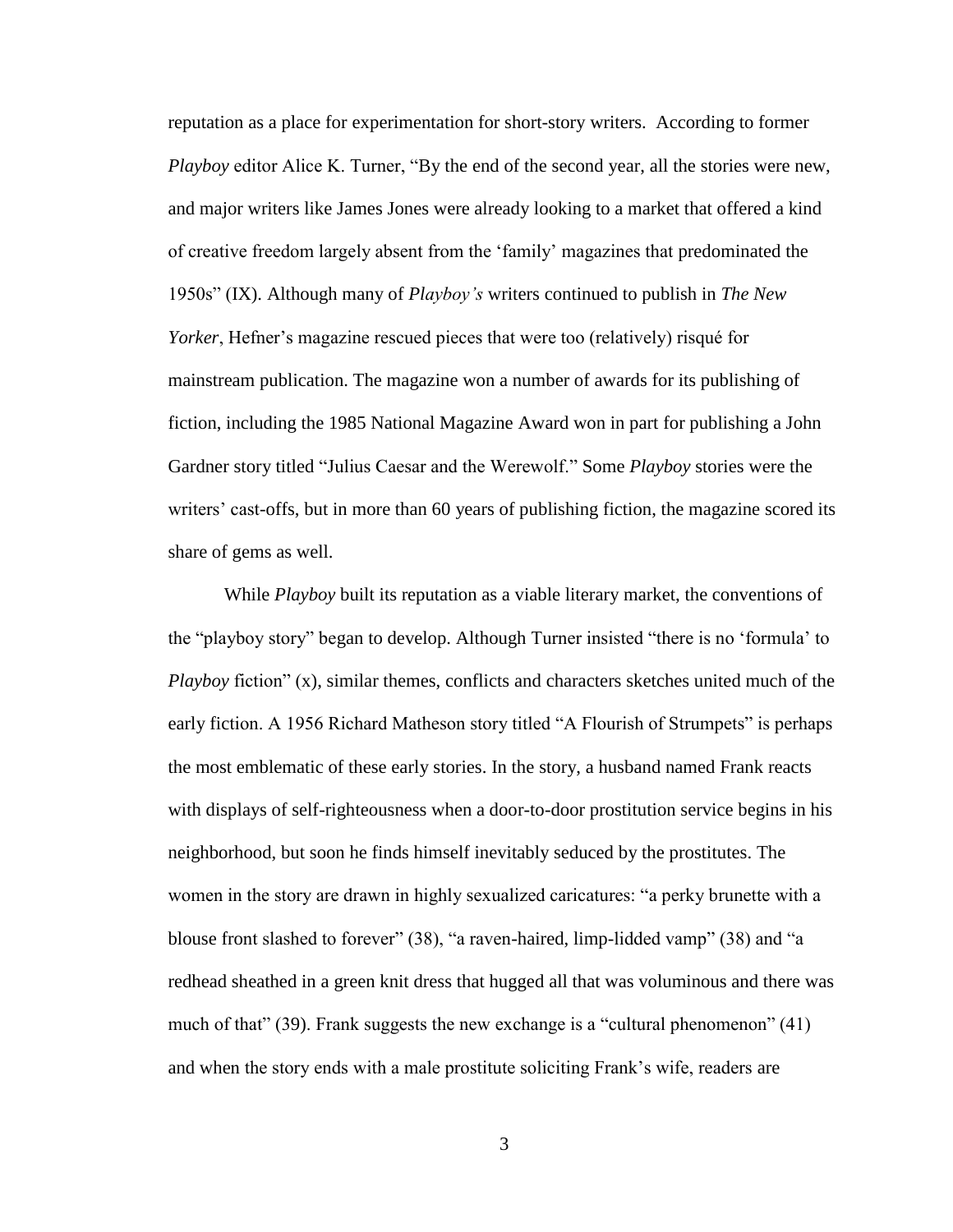rewarded with exactly the twist that represents *Playboy's* philosophy of better living through pleasure. The story brought in positive mail from readers (Turner 33) largely because it introduced one of the magazine's hallmark political notions that women, too, could find sexual pleasure outside of marriage. The focus on sex and marital politics made "A Flourish of Strumpets" a trademark *Playboy* story. But later stories in the magazine would alter, challenge or abandon these conventions altogether.

After *Playboy* hired A.C. Spectorsky as a way to bolster the magazine's reputation for literature, the editorial staff remained aware of the unique market they were creating. Watts writes that "editors joked confidently about their preeminence, with one wisecracking that his idea of the perfect Playboy would 'feature articles by West Coast models interlaced with the genitalia of famous writers'" (300). The centerfolds brought in an audience of "prisoners, truck drivers and professors," according to current *Playboy* fiction editor Amy Grace Lloyd, who has said *Playboy* attracts "people who just like a good story." After securing the rights to an unpublished Nabokov manuscript in 2009, Lloyd explained, "we can reach so many more people than anybody else, and we're also reaching people who don't read fiction generally, or at least literary fiction" (Lloyd interview).

But there's nothing new about Lloyd's recent contention that someone "interested in breasts" could also enjoy a well-crafted story. Rather, it's an echo of the 1950s version of the "good life" at the heart of Hefner's publishing project that included access to women, material goods and quality fiction. Sometimes, the fiction of Playboy offered direct commentary on the magazine's cultural position, as in Andre Dubus' "Anna" published in 1981. In the story, the title character suffers from a monotonous and lower-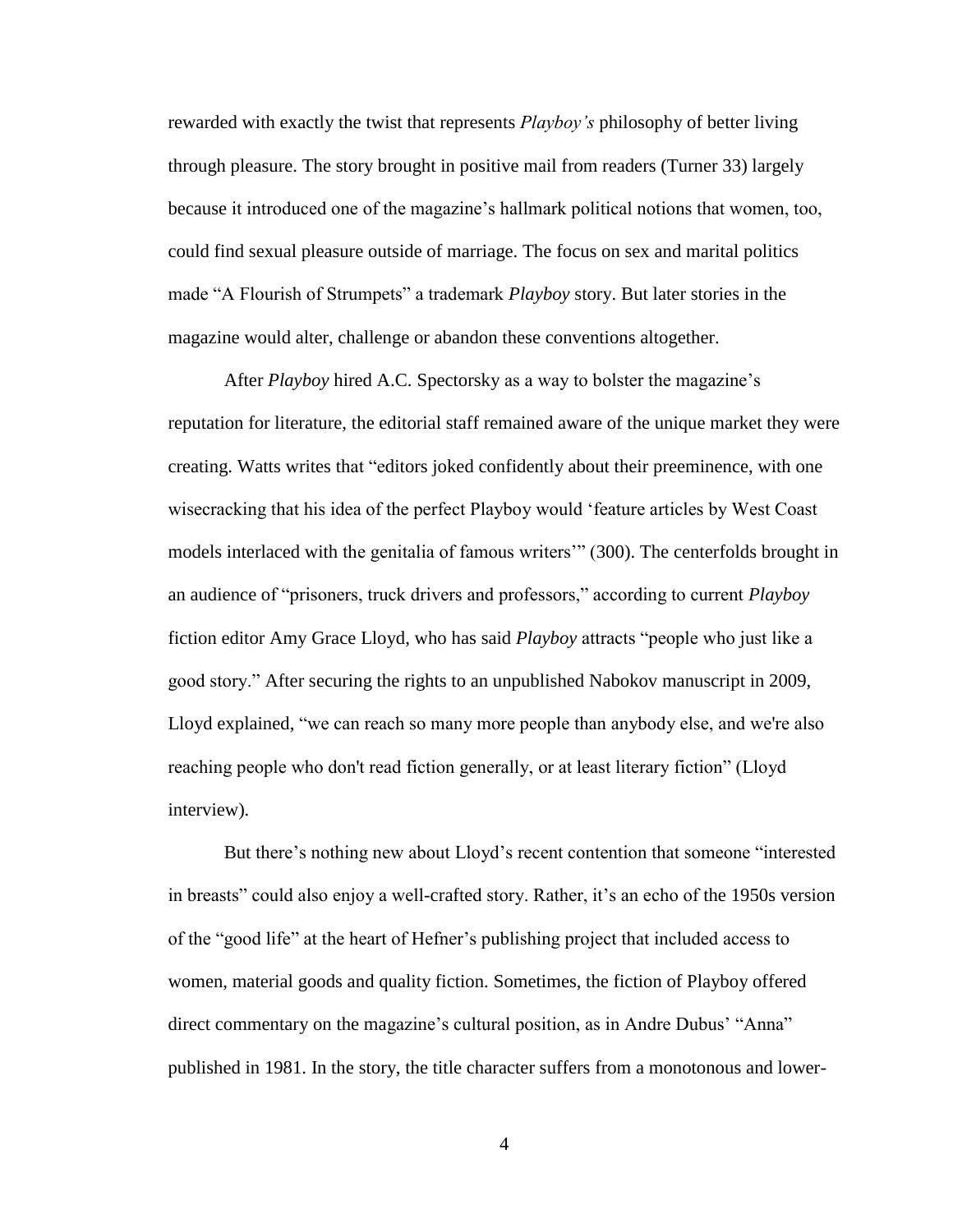class existence in a small town but reads *Playgirl* (a failed companion to Playboy Enterprise's flagship magazine) as an escape. She watches bank tellers and professional women pick up other magazines but imagines they also indulge in the fantasies of *Playgirl* as part of an upper class existence:

The tellers never picked up those magazines, but Anna was certain they had them at home. She imagined that, too: where they lived after work, before work. She gave them large pretty apartments with thick walls so they heard only themselves; stereos and color television, and soft carpets and soft furniture and large brass beds; sometimes she imagined them living with men who made a lot of money, and she saw a swimming pool, a Jacuzzi. (424)

Here, Anna's fetishization of these women includes a hint toward the women's sexuality by including *Playgirl* in their private lives. And the magazine is part of a package of material comfort—stereos, television, carpets and furniture—that eludes Anna, a storeclerk-turned-criminal, throughout the story. Even after a successful robbery attempt, Anna still lacks the "good life" and satisfaction she imagines for these women at the beginning of the story, which reinforces Hefner's philosophy that the good life isn't about financial security but rather the guiltless enjoyment of consumer society.

But how could *Playboy* pretend that the same patterns of guiltless consumption could apply to both its nude pictorials and its literary fiction? A nude Janet Pilgrim and a Norman Mailer short story make odd bedfellows; the magazine's combination of these elements challenged the barrier between high and low culture. In *A Novel Marketplace*, Evan Brier suggests that in the postwar period "there was a tension between the missions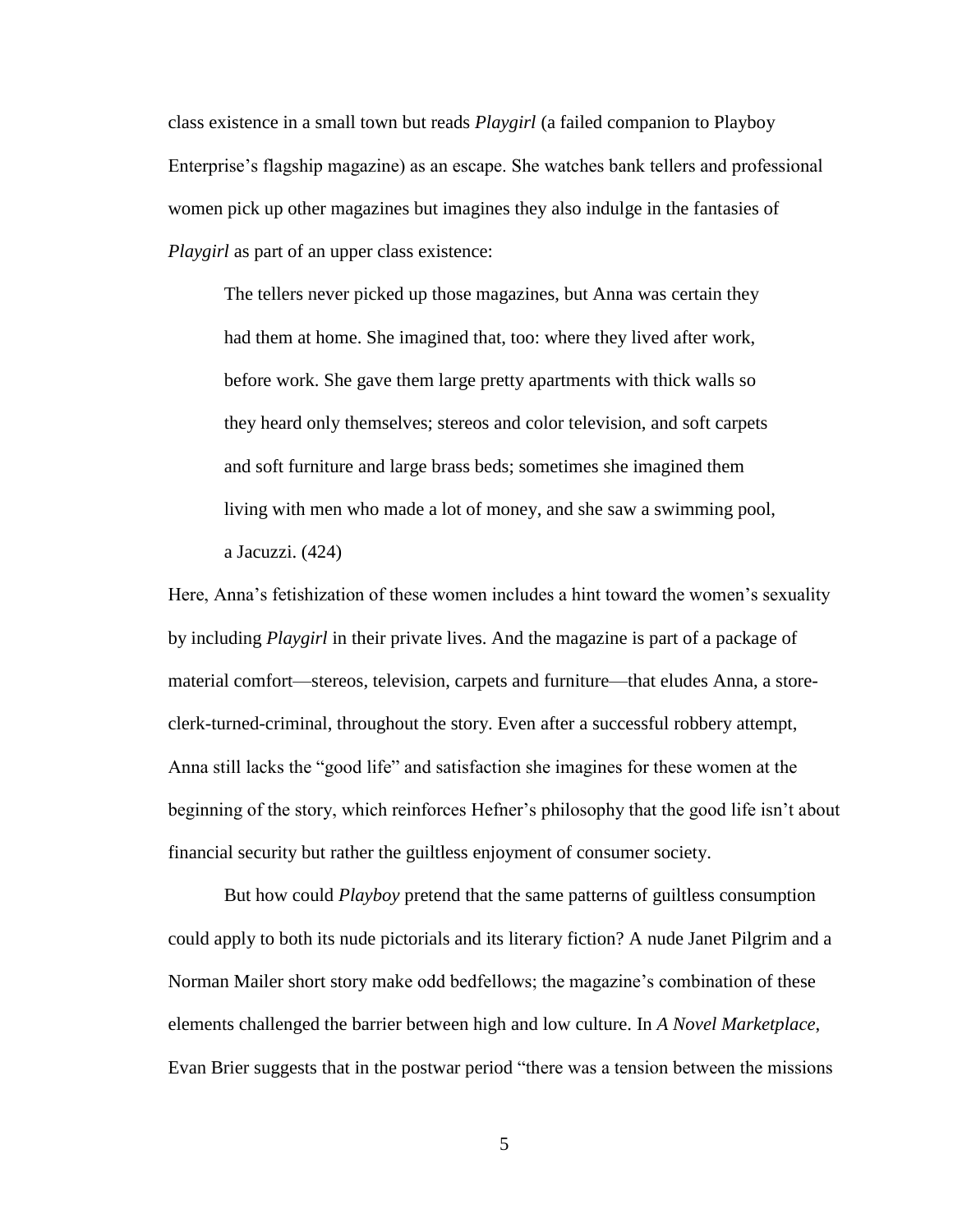of self-appointed protectors of high culture and those who wished to spread literacy, promoters of the value of reading for everyone" (7). Hefner might not have meant to "spread literacy" in any altruistic sense, but his consumerist philosophy called for consumption generally, and that included literature. *Playboy* thus found itself "occupying crucial but neglected intermediate space between the much discussed twin extremes of mass-culture corporations and highbrow critics" (Brier 6) by celebrating both the artistic merits of writers and the pleasures of sexuality.

This coupling of erotica and literature came into peculiar focus in the authorial career of Alice Denham. While writing her novel, Denham posed for *Playboy* to support herself, as Carrie Pitzulo describes in *Bachelors and Bunnies:* "In early 1956, Denham had an idea—she would pitch her story, 'The Deal,' to *Playboy* and offer herself as the accompanying Playmate of the Month. She says, 'Hefner loved it'" (*Bachelors* 53). Denham's feelings about posing for the magazine were ambivalent—she obviously prized her writing career over her work as a nude model—but after the story and centerfold were published in 1956, her novel drew attention from Doubleday, Random House, and Houghton Mifflin (Pitzulo, *Bachelors* 55). It's no wonder that Hefner "loved" the idea of mixing fiction and photographs; he had been profiting from the formula for years. The story's title, "The Deal," then, is strangely emblematic of the capitalist exchange of sexuality under which *Playboy* fiction flourished.

*Playboy's* publishing strategy was financially lucrative, but intensifying feminist critiques in the 60s and 70s questioned the social costs of the magazine's success. The loudest anti-*Playboy* voices had abandoned arguments of morality for those decrying objectification and exploitation—accusations which Hefner felt less equipped and less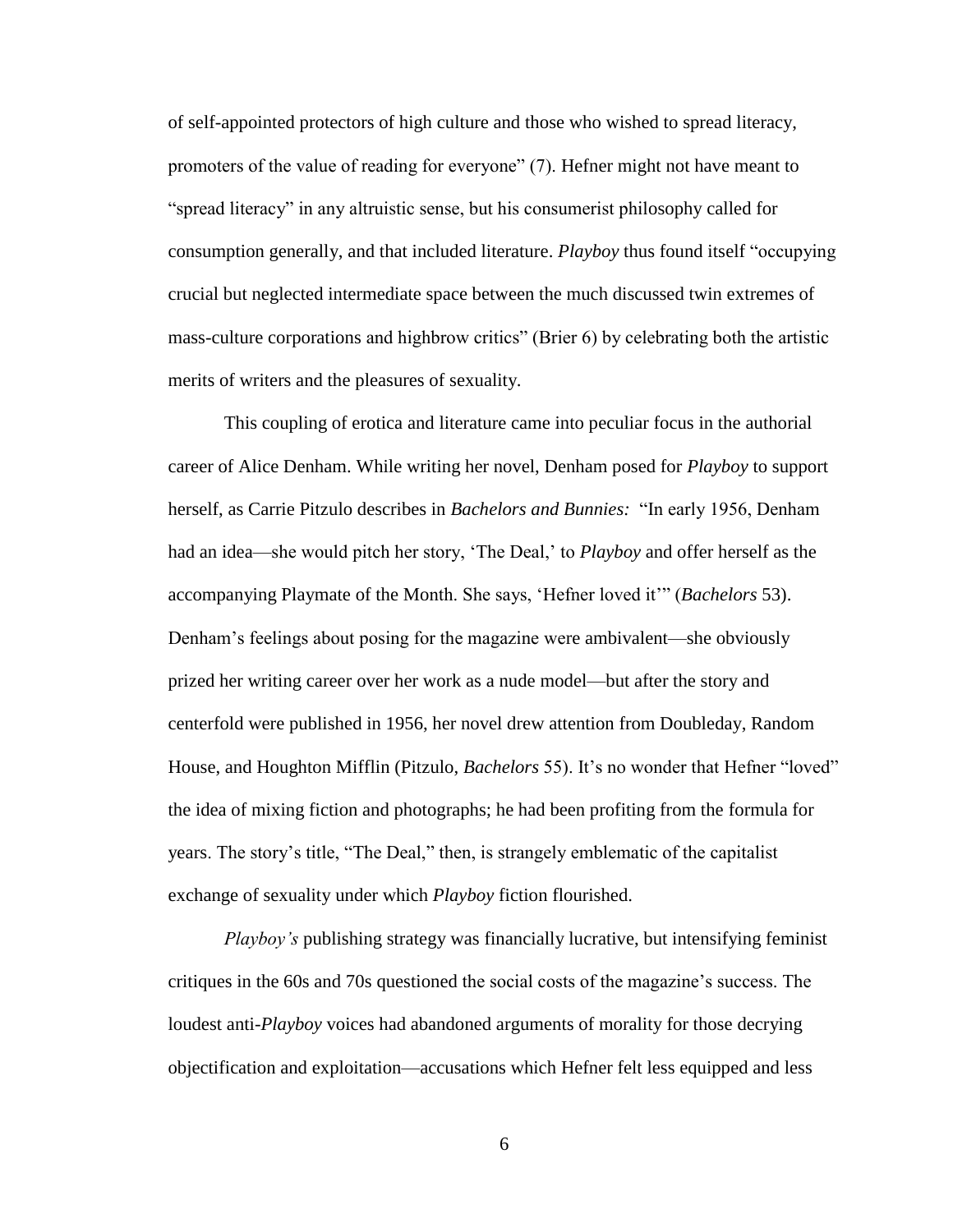encouraged to answer than those of his Puritanical detractors. Hefner wanted to consider himself a political ally of women. As Watts points out, "On one hand, *Playboy*  overturned traditional standards by promoting women's freedom to enjoy sex and advocating economic opportunity, social equality, and abortion rights for them," and Hefner's political contributions and writings supported much of this. "On the other hand, radical gender feminists attacked *Playboy* for degrading women as sexual objects, portraying it as a bastion of male patriarchy and oppression" (451). Hefner was an activist and donor for a range of progressive causes, but the question remained whether he supported the freedom of women only for its potential for increasing the consumerist hedonism at the center of his project.

In *Hearts of Men,* Barbara Ehrenreich explains the inclusion of fiction and other editorial elements in *Playboy* as factors in a movement toward freeing the postwar American man from the economic burdens of marriage. If what men truly craved was an escape from their wives, the magazine needed to bolster its masculine credibility with its centerfolds, Ehrenreich theorizes. "The real message was not eroticism, but escape literal escape, from the bondage of bread-winning. For that, the breasts and bottoms were necessary not just to sell the magazine, but to protect it" (51). Marriage was a sign of masculine power but limited sexual possibilities; Hefner wished to introduce sexual prowess as the new standard of manhood. "The new male-centered ensemble of commodities presented in Playboy meant that a man could display his status or simply flaunt his earnings without possessing either a house or a wife," writes Ehrenreich, "and this was, in its own small way, revolutionary possibility" (49). The political stance of *Playboy* would free women, but perhaps only in such a way that would ensure greater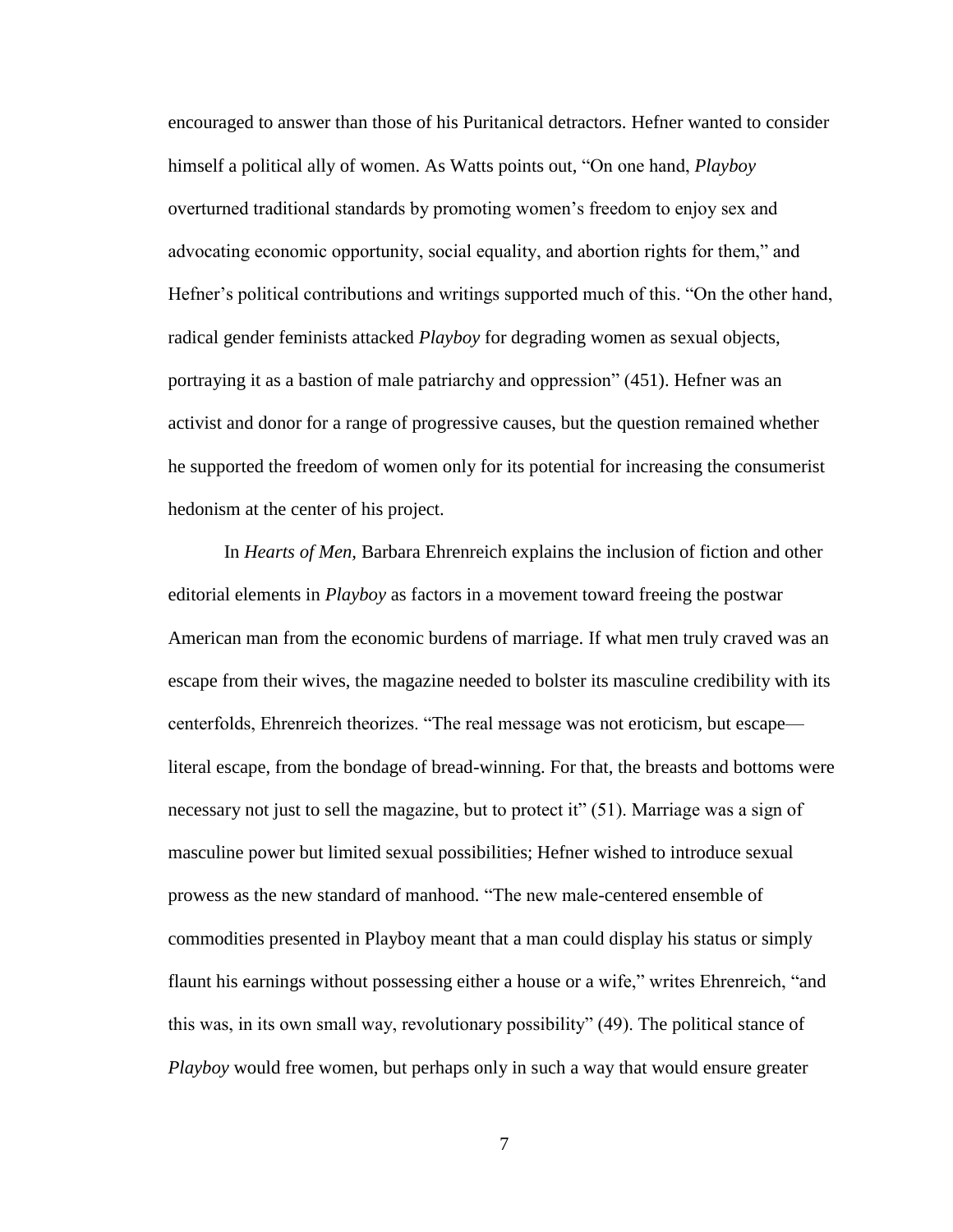sexual access for its male readers. The magazine represented the "possibility" of consumption (of sex, material goods and literature) as a substitute for more traditional markers of manhood.

Although Ehrenreich insists that the magazine believed "to stay free, a man had to stay single" (47), *Playboy* was often pro-marriage and against adultery in its editorial sections. Carrie Pitzulo, author of *Bachelors and Bunnies,* offers a more nuanced view of the magazine as encouraging individual and economic freedom within the boundaries of marriage as it instead "contributed to an ongoing romanticization of heterosexual monogamy by insisting upon mutual respect for and within relationships" that "acted as a bridge between the traditionalism of the previous era and the modern celebration of personal freedom and fulfillment" (7). Dozens of *Playboy* stories centered on escape from marriage, but others instigated questions about improving it. Much of the magazine's fiction was not, in fact, opposed to all forms of marriage—only the ones that threatened the consumerist freedoms that Hefner held as sacred. Pitzulo writes that "Hefner offered his readers a new, inclusive heterosexual agenda—one that included sexual pleasure for both men and women. It was a credo that was embraced by the American mainstream" (179). And it was one that hinged on the notion that the sexual and consumerist satisfaction of the individual was a main determinant of a marriage's value.

*Playboy* could, in fact, encourage men to marry as long as it didn't interfere with the lifestyle of consumption that Hefner packaged for the postwar American male. The magazine was invested in the tandem creation and satisfaction of the desire for Hefner's version of the "good life." Hefner told the postwar man what he ought to want, and the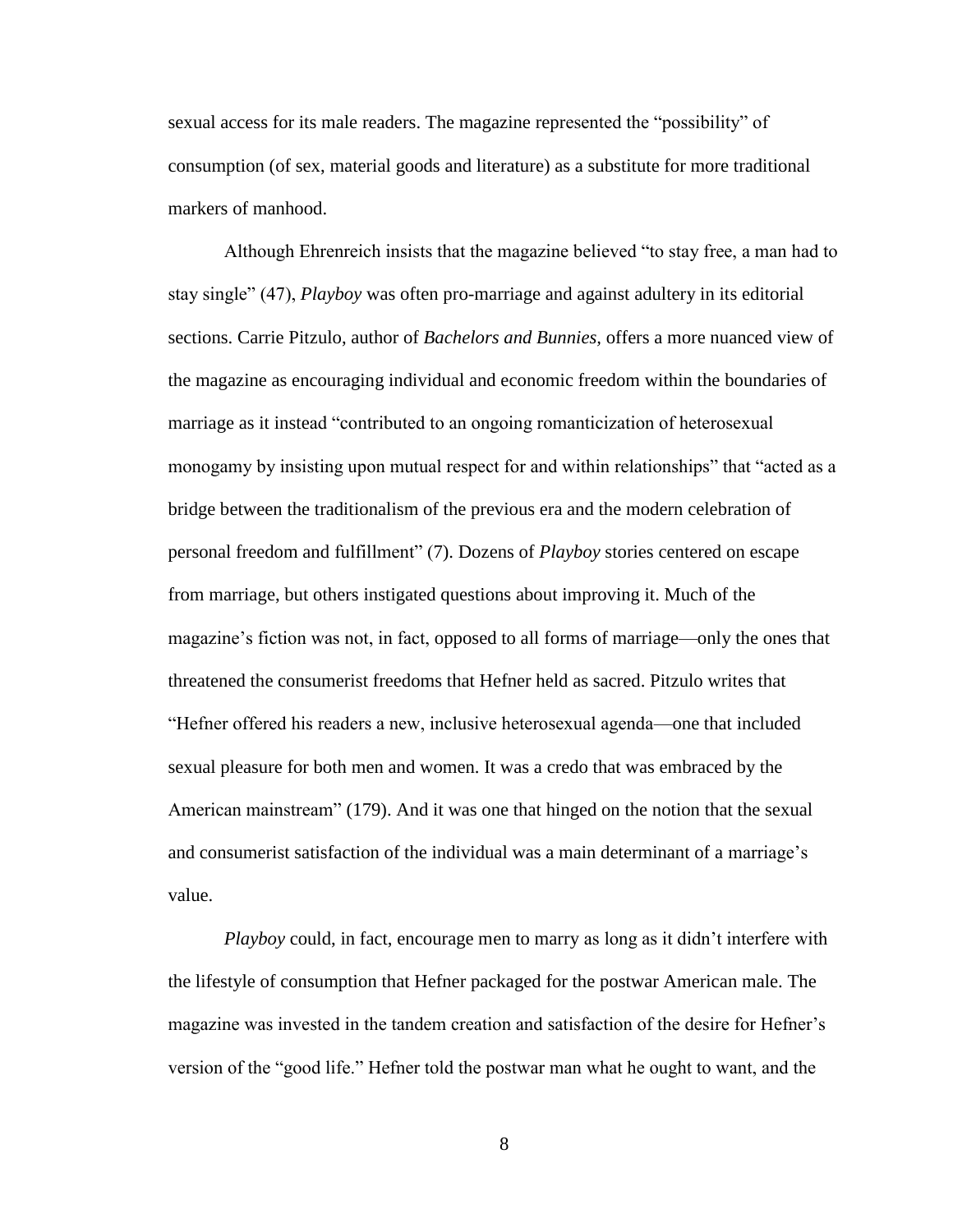magazine's advertisement showed him how to get it. This strategy of building a consumer lifestyle and then profiting from its consumption is a hallmark of postwar culture and sustained *Playboy's* publication; as Donald M. Lowe writes in *The Body in Late Capitalist U.S.A.:* "It is now possible to create and sell distinctive nostalgic lifestyles themselves as desirable ways of life. Instead of targeting specific lifestyle groups as potential buyers for specific commodities, it is more profitable to create and stimulate the consumption of commodities associated with distinct lifestyle images" (66). Rather than trying to offer the postwar American male a reaffirmation of his father's values and stable marriage, *Playboy* instead published fiction that destabilized the need for marriage. *Playboy* stories constructed a new sense of possibility and the promise of individual satisfaction, and those possibilities came with a complement of new consumer products. Lowe suggests, "we no longer consume commodities to satisfy relatively stable and specific needs, but to reconstruct ourselves in terms of lifestyle associated with the consumption of certain commodities" (47). The postwar American male was instructed, by *Playboy*, to value casual sex and good literature—and without these valuable commodities, he might not be able to "reconstruct" his identity around the fauxsophistication of Hefner's "good life."

There remain important questions about whether Americans truly sought new lifestyles and whether *Playboy's* version represented a viable model. In her 2011 dissertation, "Cold War Playboys: Models of Masculinity in the Literature of *Playboy*," Taylor Joy Mitchell reads the magazine's construction of this lifestyle as a response to "Cold War paranoia, homophobia, conspicuous consumption and fears of feminization" (9). Mitchell perhaps doesn't go far enough in her suggestion that the magazine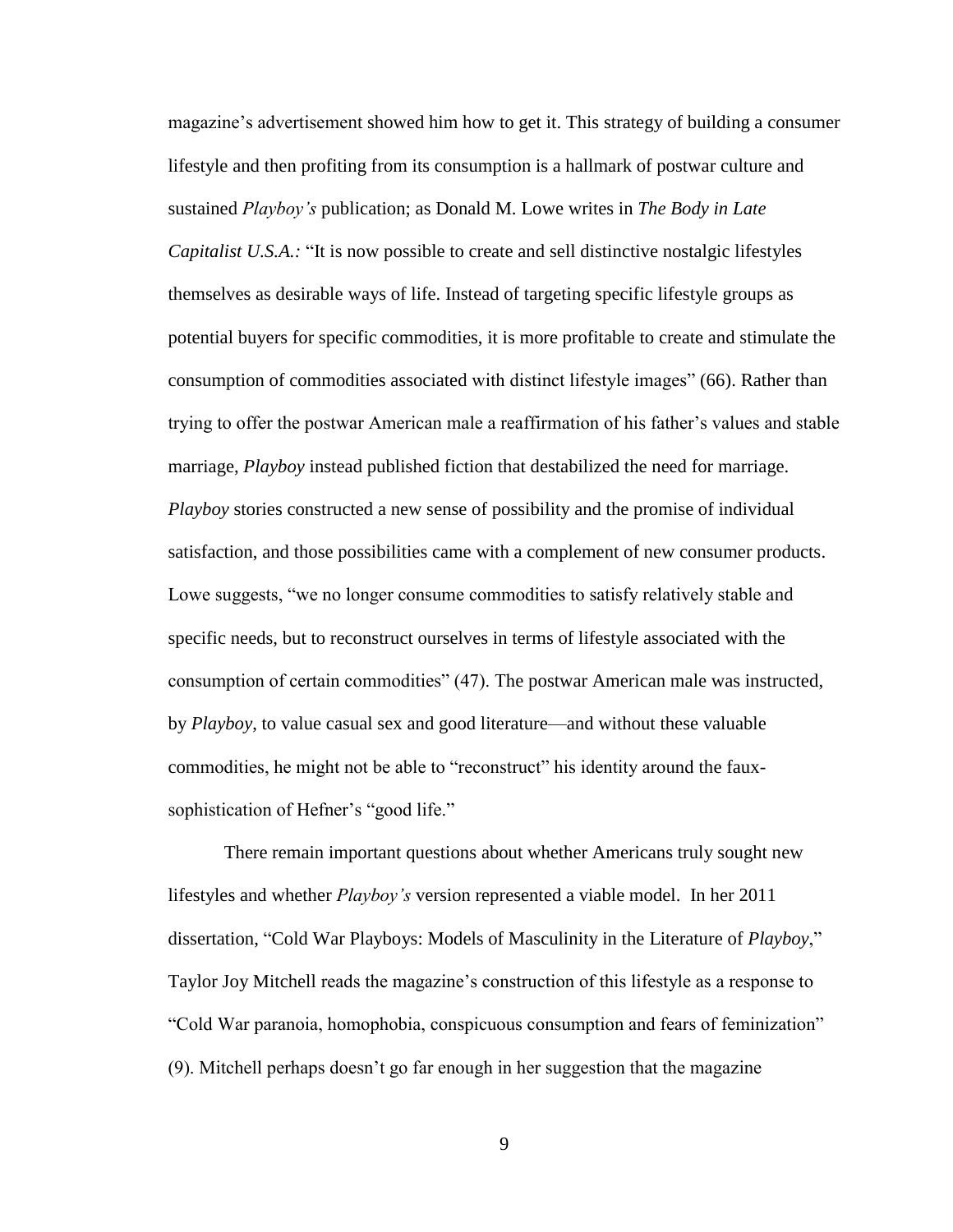contributed to a "crisis of masculinity" in the 1950s by offering different views of manhood; the truth is that *Playboy* redefined not only the masculine, but the identity of the individual (regardless of gender) in a consumerist culture. Mitchell suggests "that the literature Playboy includes has always been a necessary feature to creating its masculinity model" but errs slightly in claiming the fiction "often destabilizes the magazine's grand narrative because it presents readers with alternative models of masculinity" (2). Rather, I would argue, the magazine's true "grand narrative" was based not exclusively on men but on consumer identity, and its fiction offered a portrait of the American as primarily a selfinterested consumer.

*Playboy* was so successful with consumers because it offered a product they felt they couldn't get elsewhere—a sexual experience with a beautiful or famous woman, even if they knew that experience lacked the authenticity of an actual sexual encounter. Alan Soble, a noted sex theorist, writes of *Playboy*: "Men are lucky to be able to use their minimal economic power to catch a foggy glimpse of [Nicolette] Sheridan's rear end, which is something they know while masturbating with *Playboy*—instead of using their sexual power to 'get' or 'possess' a real woman" (167). The postwar consumer culture offered men of modest economic means the chance to "get" *Playboy's* centerfolds. And similarly, the magazine's reader wasn't required to spend time studying contemporary literature to find what Hefner believed to be the most fulfilling literary experience possible; Hefner would deliver the exact "first-rate reading matter" that he proposed would fit into the lifestyle. We can then read the stories published in *Playboy* as the medium by which the postwar male could obtain cultural sophistication—a version of sophistication that was fundamentally gratifying to his growing sense of self importance.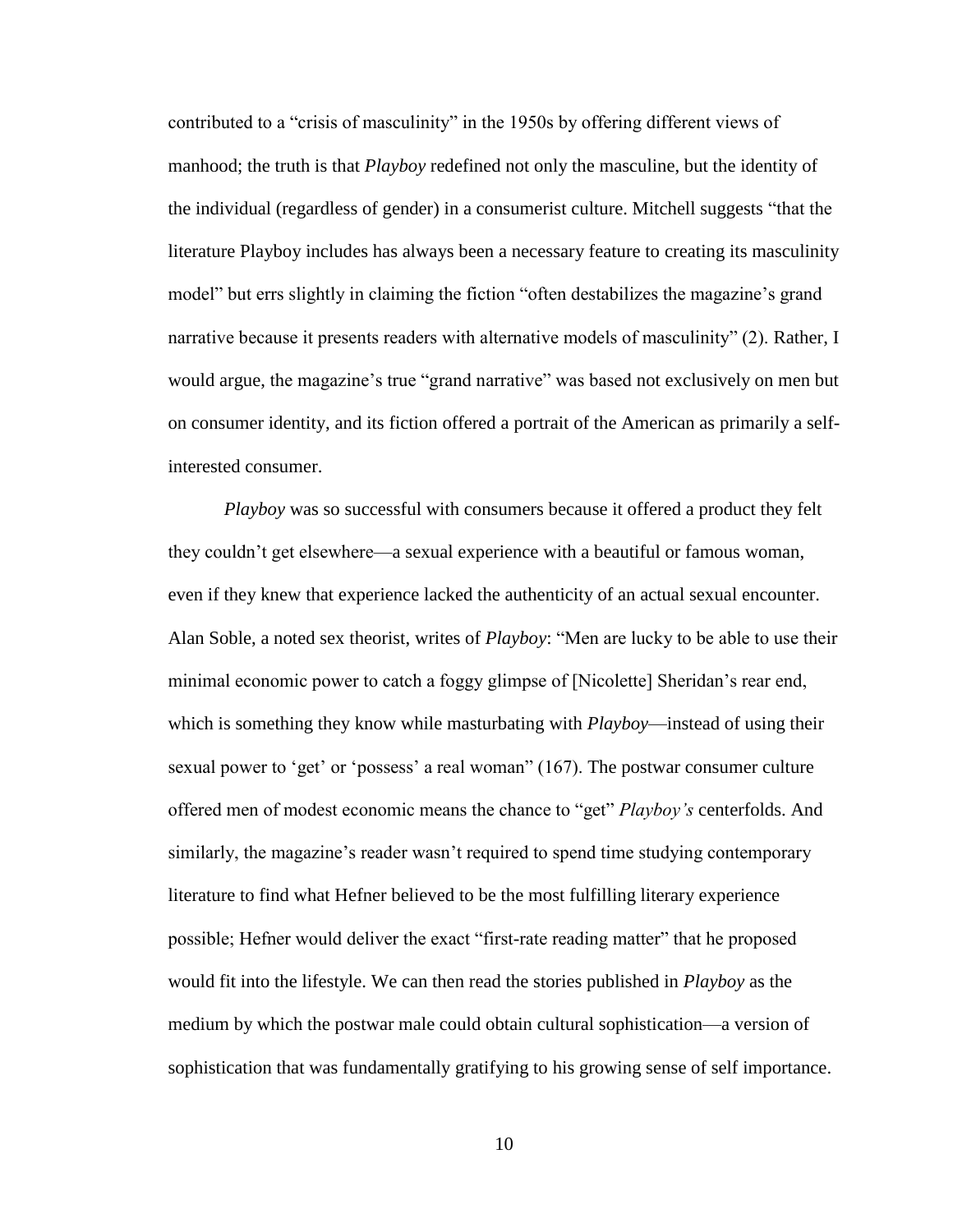This project analyzes *Playboy* fiction in three parts, the first of which focuses on ways in which the magazine's fiction acted as the mythology of a new incarnation of the American dream based on consumerist identity. In the second I will trace how Hefner's vision required a reformulation of marriage, and how 60s writers like Philip Roth and John Updike reconciled the bonds of matrimony with the goals of the individual. In the paper's final section, I will show how stories by Joyce Carol Oates and Vladimir Nabokov sought the limits to consumer self-indulgence during the magazine's entrance into the cultural mainstream. *Playboy's* fiction represents a unique meeting place between postwar literary authors and the American public, and its stories trace the narrative of the individual's prominence in both the literature and popular culture of the  $20<sup>th</sup>$  century.

#### **Chapter One:** *PLAYBOY* **AND THE AMERICAN WET DREAM**

In some ways, Hugh Hefner's life has followed the pattern of one his fictional heroes, Jay Gatsby. Just as Gatsby returned from the war, so had Hefner. Both were troubled by unsatisfactory romantic lives, and both devoted themselves to climb the ladder of capitalist society. Like Gatsby, Hefner sought to reinvent himself through material opulence and swinging parties.

Hefner succeeded in his reinvention thanks to his keen sense that after WWII's culture of heroic sacrifice had begun to fade, a new social dictum would emerge for the American male. Thus a new standard of excellence—a new American Dream—was beginning for men like Hefner, and he embraced the philosophy of consumerist consumption at the heart of *Playboy.* As a devoted fan of F. Scott Fitzgerald's novel (Watts 56), Hefner recognized that literature could play an active role in the redefinition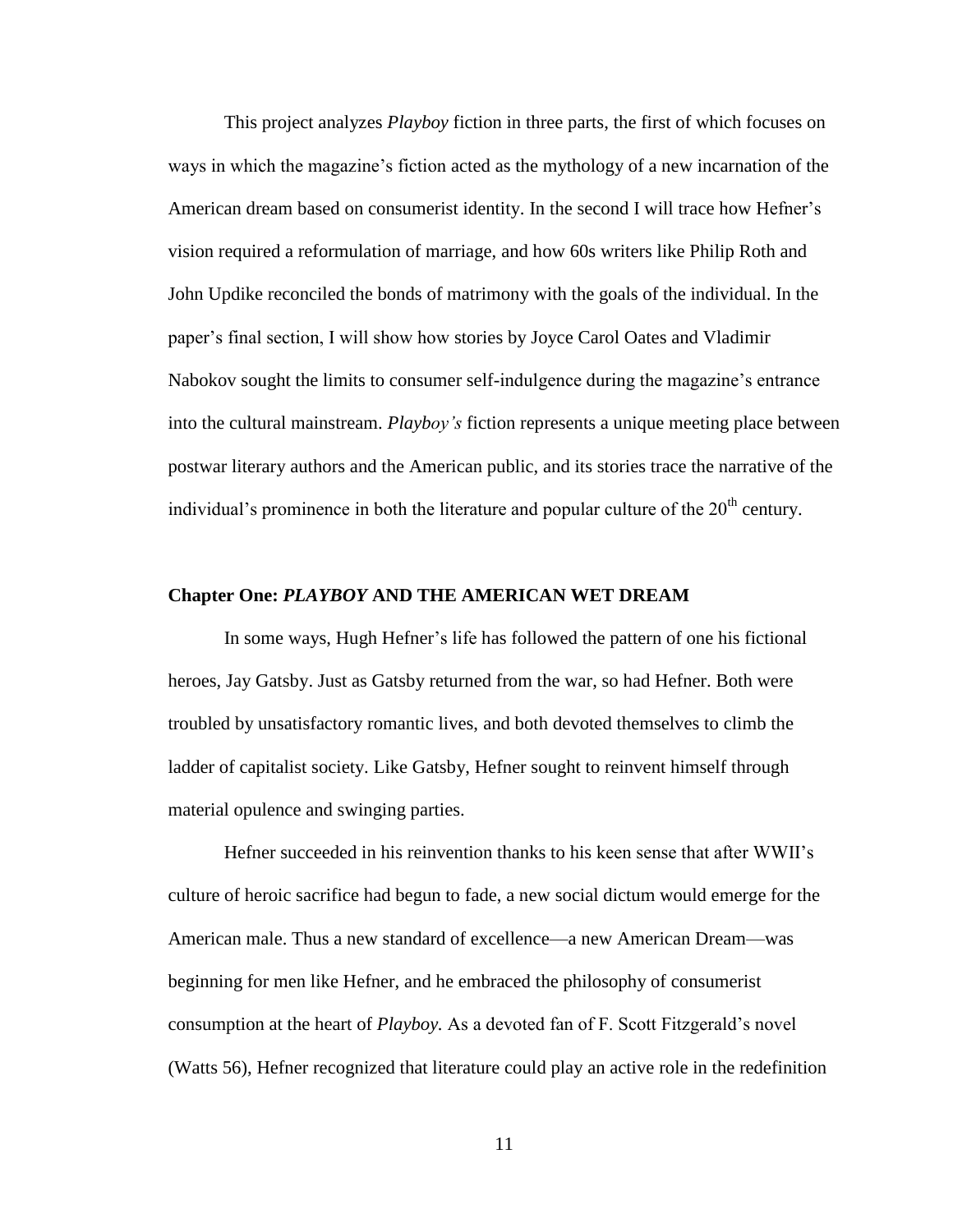of the American Dream generally and in the postwar period specifically. Just as Pitzulo suggests, *Playboy's* content contributed to this dream-formulation "through its incessant emphasis on that quintessentially American pastime, consumer self-improvement" (6), and the magazine's fiction emphasized that sense of individualism as a key to understanding the challenges of postwar society.

But the cultural shift from a war effort culture to consumerism was a complicated one, and *Playboy* straddled the line between self-interested and selfish, indulgent and decadent. The eroticism of the magazine distanced *Playboy* from every part of the political spectrum. The right bristled against its sexual aggressiveness; the left was angered by the exploitation of women and unapologetic class distinctions. In *Cultural Wars and Enduring American Dilemmas,* Irene Taviss Thomson suggests that "all sides disavow the exercise of merely selfish pleasures" (86) as the basis for an American Dream despite the fact that historical formulations of that dream all primarily benefit the individual rather than society as a whole. Hefner's vision wasn't exactly the suburban home and family car of the 1950s (he would prefer a downtown bachelor pad and a roadster), but it shared the same desire to own material goods and work toward financial prosperity. Thomson suggests that though *selfishness* was un-American, *individualism*  could still be the basis for a new American Dream for *Playboy* readers.

Many of the magazine's first readers were a decade past returning home from the world's largest military conflict, and American men faced the challenge of transitioning from soldiers back to family men. *Playboy* offered a lifestyle of diversion. In this case, the pleasures of consumerism offered the individual American male a "flight from existential inwardness" (13) described by Lois Tyson in her book, *Psychological Politics*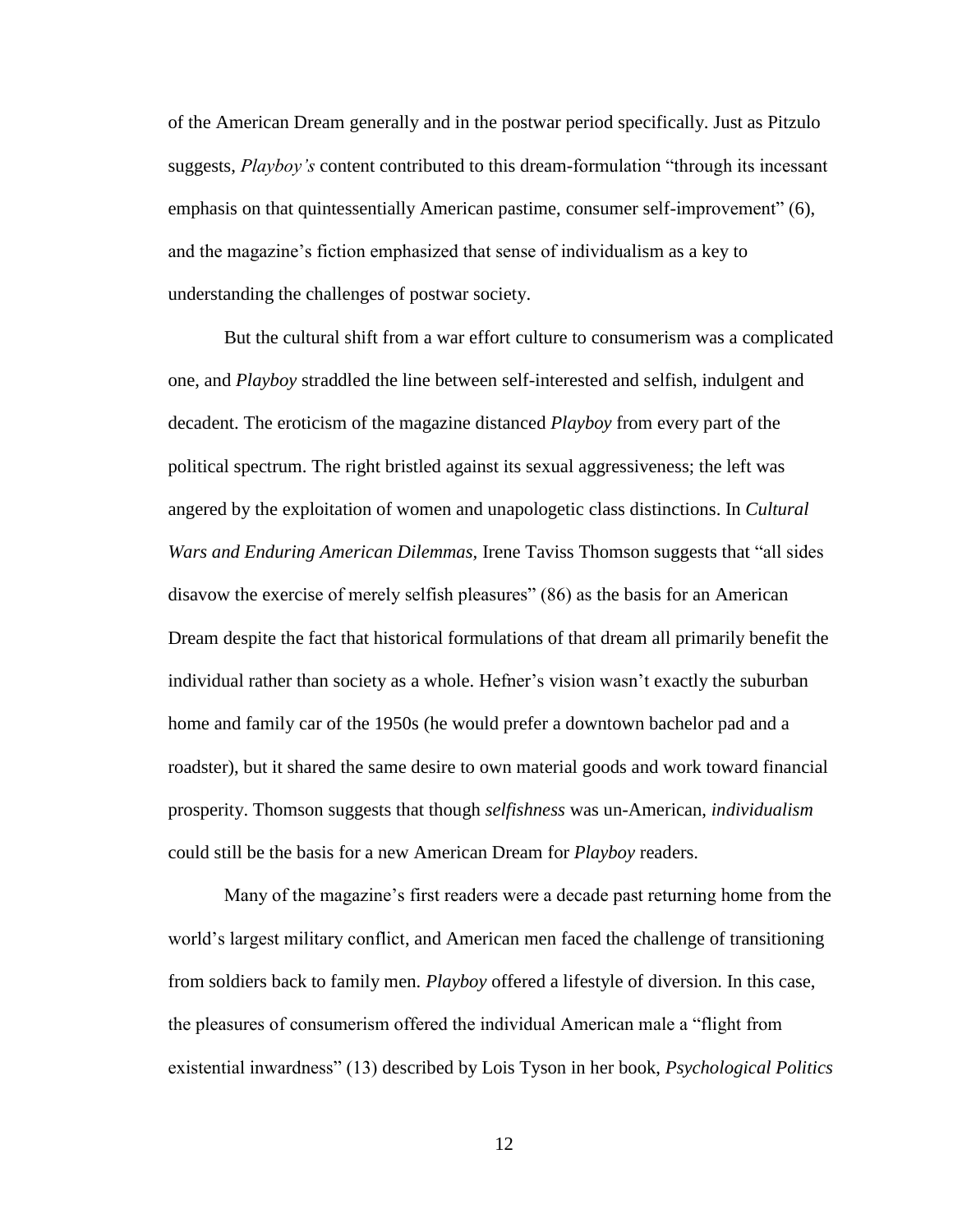*of the American Dream.* Tyson identifies an inherent problem with this Dream formulation—what she sees as "an ideological structure in which material and spiritual domains are yoked in a way that promotes unrealistic reliance on the former to the detriment of the latter" (5). If *Playboy's* consumerism put American spiritual fulfillment in jeopardy, how then, could the magazine remain so attractive to its audience? The answer, partly, lies in the magazine's fiction, which maintained a stalwart emphasis on the importance of individualism in its first decade of publishing. These fictions operated on a central premise that Americans could be self-interested in both their material and spiritual well-being.

The stories upon which I focus in this section show *Playboy's* construction of the American Dream, which Tyson defines succinctly as a "dream of self" (5). These early stories mythologized the *Playboy* lifestyle as both one of material opulence and "spiritual" or psychological truth for the postwar male. Charles Beaumont's "Black Country" confronts America's burgeoning civil rights movement—a potential threat to the coherence of the dream myth—by offering an emphasis on the privilege of the white male identity. The second story, James Thurber's "Brother Endicott," is emblematic of a recurring strategy in *Playboy* fiction of exploring the dimensions of the American abroad in order to define the contours of national identity.

As Steven Watts writes, *Playboy's* earliest stories placed Hefner's hedonism in the context of postwar economic dominance: "Mixing two parts eroticism and one part intellect, and adding a dash of irreverent humor, [Hefner] cheerfully concocted a cultural cocktail that eased ambitious young men into a fuller enjoyment of American abundance in all of its material and emotional dimensions" (80). Hefner's proposition to postwar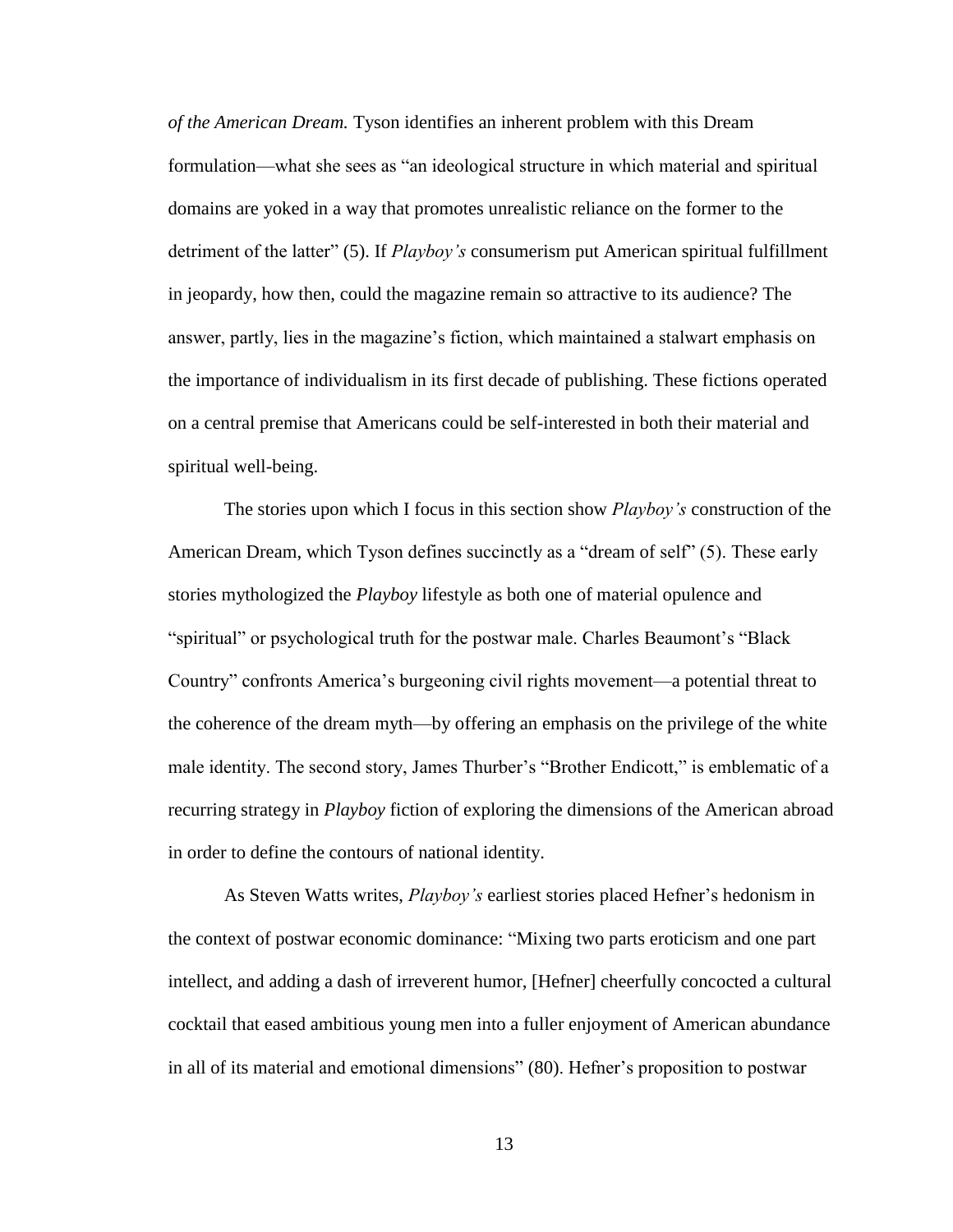men was simple and enticing: American men had won the war, and they ought to enjoy the fruits of victory. *Playboy* invited them not only to enjoy the "cultural cocktail" of consumerism, but to be completely defined by it—to value life chiefly as an act of obtaining sex, material goods and, of course, literature.

"Black Country" appeared as the first original piece of *Playboy* fiction in its September 1954 issue. The story would eventually be regarded as a hallmark story in the career of Charles Beaumont. This story of a white jazz player finding his niche in a black band offered *Playboy* readers the same entertainment value and edginess promised by the magazine's growing reputation while also implying a stake for the magazine in the changing racial landscape. *Playboy* maintained an interest in race relations throughout its history, publishing pictures of the first black Playmate, Jennifer Jackson, in 1965 and later making history with an interview between Alex Haley and a high-ranking white supremacist (Watts 196). The story's overtones of racial conflict helped to separate *Playboy* from more mainstream magazines that would shy from publishing such a piece. The racial climate of the 1950s provided an ideal milieu for a horror writer like Beaumont to scrutinize contemporary issues; as one critic has observed, "Beaumont saw the tensions in racial inequality and the American civil rights movement as powerfully dislocating as any that supernatural horror had to offer" (Dziemianowics 34). By placing the story's main character, the white Sonny, in a subculture dominated by black American traditions, Beaumont creates an image of the individualized white man with the potential for growing into a heroic character.

Sonny, who functions in "Black Country" as a wish-fulfilling version of Hefner's playboy, initially earns entrance into Spoof Collins' band by virtue of his persistence and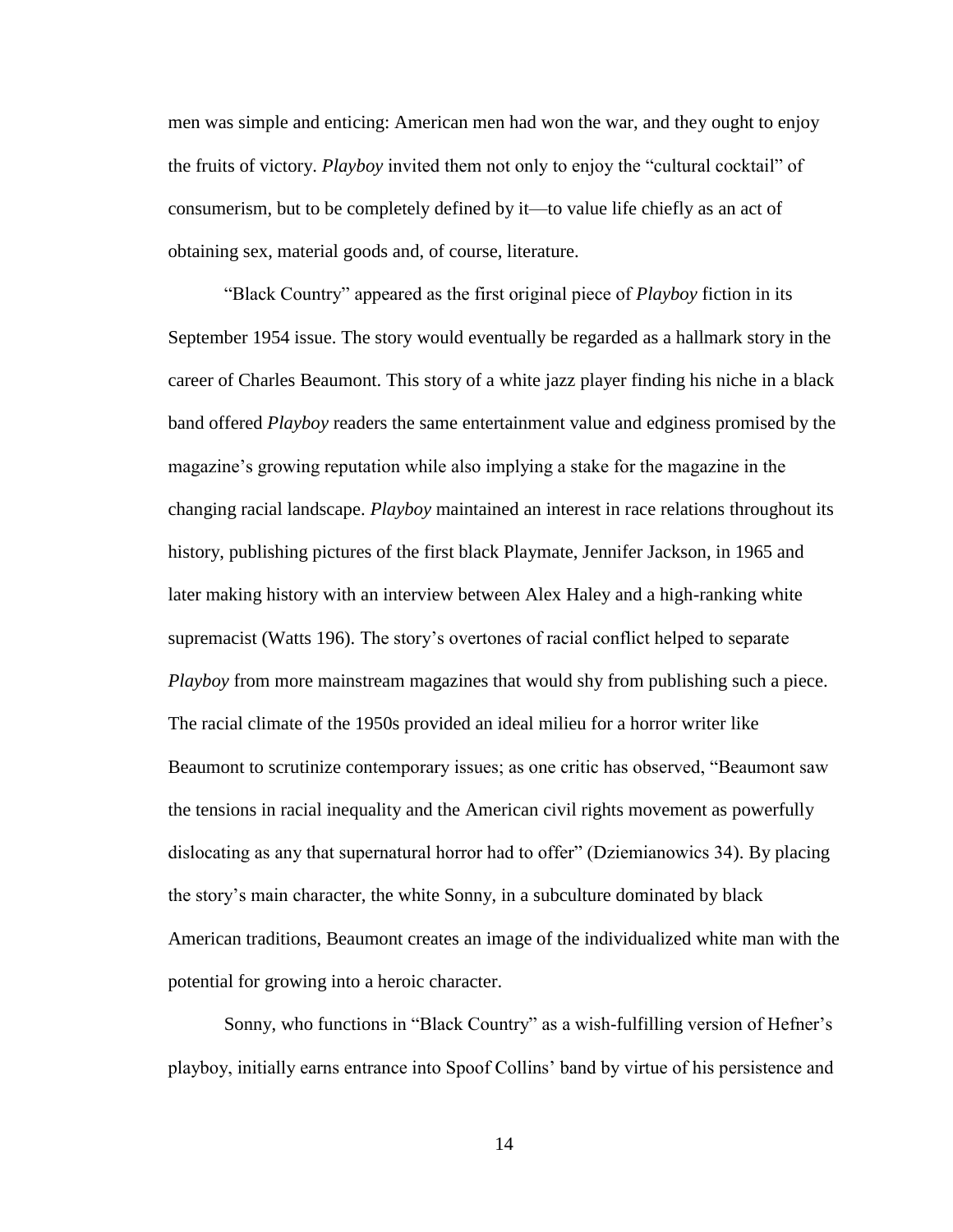musical ability, a perpetuation of the meritocratic myth so crucial to the expansion of postwar consumer culture. But even in his virtuosity, Sonny is forced to abandon his racial identity, as revealed by the insights of the black drummer who narrates the tale: "He was white, but he didn't play white, not these days; and he learned the hard way—by unlearning" (5). Beaumont subverts the potential for a direct confrontation of white and black with a move that privileges the individual even over the social forces that shape his identity in the first place. Sonny's exceptional talent, just like the privilege touted by the playboy lifestyle, allows him the freedom of individualistic pursuits regardless of his social circumstances.

The conflict between Sonny and Spoof reaches a new pitch when they compete for the attention of Roseann, a singer who joins the band midway through the story. Roseann fits the *Playboy* formula in Beaumont's sexualized descriptions of her as "a big bunch of curves and skin like a brand new penny" (10), but, like the magazine's centerfolds, her role is part of a complicated system of ownership and individualism. In the context of *Playboy's* pages—a context where sexuality is easily, if not essentially, commodified—Roseann readily serves as a piece of property that might help define the man that owns her. Beaumont's narrator tells us: "The Lord says every man has got to love something, sometime somewhere. First choice is a chick, but there's other choices" (10). Sonny is able to define his identity along the lines of his talent and race, but ownership of Roseann's sexuality would remove her from the "public domain" status with which Beaumont brands her (13) and would symbolize the fulfillment he yearns for. Although Beaumont's depiction of Roseann as a trophy—oversexualized, inert and without a distinct identity—is fundamentally problematic, it is also important to note her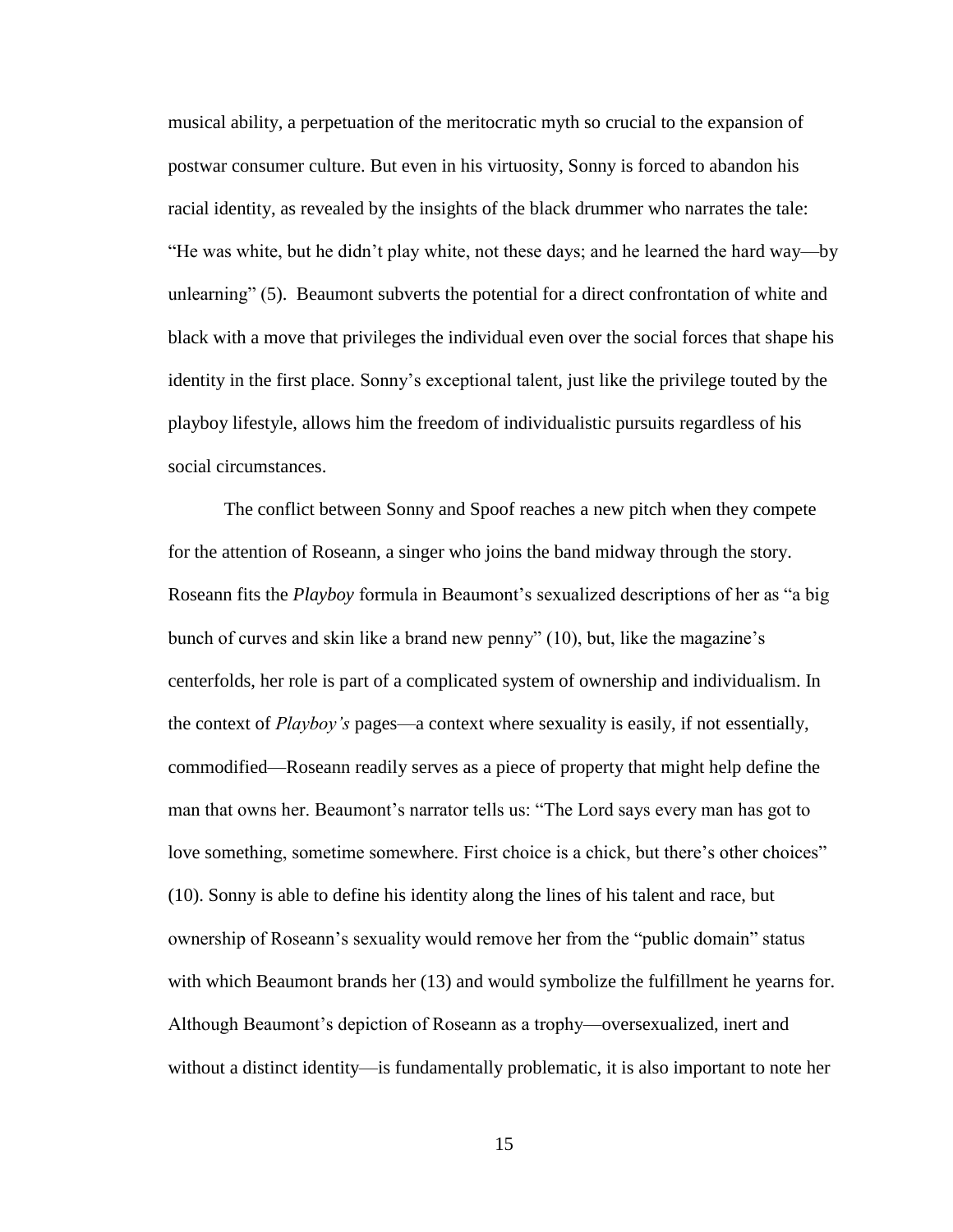status as an "owned" object as a basic factor in the history of racial identity in America. The quarrel between Sonny and Spoof comes to a head in Sonny's direction to "keep your black hands off her" (12), a line that brings into focus the physical state of owning something (by handling it) and a history in which black flesh was eligible for ownership in America.

After Spoof falls ill and eventually dies, Sonny becomes the unquestioned leader of the band. The story reaches its climax when Sonny digs up the trumpet buried with Spoof and leads the band in a rendition of the dead man's signature tune, "Black Country." In this moment, Spoof is represented by a single material possession—the trumpet—which can be owned and manipulated by Sonny. Beaumont has established a tie between the object, artistic expression and identity in way that commodifies Spoof's personality for a white man's benefit.

Artistic style, the story seems to say, is something to be owned, bought and sold. We see this idea when one of Spoof's solos transforms into a rough racial history and lays claim to ownership of its own style:

…now we're swinging in the trees, now the white men are coming, now we're in the boat and chains are hanging from our ankles and we're rowing… now we're sawing wood and picking cotton and serving up those cool cool drinks to the Colonel in his chair… now we're free, and we're struttin' down Lenox Avenue and State & Madison and Pirate's Alley, laughing, crying… and we want to go back and we don't want to go back … and we're sitting in a cellar with a comb wrapped up in paper, with a skin-barrel and a tinklebox ... and we're making something,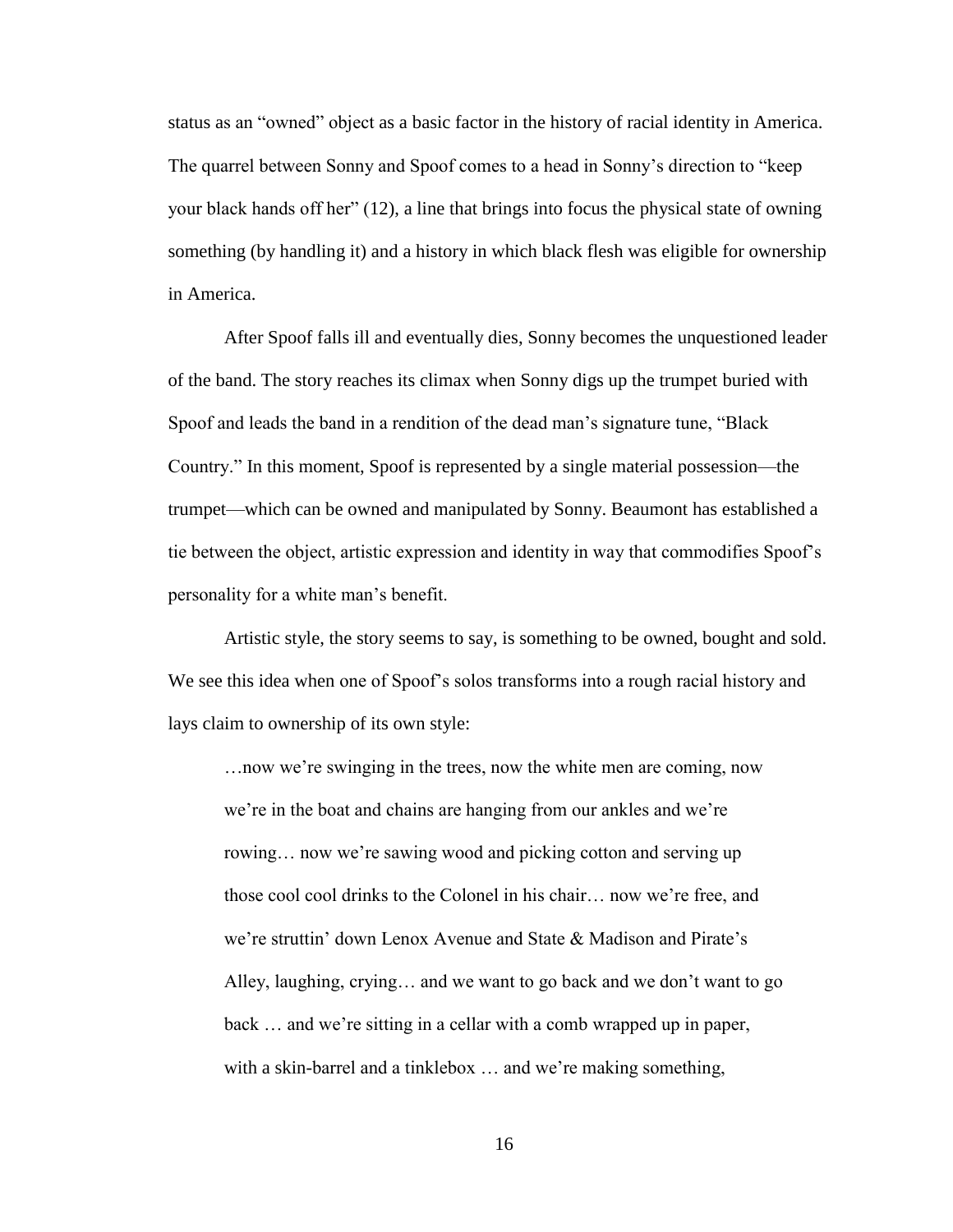something, what is it? Is it jazz? Why yes, Lord, it's jazz … something that is *ours*, something great that belongs to us and us alone, that we made, and *that's* why it's important. (11, italics in original)

When Beaumont's narrator imbues Spoof's trumpet performance with these vignettes of life for black Americans, he insists that this style is "*ours*, something great that belongs to us and us alone" in a mode that facilitates identity formation for black jazz musicians and audiences. But, just as importantly, it also commodifies this identity and style to be sold to audiences in a viable capitalist niche for black musicians.

But more interestingly, this same commodification of an individualized style is how "Black Country" attracted the attention of *Playboy's* editors and resonated with its contemporary audiences. As the magazine's Alice Turner writes: "'Black Country' could stand as a prototype for *Playboy's* ideal story of the 1950s with its jazz background, its jazz-inspired tempo, its hint of the supernatural, and its satisfyingly macabre ending" (1). Beaumont's style would sell well; and as *Playboy* was in its nascent stage in 1954, the publication's identity was fundamentally tied to what would sell. Consumption was at the heart of all things *Playboy.* The magazine reminded the postwar American male that his newfound income was best spent on a lifestyle that included good reading, and so buying into Beaumont's style was every bit as important in defining oneself in the consumer culture as buying a new stereo, a certain brand of whiskey or a car.

As the prominence of *Playboy* grew in the late 50s and early 60s, so did the fiction editors' purchasing power for the day's most popular writers. Nonetheless, it was still somewhat surprising for the magazine to land a piece from James Thurber, a writer tied so closely to *The New Yorker*, in its December 1962 issue. Turner suggests that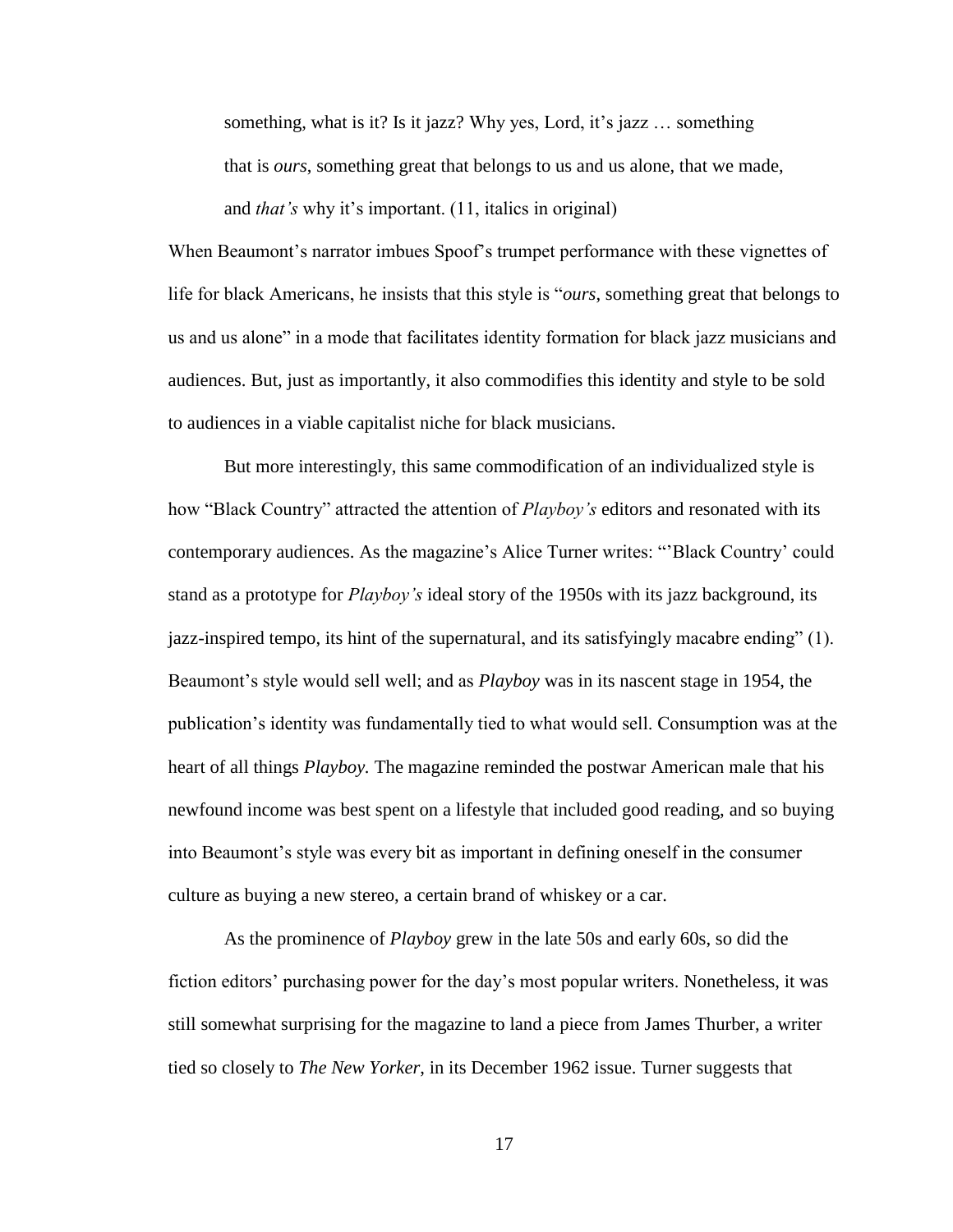Thurber's widow turned the story titled "Brother Endicott" over to *Playboy* because of the editors' "affection for the gentle humorist" (87); the fact that Thurber's widow was aware of such an affection, or even the men's magazine itself, attests to the cultural ascension that Hefner's magazine had accomplished in its first decade.

Like dozens of other *Playboy* stories, Thurber's tale centers on an American character abroad—a literary trope that attempts to define American values by placing its central character in a foreign setting. The story's protagonist, Guy Farland, is working on a manuscript in a Paris hotel during the Fourth of July. Instead of Independence Day he celebrates "The Fourteenth of Deadline" (90), a distinction that reminds us of the ties between American identity and notions of hard work. Farland's experience in Paris is, in fact, completely obscured by the revelry of other Americans abroad, including the titular Edward Endicott, a man devoted to drinking whiskey and reliving old days with his fraternity brothers also on tour. Meanwhile, he ignores his young wife, Marie, and the woman reveals to Farland: "Edward can't stand any foreign country … because it isn't God's country, and they don't use God's money, and you can't get God's martinis, or God's anything" (92). The parallel between the hard-partying Endicott—a man who emphasizes his sense of American exceptionalism—and Farland's more cavalier version of being abroad reveals Thurber's understanding that American identity was more aptly approached in terms of individualism than in claiming a part of the larger group's identity.

Brother Endicott can be read as a pathetic character and a foil for Farland, and though the uninitiated *Playboy* reader might expect an adulterous encounter between Farland and Marie, Thurber instead complicates the situation with the introduction of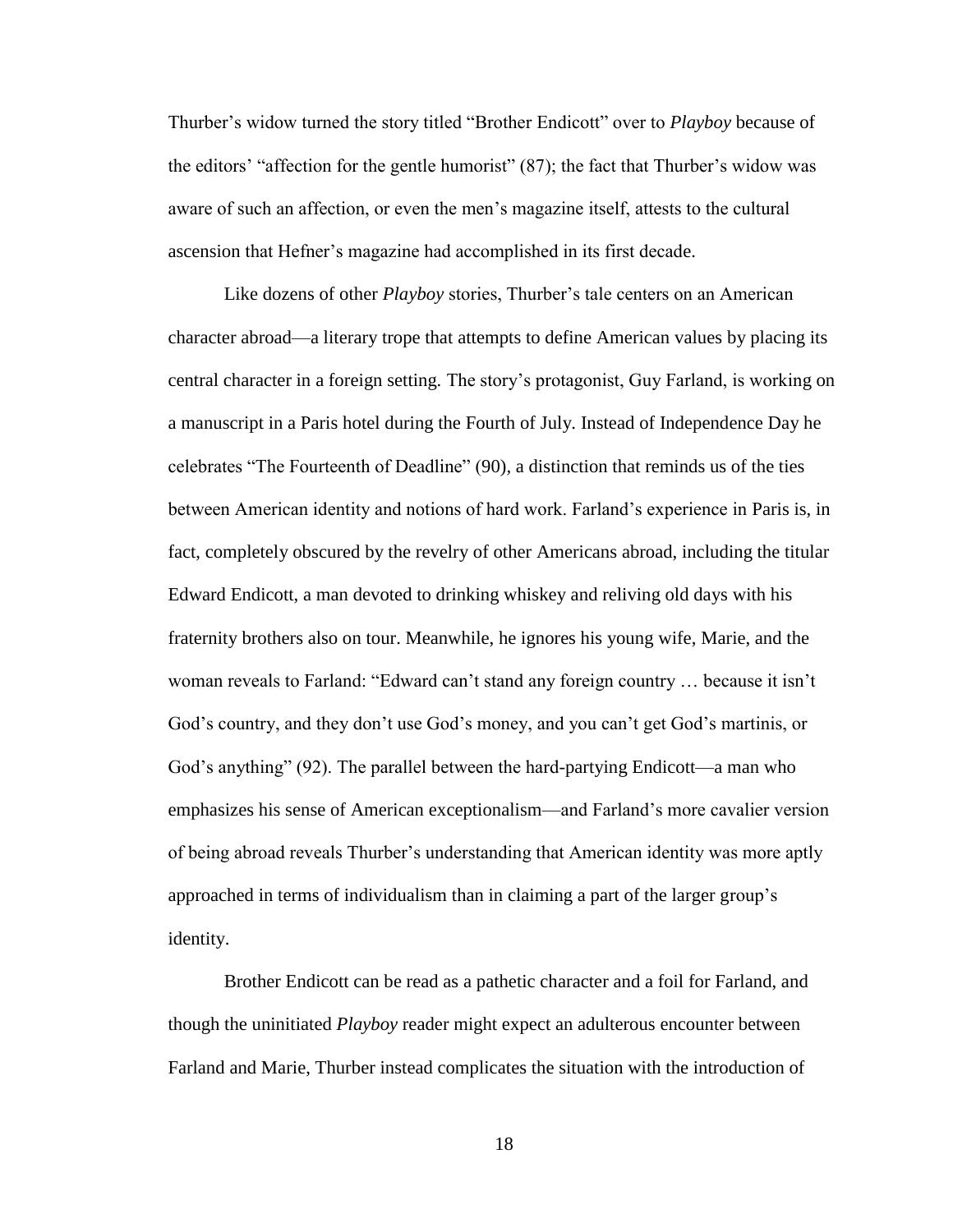Tom Gregg, an old flame of Marie's looking to rekindle their romance. The couple asks Farland to keep Brother Endicott occupied to give them moments of privacy, saying he is helping a "lady in distress" (95). This gesture of morality is typical of Thurber's characters. In *Thurber's Anatomy of Confusion*, Catherine McGehee Kenney points out that Thurber's characters are often placed at the center of "the war between men and women; the chaos of 'organized' society; the confusion in human systems, institutions and machines" (4). Farland's actions to help Marie abandon the oafish Brother Endicott represent such an attempt to find a course of moralit amid the confusion of a social institution like marriage. Farland explains his actions in aiding Tom by suggesting he's restoring the balance of things away from the husband's favor--"The law is on his side, of course … and the Church and all that sort of thing" (95)--in an explicit suggestion that his individual sense of morality stands opposed to the institutional constructs at the backbone of American culture.

Thurber treats the institution of marriage as an inherently unsatisfying social arrangement based on economic concerns—a notion shared by Hefner and many of his readers. After their reunion, Tom questions Marie's decision to marry Endicott when he tells her: "Nobody in her right mind would marry a man old enough to be her father, and live in Milwaukee" (95). But marriage suffers further institutional confusion in the story because Tom's solution is not a complete flight from marriage; he suggests that Marie marry him instead, and he frames his arguments along the same capitalist lines that underpin the initial problems with marriage, saying "We couldn't get married on nothing

… I happen to have a job now, a good job" (96). This treatment of marriage signals the complex transformation that the institution faced midcentury. Even though the idea of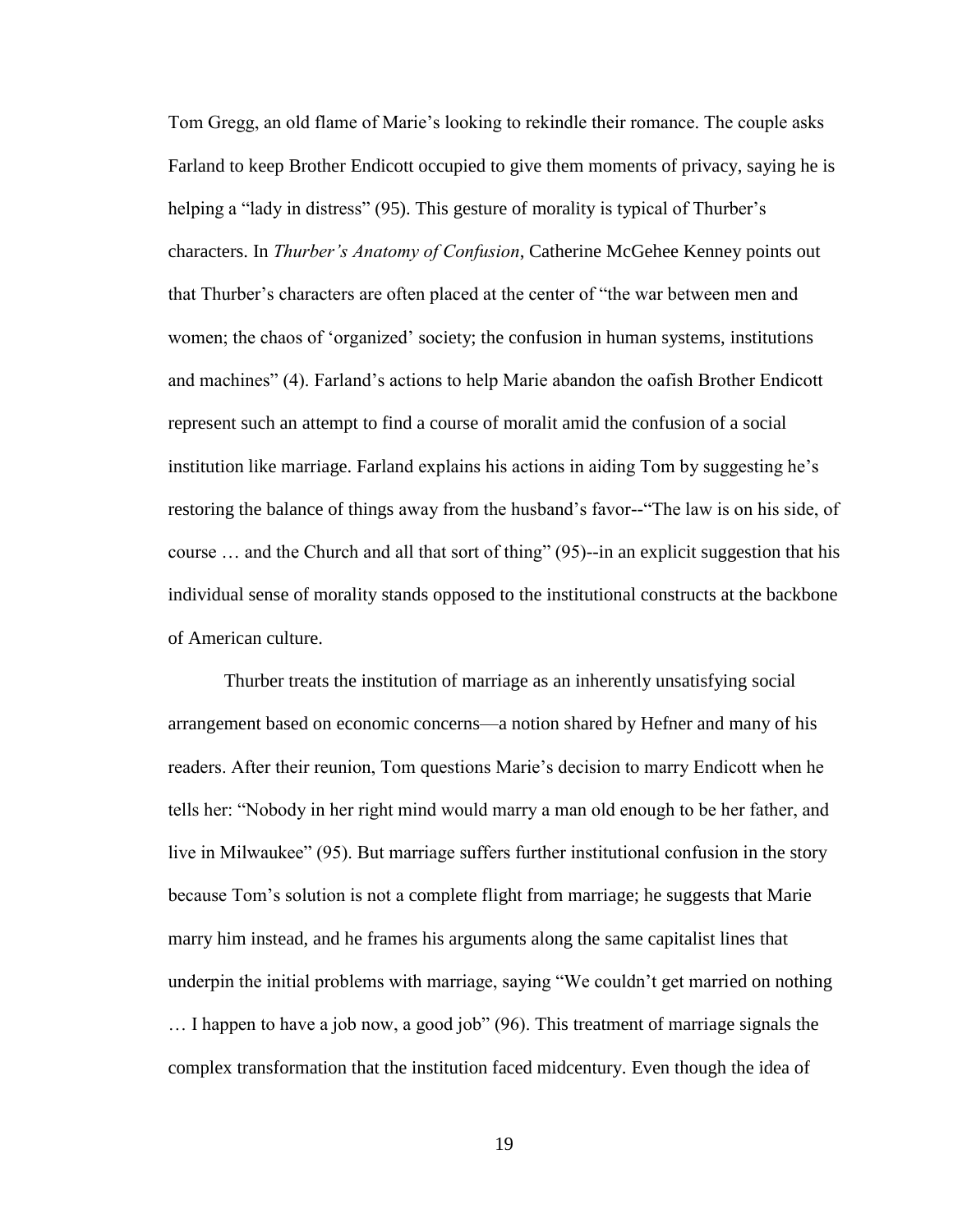romantic love was fundamentally attached to marriage, men and women still acknowledged that in many ways, it was chiefly about having money or at least "a good job."

Although a man's ability to marry still signaled economic strength, *Playboy*'s lifestyle replaced marriage as the standard of masculinity with an array of consumerist and sexual pleasures. Love was important for marriage, too—but only if the pleasures of matrimony could rise to the levels of Hefner's lifestyle. In some ways, a wife was another thing that could be owned as part of a playboy's collection. But the magazine also begged the question of whether settling with a wife could undercut a man's consumerist potential. Marie struggles to be more than a piece of property passed between two men with the aid of a third. So even her gestures at an active role—like orchestrating an exit from her marriage—fail to rise to the level of her male counterparts. Her note of thanks left for Farland tells him he's "the B-E-S-T Best," the title of a song crooned regularly by her husband and his frat brothers, a detail that Farland finds disillusioning because Marie fails to separate her own experience from that of her husband (99). Thurber even imbues her with dissatisfaction with feminist progress:

"Mother belongs to the damn Lost Generation," she said. "The trouble with the Lost Generation is it didn't get lost enough. All the damn lost mothers had only one child," she went on, warming to what was apparently a familiar thesis. "They all think their daughters are weak enough to do the things they thought they were strong enough to do. So we have to pay for what they did." (94)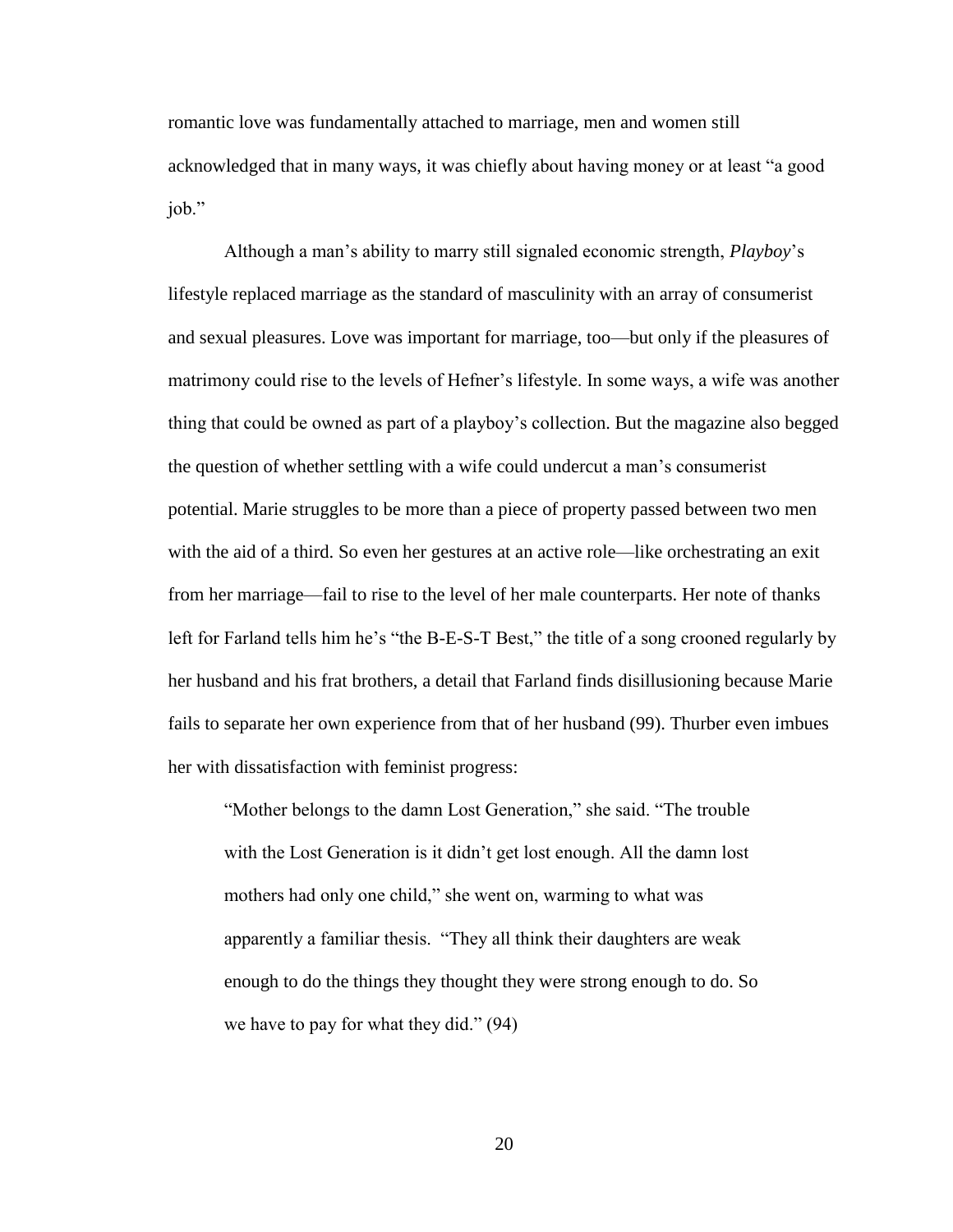Marie's feminist discussion is backgrounded—and nearly overwhelmed—by the noise of her husband's fraternity singing, and Farland cuts her short when he notices the chorus has ceased. Marie's choice of the term "pay for what they did" again ties her marital dissatisfaction with capitalist terminology; if Thurber paints marriage as institutionally confused, it seems to be women who suffer most from the inequities and inefficiencies of the social construct.

Ehrenreich argues in *Hearts of Men* that Hefner's magazine was interested in the reformulation of marriage and feminism only in as much as it would serve the interests of masculine identity. *Playboy* worked "to prove that a playboy didn't have to be a husband to be a man" (51) and that the pursuit of consumer interests and sexual conquest could be made easier by trading married women for sexually available ones. Ehrenreich's take on the magazine's purpose helps us to understand the hierarchy of masculinity established in "Brother Endicott." Although Tom is a preferable alternative to Marie's husband, he still exhibits less masculine control—by virtue of his invocations of marital commitment- than Farland, who remains at the top because of his pronounced self-interest.

Endicott is placed at the bottom of this masculine hierarchy through Thurber's treatment of the character's homoerotic and homosocial tendencies. The fraternity brothers exhibit a common disinterest in their wives, instead preferring physical contact through their symbolic secret "grip"—Thurber writes, "Farland was glad when he was finally given a glass to hold instead of a man's right hand." (97) The fraternity's celebration of masculinity is also organized along class lines, on display when Endicott warns Farland: "Don't ever try to give a cop the grip, Guy. They think you're queer. Sons of bitches never get through high school" (97). Here, we see Endicott attempting to mask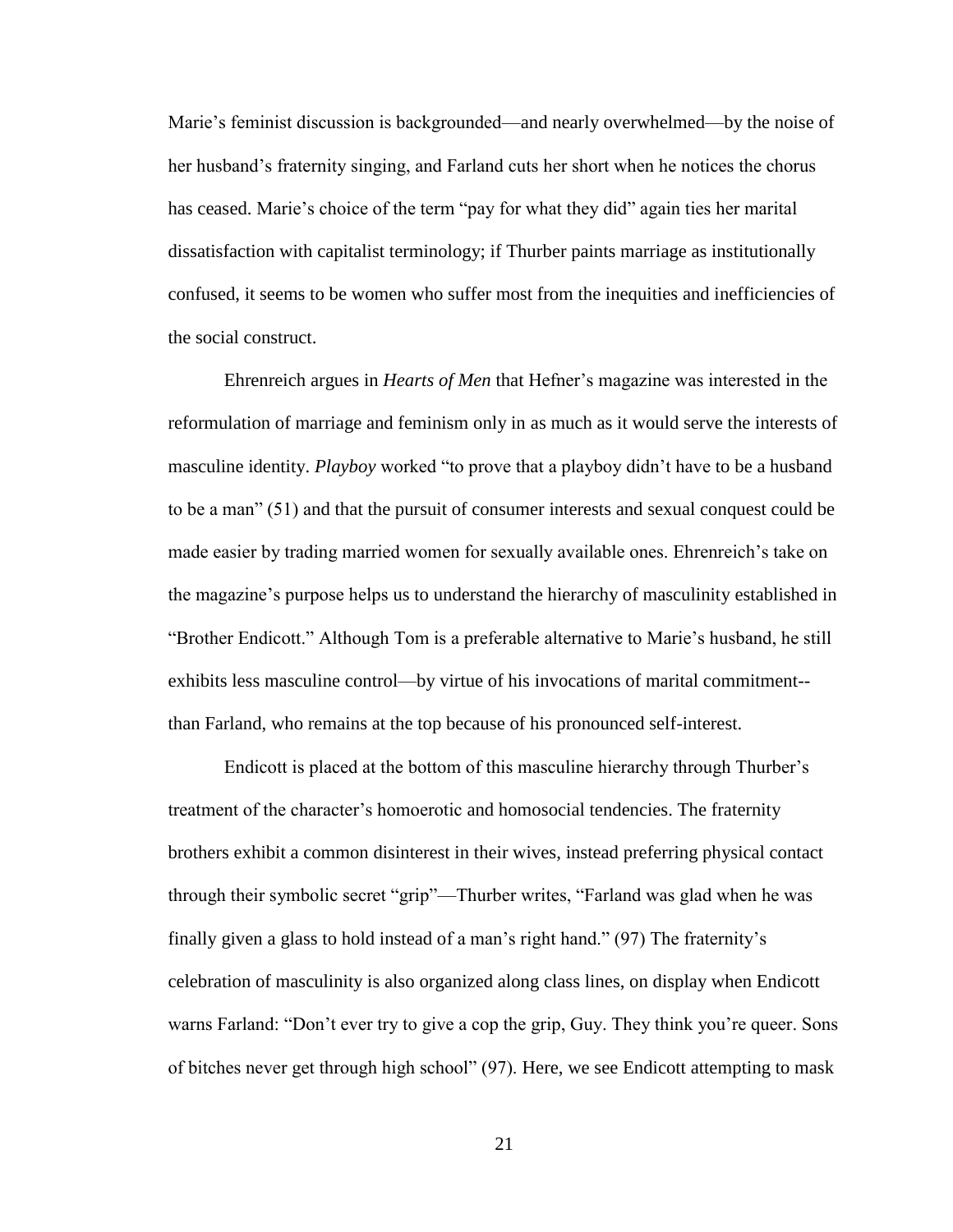his homoerotic leanings by asserting his sense of class superiority, but neither Endicott's class nor his status as a married man spare him from being cast a lesser man than the heterosexually normative Farland.

Thurber's story relocates the masculine identity away from marriage and toward Farland's brand of self-interest. Where Endicott is chiefly characterized by his role as a fraternity brother, Farland instead finds his identity in his work as a writer. His identity is so tied to his profession that his writing style sways his entire worldview; when first meeting Marie, he thinks: "If I were a young writer I would say, 'She looked like a chic Luna moth in her light-green evening gown'" (90). Farland's preoccupation with himself as a writer not only speaks to his American work ethic but also represents the modernist belief in the compatibility of aesthetics and identity, even when that identity is in flux. His writing style anchors his sense of individualism and allows him to except himself from his peers. And despite the fact that the story's stakes are highest for the members of its central love triangle—Brother Endicott, Marie and Tom—Farland ends the story by looking in his bathroom mirror and saying, "Everything happens to you… What's the matter, don't you know how to duck anymore?" (99). Again, Thurber has privileged Farland's experience as an individual--even when his moral stance in helping Marie's escape has had imperfect consequences for the other characters. Even if, as Kenney points out, Thurber comes to an "inability to formulate final answers" (6) for his examinations of social confusion, he undoubtedly places the nexus of such a struggle at the level of the individual.

But it's important to notice that while Farland is self-interested, he isn't necessarily focused on soul-searching or inward examination. In fact, the mirror scene is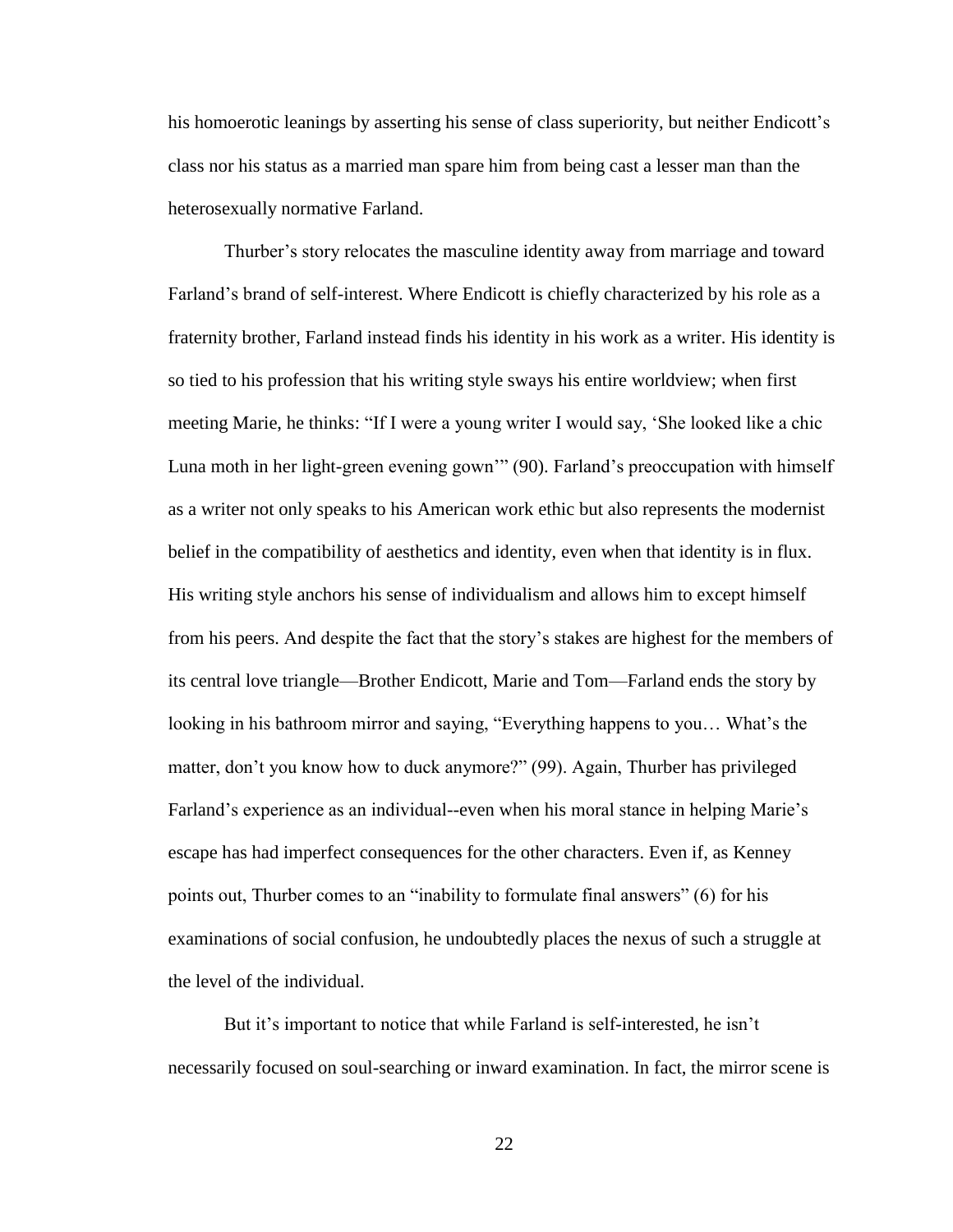the most direct look that Thurber offers into Farland's psychology, and that's part of what makes him an ideal representative of the *Playboy* lifestyle. As Pitzulo writes, "Hefner's bachelor was a far cry from the 'inner-directed' traditional American man" and that the "midcentury consuming male was, depending on one's perspective, considered a predictable product of affluent times" (72). Thurber's story, and much of the early *Playboy* fiction, helped to construct a consumerist version of the American Dream that suited the postwar period's economic abundance. And the root of this version of the American Dream was not only its perpetuation of consumer-based identities but the fact that it appealed to the national psyche with its emphasis on individualism. As Thomson suggests, these versions of the American Dream promise individuals "freedom to make their own moral and lifestyle decisions" while simultaneously avoiding the appearance of "imposing its values or morals on the larger population" (79). Beaumont's "Black Country" sought not to solve the problem of race in 1950s America but rather to offer the individual an existence outside of the social conflict, just as Thurber's portrait of Guy Farland held up to an illusion that the postwar male would prosper through self-interest.

In this way, *Playboy* fiction comprised a complementary mythology for the consumerist version of the American Dream. These were stories constructed by individually distinct writers—as defined by their literary styles—that centered on the triumphs of individually directed characters for the benefit of self-interested readers. This emphasis on individuality represents a major contributing factor in what Watts identifies as "a powerful current pulling along many, perhaps most, modern American toward a common destination: self-fulfillment in every way imaginable in a world with few restraints" (454). The act of reading these stories gave *Playboy* readers another way of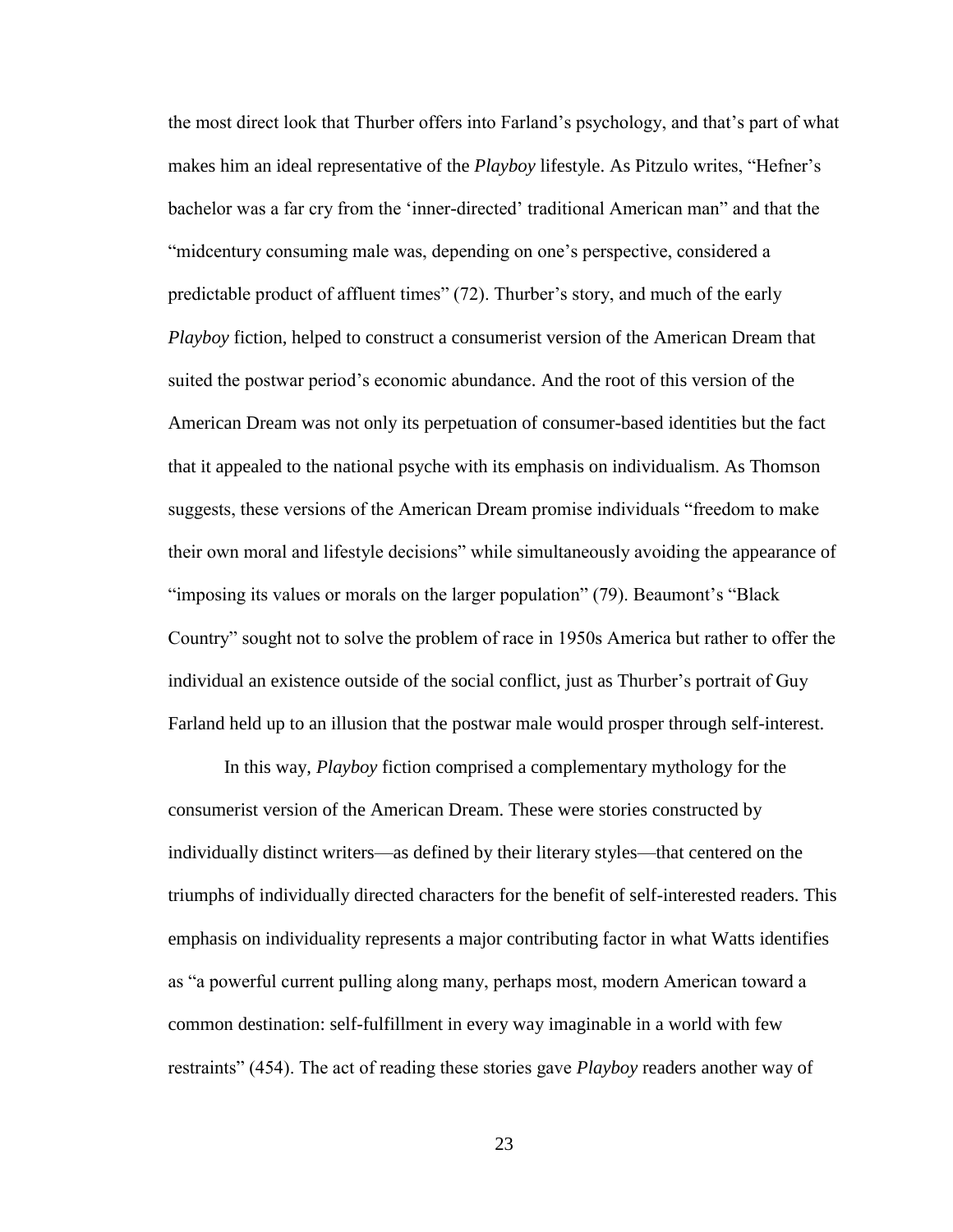assembling their consumption-era identities, substituting the imagined psychologies of fictional characters for any true inwardness.

### **Chapter Two: A FLIGHT TOWARD EQUALITY**

In an August 1961 short story titled "The Killer in the TV Set," *Playboy* readers encountered Mr. Ordz, a man trying to avoid capture inside his television, where he'd be forced to emcee a variety show for perpetuity. But Mr. Ordz's real fear isn't the supernatural pull of the T.V.—it's the wife upstairs that writer Bruce Jay Friedman describes as "a plump woman who had discovered sex in her early forties." The woman's sexuality is an unwanted obligation for her husband: "In curlers, she waited each night for Mr. Ordz to come unravel her mysteries so that she might, in her own words, 'fly out of control and yield for the real me.' Mr. Ordz had had several exposures to the real her and now scrupulously ducked opportunities for others" (79). The perfunctory sex that he eventually performs is an act of marital duty, and it's exactly that sense of obligation that would have most struck fear into a playboy's heart.

*Playboy* magazine undoubtedly opposed marital constraints in the editorial content of its first decade. Its first issue featured an article titled "Miss Gold Digger of 1953" that explicitly warned bachelors against the economic entrapment of marriage and, as Pitzulo writes, exclusively characterized wives as "conniving wenches" and "legal prostitutes" (*Bachelors* 23). Hefner's magazine often encouraged married men to believe they would be happier if they were single. As Ehrenreich opines in *Hearts of Men,* the end of marriage would facilitate a brighter, freer life in which men would have more money to spend on a lifestyle of consumption. She writes: "*Playboy* had much more to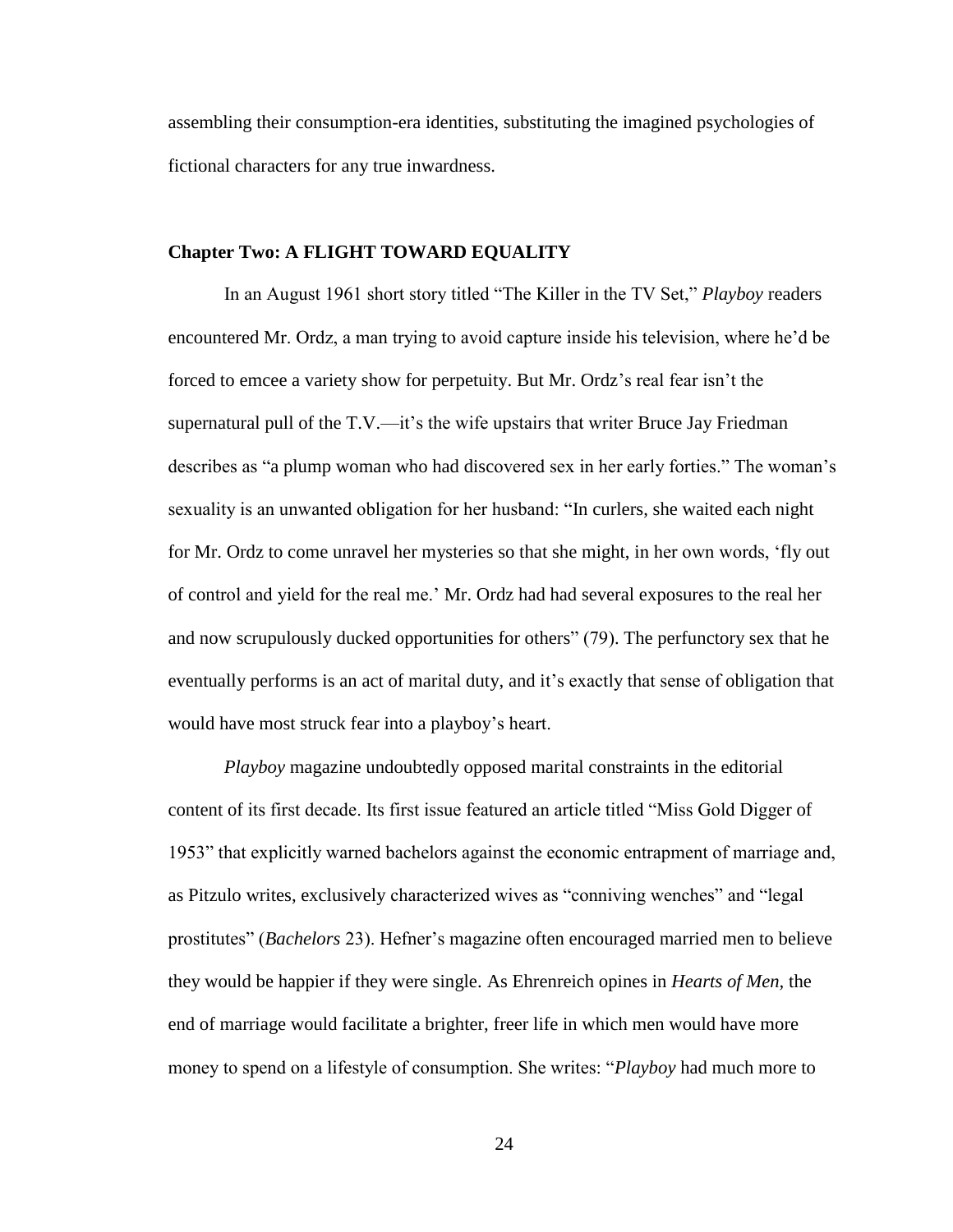offer the 'enslaved' sex than rhetoric: It also proposed an alternative way of life that became ever more concrete and vivid as the years went on. At first there were only the Playmates in the centerfold to suggest what awaited the liberated male, but a wealth of other consumer items soon followed" (49). That is to say, if Friedman's Mr. Ordz was unmarried, he would be free of the unsatisfying sex with his wife and instead would be driving fast cars and buying designer suits.

Because romance and seduction were important parts of the magazine's approach, *Playboy* freely criticized the lifestyle of marriage without necessarily denying the emotional basis of committed relationships. In Ray Bradbury's *Playboy* story, "The Vacation," a family has wished for everyone else to disappear so that they can escape the monotony of their suburban lives. When the wish comes true, "they had taken it with remarkable calm at first, perhaps because they had not liked the city for so many years and had had so many friends who were not truly friends, and had lived a boxed and separate life of their own within a mechanical hive" (439). The family is left roaming the countryside and following railroads, and when they begin to feel lonely, their initial optimism crumbles. Although the father finds value in the insistence that he will "never come back to the silly damn dull routines" (439), his new life—which he shares exclusively with wife and son—fails to make him happy. The short piece ends with the family abandoning a picturesque picnic lunch and returning to the road desperate for interaction with someone outside their family. The moralistic message of Bradbury's careful-what-you-wish-for story suggests American men could wish away the realities of the 1950s rat race, but they couldn't realistically expect to find total fulfillment with the nuclear family, either. Marriage was not the answer.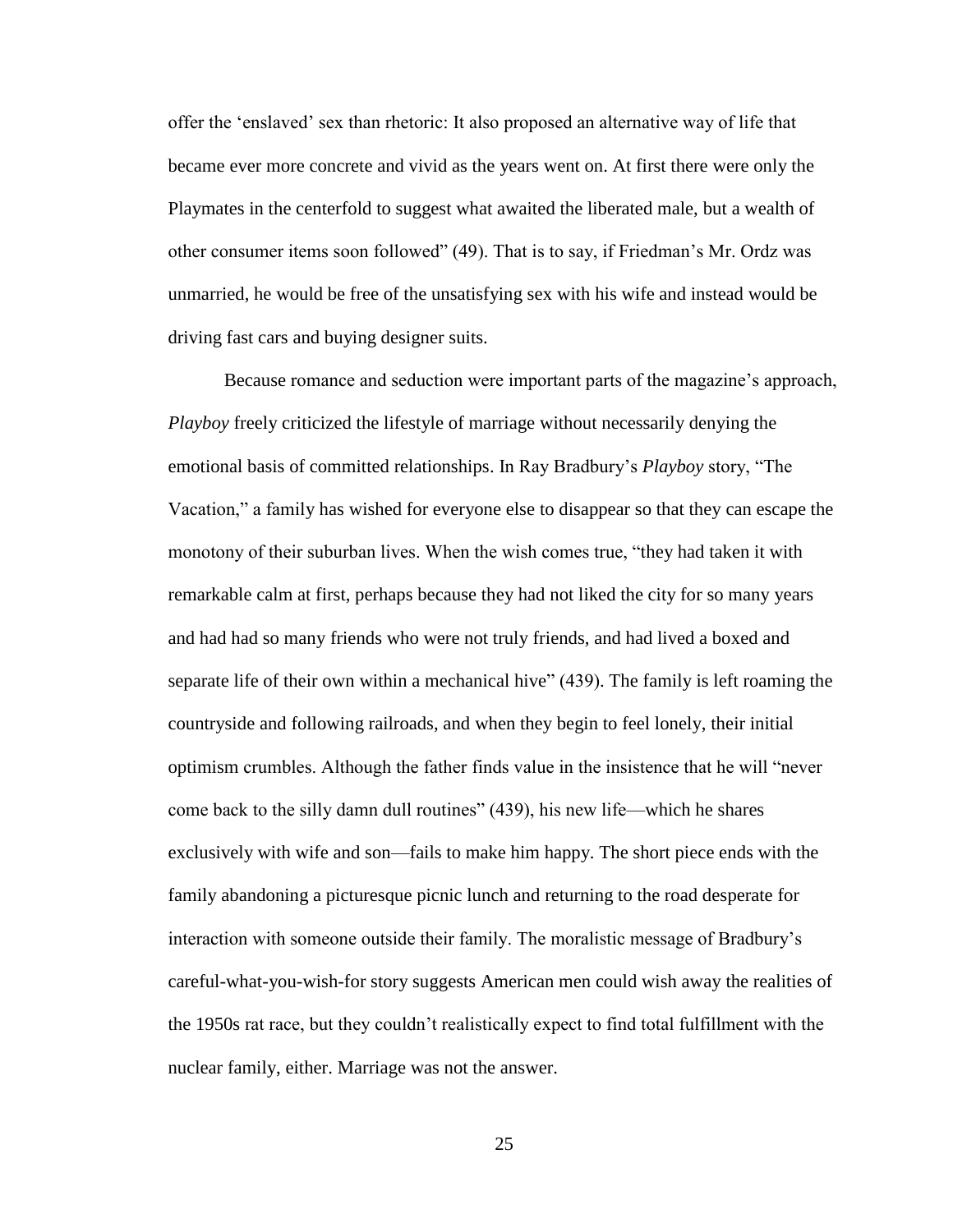But it's too easy to blame the movement against marriage as a male impulse and subsequently view *Playboy* as a simple piece of misogynist propaganda. Marriage restricted women as well. As Pitzulo writes in her answer to Ehrenreich: " A cynic might say that progressive gender politics merely served the needs of the randy playboy, for liberated womanhood would mean greater sexual satisfaction for men… In fact, these issues were consequences of the broader sexual revolution and the women's movement" ("Battle" 261). Figuratively speaking, why wouldn't Mrs. Ordz seek benefits of unmarried life the same way her husband would? The decade saw an upswing in women's enrollment in colleges, expanding use of birth control and the beginnings of new career opportunities for women. Perhaps Mrs. Ordz could have explored a new sexual climate to find a more satisfying partner than her unwilling husband.

After all, part of second wave feminism entailed female gratification—sexual and otherwise. Women wanted for themselves the jobs, cars and consumer goods granted to their male counterparts; coincidentally, they sought their own access to the consumerist pleasures and lifestyle established and sold by *Playboy.* Thus women also had a stake in redefining the institution of marriage. As Watts points out, the feminist movement had its own "agenda of self-gratification," and "*Playboy* and the feminist movement worked in tandem to undermine the domestic, suburban 'family togetherness' model of 1950s America" (246). It wasn't only the American man who wanted to flee the commitment of marriage; it was the American consumer. As *Playboy* and its readers grew older in the 60s, the magazine mostly dropped its anti-marriage rhetoric for a more nuanced approach—one that preached loyalty and consistency for any marriage that didn't infringe on individual freedoms.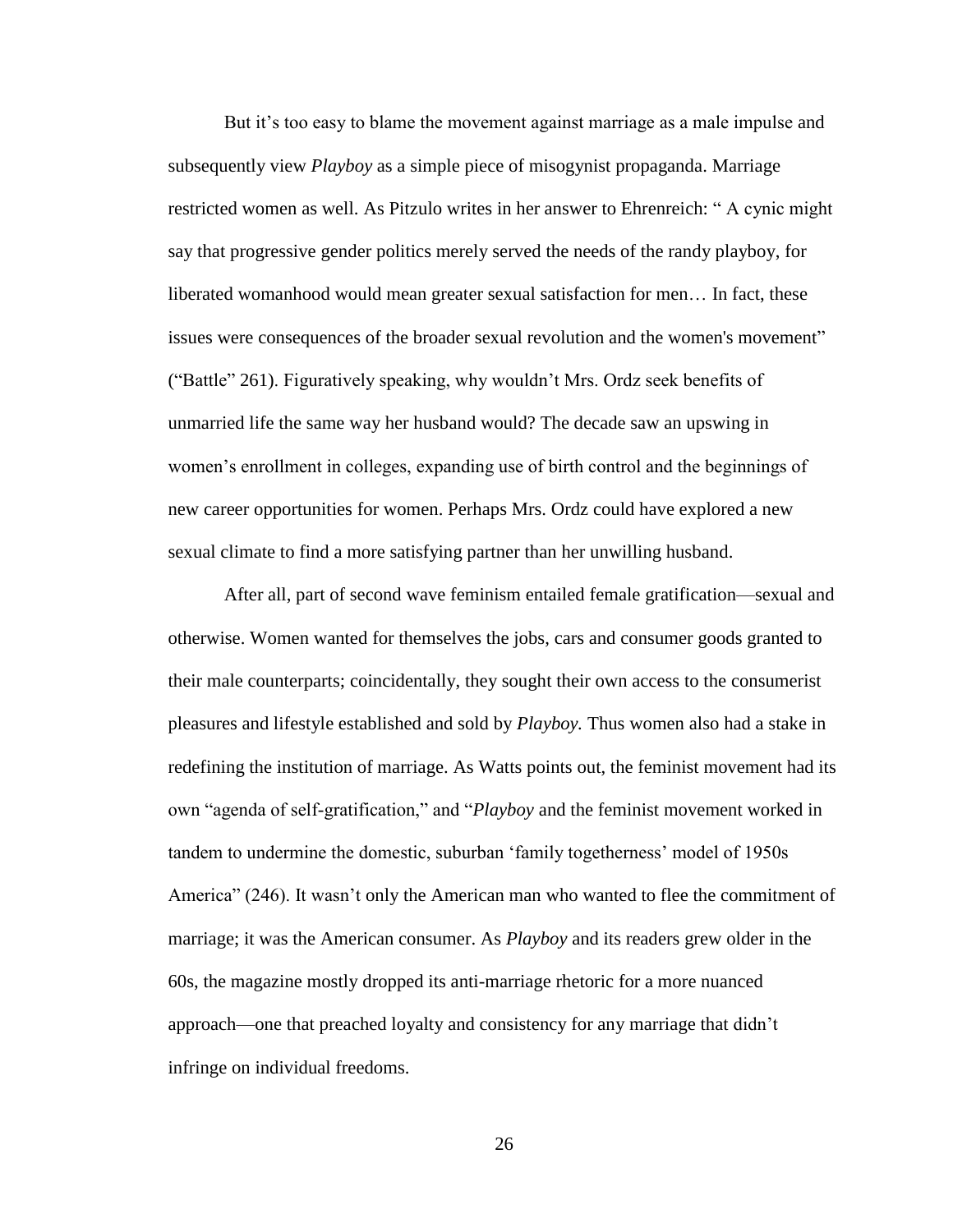Meanwhile, the 60s also saw *Playboy* drawing more and more of the era's most celebrated fiction, and writers were eager to contribute their voices to the magazine's forum on sexual and marital relations. Marriage, domesticity and infidelity became as much a part of *Playboy* fiction as the celebration of bachelorhood had been. With divorce becoming an increasing part of the readership's lives, Hefner's magazine continued to tout individualism and consumer enjoyment as a man's most reliable motivations for choosing between the single life and matrimony. In this section of my study, I will focus on works by Philip Roth and John Updike—writers emblematic of the decade's dissatisfaction with traditional social arrangements—and Irwin Shaw, whose war novel, *The Young Lions,* made him a prominent voice on morality. These writers were concerned not only with the economic and sexual ramifications of a man's choice to stay married, but also asked whether wedding was ever the *right* thing to do for either gender.

For the characters in Philip Roth's "An Actor's Life for Me," an already strained marriage is further tested by the couple's decision to delay child-rearing, a growing possibility for couples when the story appeared in *Playboy* in 1964. Walter Appel is a struggling playwright and his wife, Juliet, is an unsuccessful actress. Roth paints the New York couple as fundamentally codependent, and grants an insight into Walter's psyche that suggests he believes a child would sustain that dependency: "Juliet, between enthusiasm, leaning upon Walter, and Walter there to be leaned upon. During the day there were even moments when Walter thought that perhaps they should have a baby so as to prevent the marriage from falling apart, if that was what was beginning to happen" (124). As they struggle to find meaning in their marriage without children, they turn to their careers as possible sources of identity.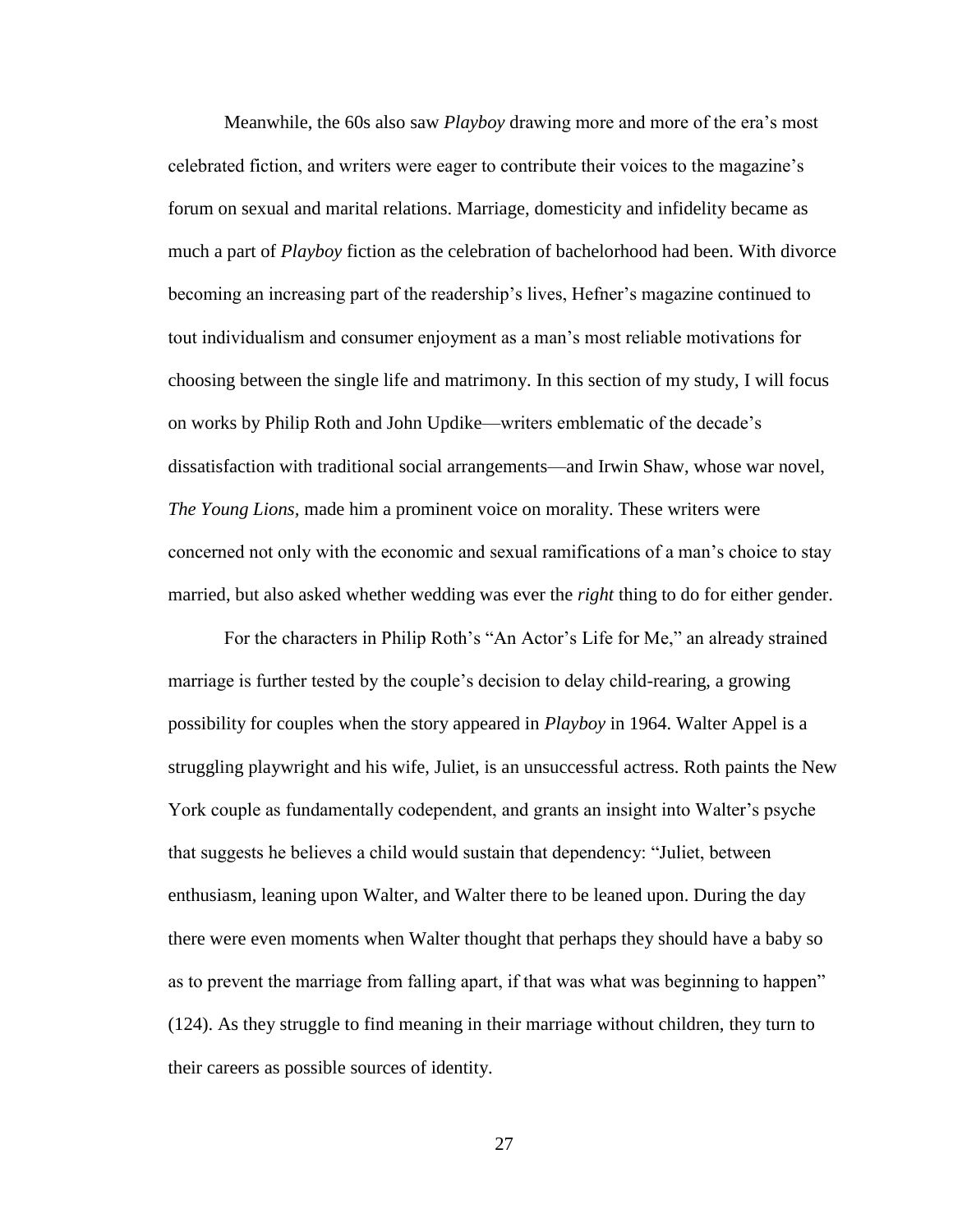While at home, Walter is anxious about a male neighbor who walks around naked in view of Juliet's window; he fears that she is using her time in the study to spy on the naked man rather than, as she says, starting her writing career. Walter's suspicion about her writing, though, is deep-seated in his biased conception of womanly work. He regards her desire to write as "adolescent" (123) despite relying on his own writing career to define his manhood: "It was only a short while before he found himself feeling much more like a man, doing a regular day's work, and doing it well" (123). At first brush, the Appels seem like poster children for 1960s marital dysfunction—a wife disinterested in childrearing and a husband overinvested his white-collar work. But Walter isn't as successful a writer as he wishes to be; Roth endows Walter with a sort of malaise that is further troubled by the fact that his wife seems to suffer from the same lack of direction.

Roth's work resists a simple misogynistic reading that would amount only to wife-blaming because Walter's passivity mirrors his wife's. In her book, *Necessary Blankness: Women in Major American Fiction of the Sixties,* Mary Allen offers a feminist critique on the lack of agency for female characters in the works of Roth, Updike and other celebrated writers of the decade. But Allen cautions against classifying dissatisfaction as a characteristic of only one gender in fiction of the period. "In considering female characters it is a temptation to say ah-ha, look at the vapid female who suffers such-and-such a malaise, before realizing that her male counterpart is afflicted with much the same thing," Allen writes. "Failure is common to all" (7). And because Roth gives us two characters who seem equally dissatisfied with their circumstances, we can read their marriage as a "common failure" in which the reader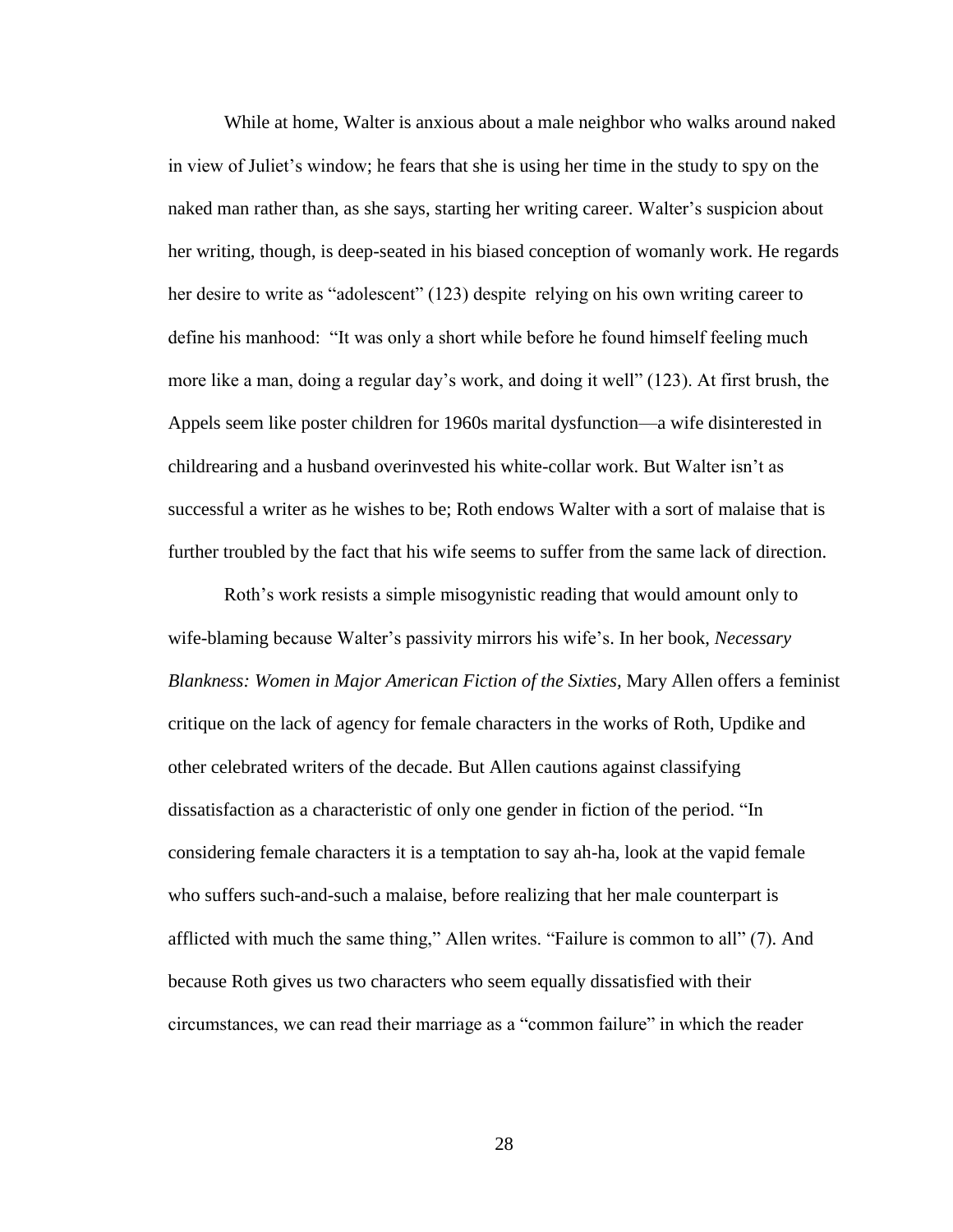cheers for individuality—not simply male individuality—to triumph over an imperfect social arrangement.

Both of the Appels fit the mold of the "victim-hero" that Roth scholar John McDaniel uses to distinguish characters who seek alternatives to the social world that oppresses them. In this case, the Appels hope to cease "the diminishing of passion that must one day come to every last husband and wife" (Roth 127) by allowing one another a weekend affair. As McDaniel's writing about the victim-hero suggests, the Appels are more interested in what will happen *to* them in this weekend than in what they will do. McDaniel writes, "in Roth's view personal freedom and identity are revealed to the hero through the actions he takes in the social world—and through the actions the social world performs on the hero" (91). Although the couple seems to understand an adulterous weekend would alter their identities—and perhaps alter their individual freedom—they are unsure of how these new discoveries could change the social contract of their marriage. Before the couple parts, Juliet tells her husband: "I don't care who you sleep with. Just don't tell me about it when we meet again" (125), and Walter admires her courage and tells her to do the same.

The couple's (or Roth's) idea of extramarital sex as a way to improve a marriage harmonized with *Playboy's* emphasis on hedonism. If both members of a marriage could find happiness in affairs, according to this attitude, then adultery was not only permissible but advisable. Walter takes a train to a vacation lodge in upstate New York and seduces a secretary there; Roth presents the event in simple and unromantic terms: "Never before had he committed adultery, yet he went off with the woman without much of an interior struggle. Juliet had said it was OK, and he had to find something out" (126).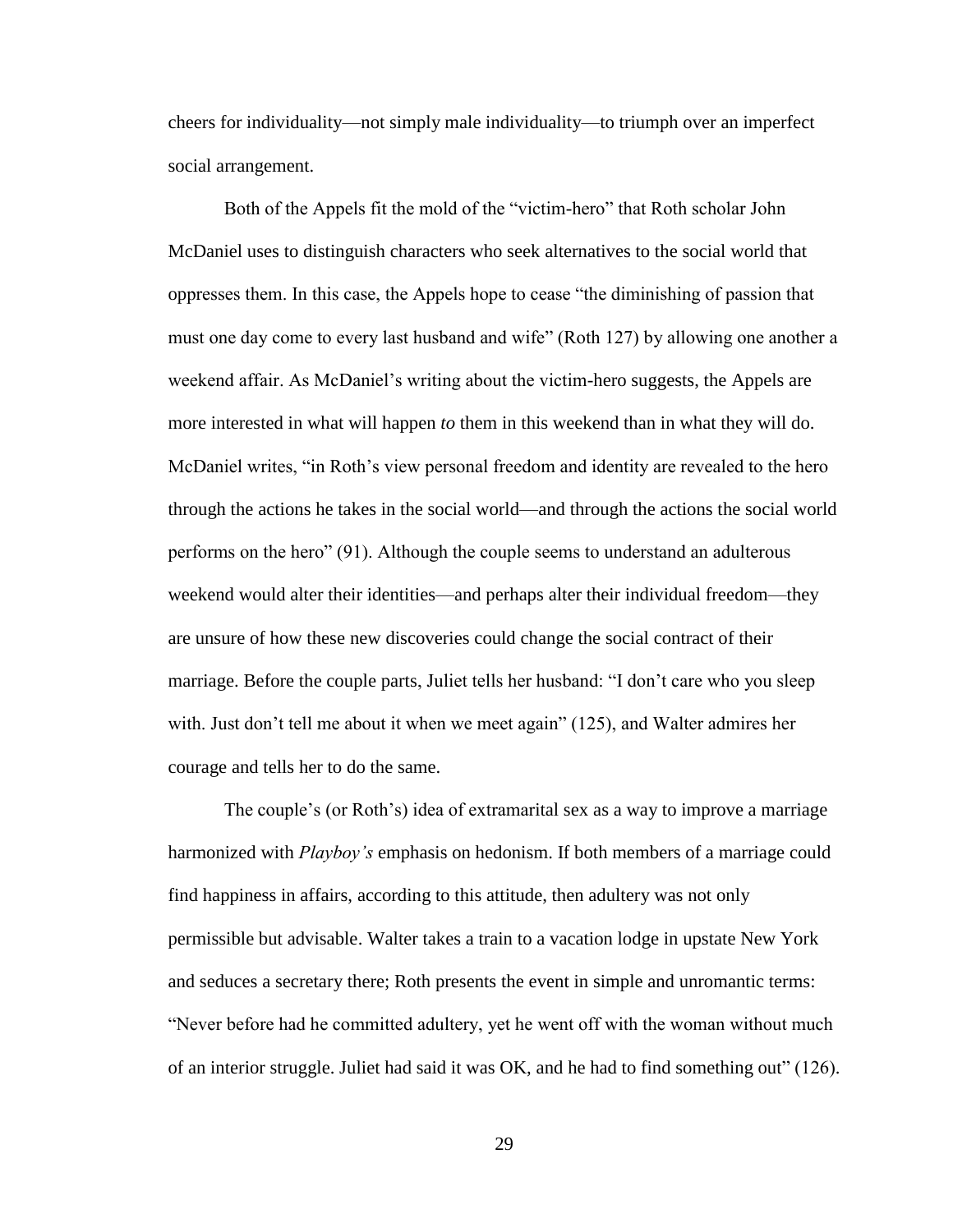Walter's need to understand more about his own nature distinguishes him as a character who lacks the qualities of self-actualization laid out by A.H. Maslow in his seminal 1950 study on the subject. Maslow's work informed a variety of pop psychology efforts in the decades following his study and provided another formulation of what the "good life" meant in the 60s. Self-actualized people--a group that the psychologist intriguingly calls "more completely 'individual' than any group that has ever been described and yet also more completely socialized" (200)--are defined by Maslow as motivated by "character-growth, character-expression, maturation and development" (186) and as having "relative independence of the physical and social environment" (188). Walter's dissatisfaction with his own character excludes him from Maslow's classification of self-actualization; the self-actualized "enjoy their sexual lives without unnecessary inhibition" (183) in contrast to Walter's constant doubts.

Walter's affair doesn't represent any wish-fulfillment for the character or even for the *Playboy* reader. Roth's prose shies away from any explicit description of the act, instead imbuing it with Walter's clinical approach and continuing disillusionment: "Where Juliet was long in the thigh, the secretary from Oneonta was short; where Juliet was brunette, she was light. Did these inconsequentialities make the difference? … No, she was just somebody different, a perfect stranger, though he attended to her breasts as though she were a dear friend. And the truth was he couldn't stand her" (126). The sexual act is unfulfilling for Walter because what he'd lacked in his marriage wasn't sexual pleasure, per se, but rather a sexual experience shared with an actualized individual. Maslow even points out that in his self-actualized study subjects, "the sexual pleasures and particularly the orgasm provided not passing pleasure alone, but some kind of basic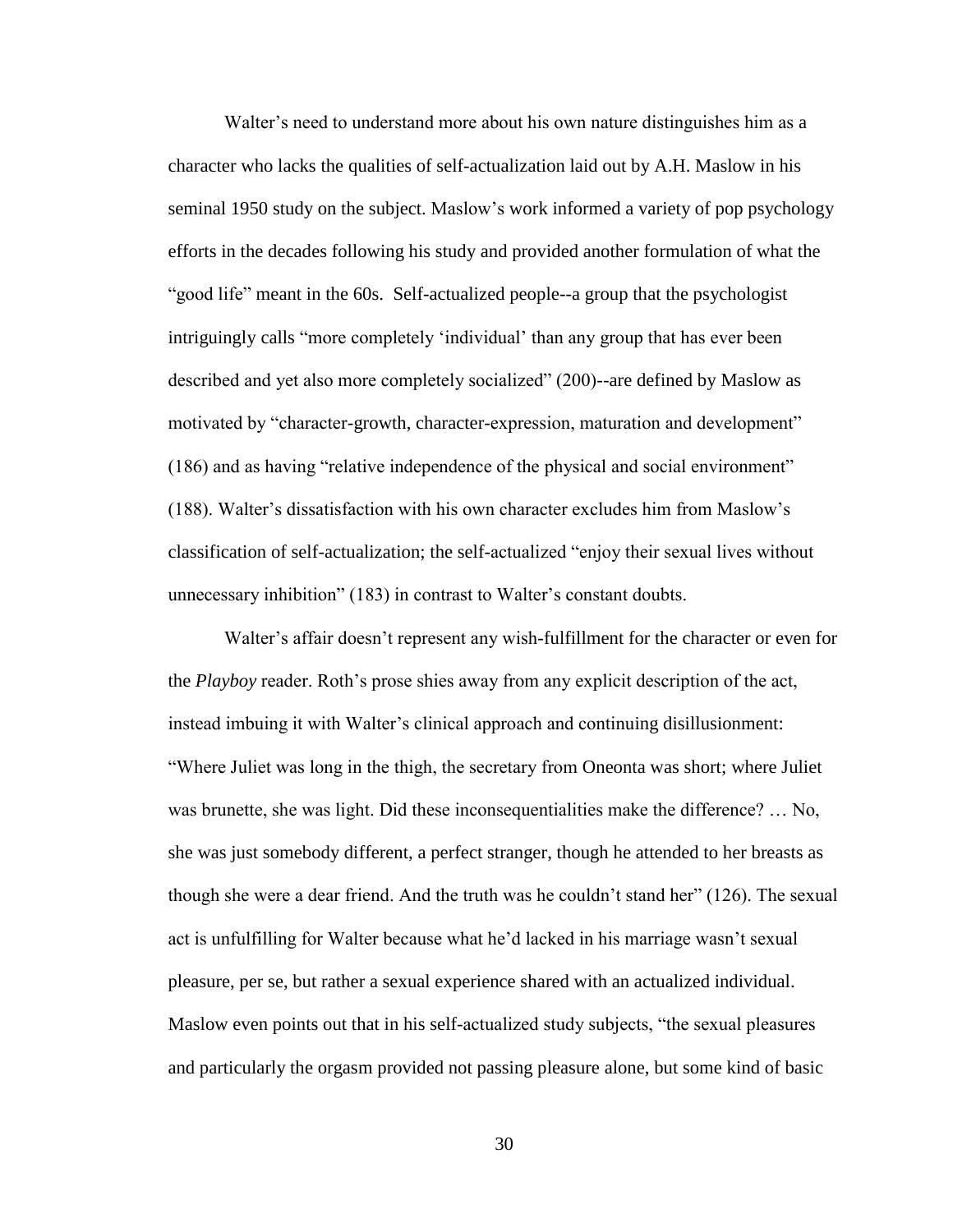strengthening" (190). But Walter returns from his trip without this "strengthening" or any answers. Instead, he totes a white ski sweater purchased for Juliet, an example of the wrong kind of purchase that he seems to be perpetually making. Hefner might direct him to the pages of *Playboy* to purchase a more satisfying lifestyle.

Juliet, on the other hand, returns to the marriage with a new job as an assistant for a theatre producer. Walter is initially overjoyed at this revelation, but mostly because of his relief that she hasn't taken another lover. He seems unaware that Juliet's move toward independence and self-actualization through work threatens the codependency that has defined their marriage. He understands her job as an attempt to "fill the gap" (128) but still maintains that "he should have forced her to have a child years ago" (133). Where Juliet takes steps toward individual fulfillment, Walter instead clings to romantic notions about his marriage. After his first act of adultery and the subsequent reunion, the pair attempts to make love and rekindle their lost passion:

Walter looked unflinchingly into Juliet's eyes, and she into his, and they performed the act of love. The noise of the truck grew so loud that at one point Walter wanted to get up and pull down the window. But he stayed where he was and did what had to be done—which turned out to be more than having intercourse once again with is mate. They were telling each other that they wanted each other. When it was over and both lay panting in the strong light, Walter was willing to believe that their crisis was behind them, and that they were about to enter a new state of marriage. (127)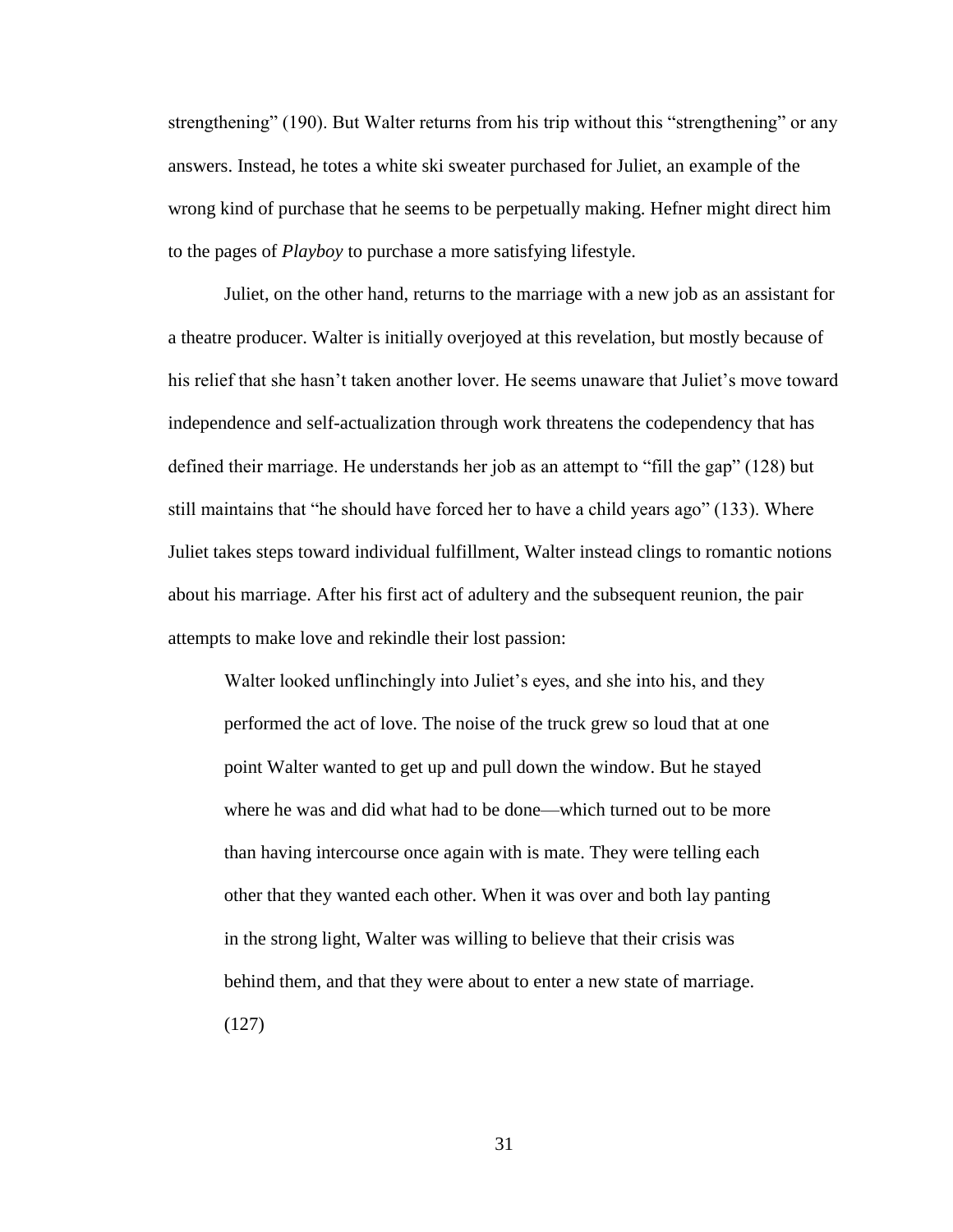Again, Roth has resisted any erotic descriptions for a *Playboy* reader seeking a scene of explicit sex, instead focusing on the truck outside. The sex then becomes "what had to be done" in service of Walter's greater goal of maintaining his marriage, and here we see that this piece of *Playboy* fiction was about more than sex. Rather, Roth's story highlights a psychological struggle in the magazine's pages. What Walter lacks—and Hefner purports to provide—is a complicated notion of individual fulfillment dependent only partly on an active sex life.

But because Walter is incapable even of understanding his own shortcomings, he once again pursues sex as an answer when his marriage returns to its unsatisfying patterns. Visiting London and acting this time without the permission of his wife, Walter begins a scintillating affair with a vivacious actress named Tarsila Brown. "For the first time in his life, a woman dug her nails into his back," Roth writes. "She moaned; she trembled; she cried out, 'Oh, don't, don't!'…'Walter,' she whispered, 'you're like I am. You're crazy for it, too'" (129). Walter's attraction to Brown flourishes because she is willing to tell him who he is—"like I am... crazy for it, too"—when his marriage has failed to give him a fulfilling sense of self. Tarsila Brown awakens Walter's sexuality, including "jumping the gun" in the taxi before the couple reaches their doorway (129), because she is an independent and fully realized individual—not only Walter's equal but perhaps his superior. But the relationship turns sour when she stakes him with an unflattering identity that he can't accept; she tells him he's "solid," and Walter realizes she's been using him to enact her own fantasies (130). Rather than appreciating Tarsila's ability to enjoy sex, he fears it will overwhelm his own quest for identity, and so he abandons this relationship for reasons similar to those that threaten his marriage.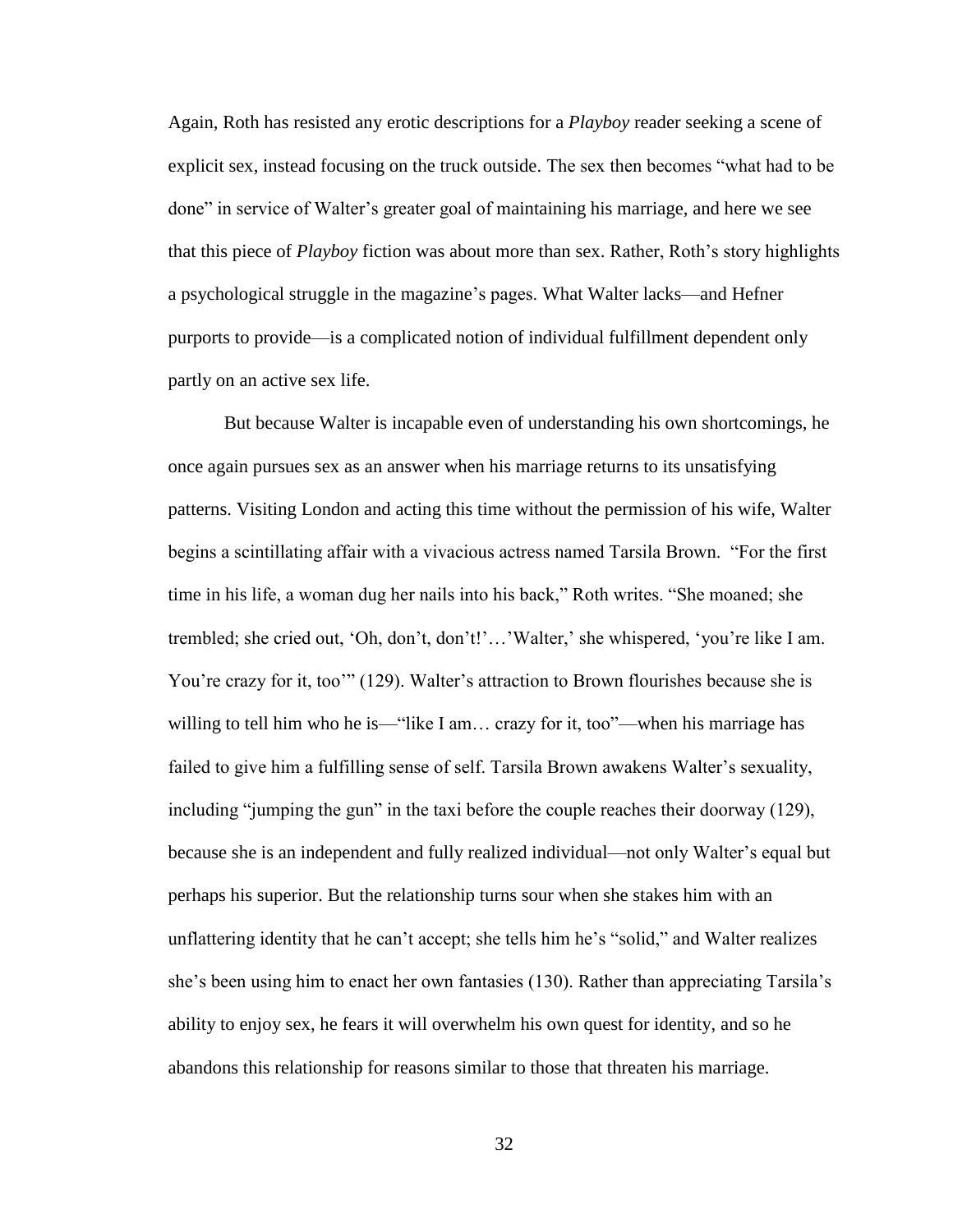In fact, the fear of his own inefficacy throws Walter's marriage into crisis. As Juliet continues to work and gain the agency that her husband lacks, Walter returns to his suspicions about the naked neighbor and begins to blame himself for the seduction he imagines between Juliet and the naked man. "[Walter] had let her!" Roth writes. "She was right now—in spite, in anger, in bewilderment—taking off her clothes, moving to the window. *And he was letting her"* (136). His anguish over "letting her" shows that Walter has abandoned any notion of equality in his marriage for a model of ownership over Juliet's sexuality. He regrets that he hadn't already laid claim to Julie by forcing her to have children. It's this idea of marriage that *Playboy* worked most earnestly against, and so it's no surprise that Walter next attempts to disrobe to grasp the sense of individuality he has attributed to the nude:

In a dizzying moment—as though all the uncertainties of the preceding weeks had come upon him in a single blow—he spun toward the window and, leaning upon the sill, presented himself there, in his socks and his watch. Down in the courtyard below, as evidence that he was actually doing it, he confronted his own elongated shadow. *Yes, I can do anything. Who are you to be so smug? You're not even a person! I am a person! I am at my window—Juliet is at hers—he is at his—* (137)

Of course we understand Walter's claim to personhood here as ironic; he is bent on confronting not his own body but instead his shadow. His claim to be able to "do anything" is painfully erroneous, and his attempts at sexual expression fail—just as they eventually fell short with Tarsila Brown in London--because he is unsure of the identity behind the sex.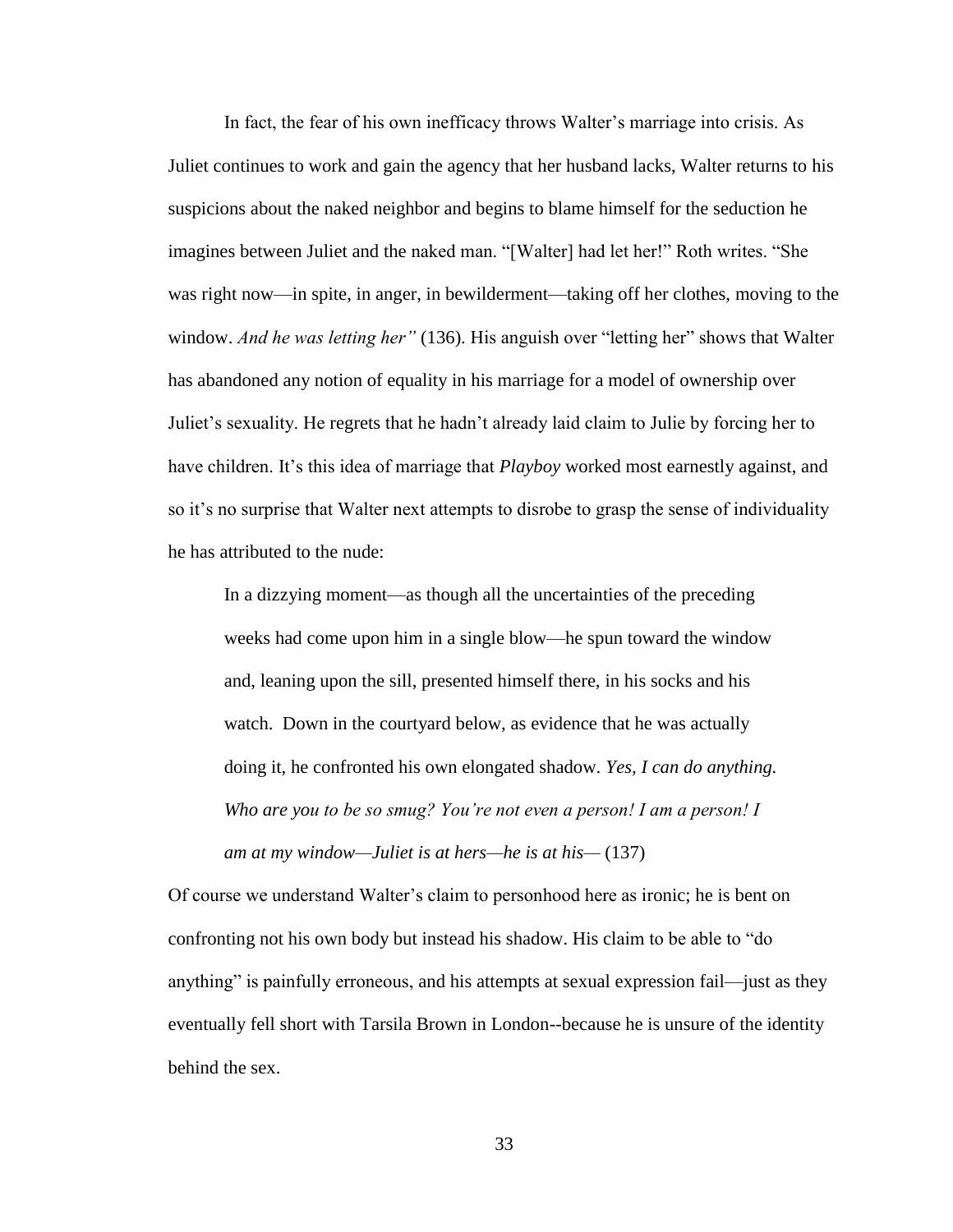This moment of nudity haunts Walter when he and Juliet run into the naked man at the market days later. Walter grows so nervous about an encounter that he insists on a romantic getaway to the Bahamas to create distance between his wife and the neighbor. Walter's anxiety forces his marriage back into the dysfunction set out at the beginning of Roth's story. He implores Juliet to quit her job and her attempts to write, instead pigeonholing her into a role of domesticity and motherhood. Roth ends his story with his most sterile description of the couple's sex: "To assert once again what he was, what his wife was—at any rate, what they must be—he mounted Juliet, who had appeared all day to be so chastened, and while she held her breath, he proceeded to reproduce himself" (141). If the reader is left feeling unsatisfied by this concluding sex, it's because "An Actor's Life" is perhaps best read as a sort of *Playboy* cautionary tale. Walter Appel is no playboy; his anxiety bars him from acting on Hefner's almost sacred imperative of hedonistic enjoyment of women. The constant requirements of marriage, ostensibly, keep Walter from focusing on himself; and both Roth and *Playboy* depict marriage as an imperfect construction and as a danger to individual fulfillment.

It is too simple, though, to read *Playboy* fiction as placing marriage completely at odds with the individual. Rather, the magazine wanted to redefine marriage as a union of two individuals free to enjoy consumer society while they remained committed to one another. As Pitzulo explains it: "*Playboy* did not necessarily condemn multiple sexual partners, or even sex outside of marriage. But the magazines stood by the notion that the priority for any spouse was not instant gratification; it was sexual and emotional responsibility" (120). The Appels' marriage fails not only because they struggle to define the terms of their social contract but also because Walter lacks the sense of individuality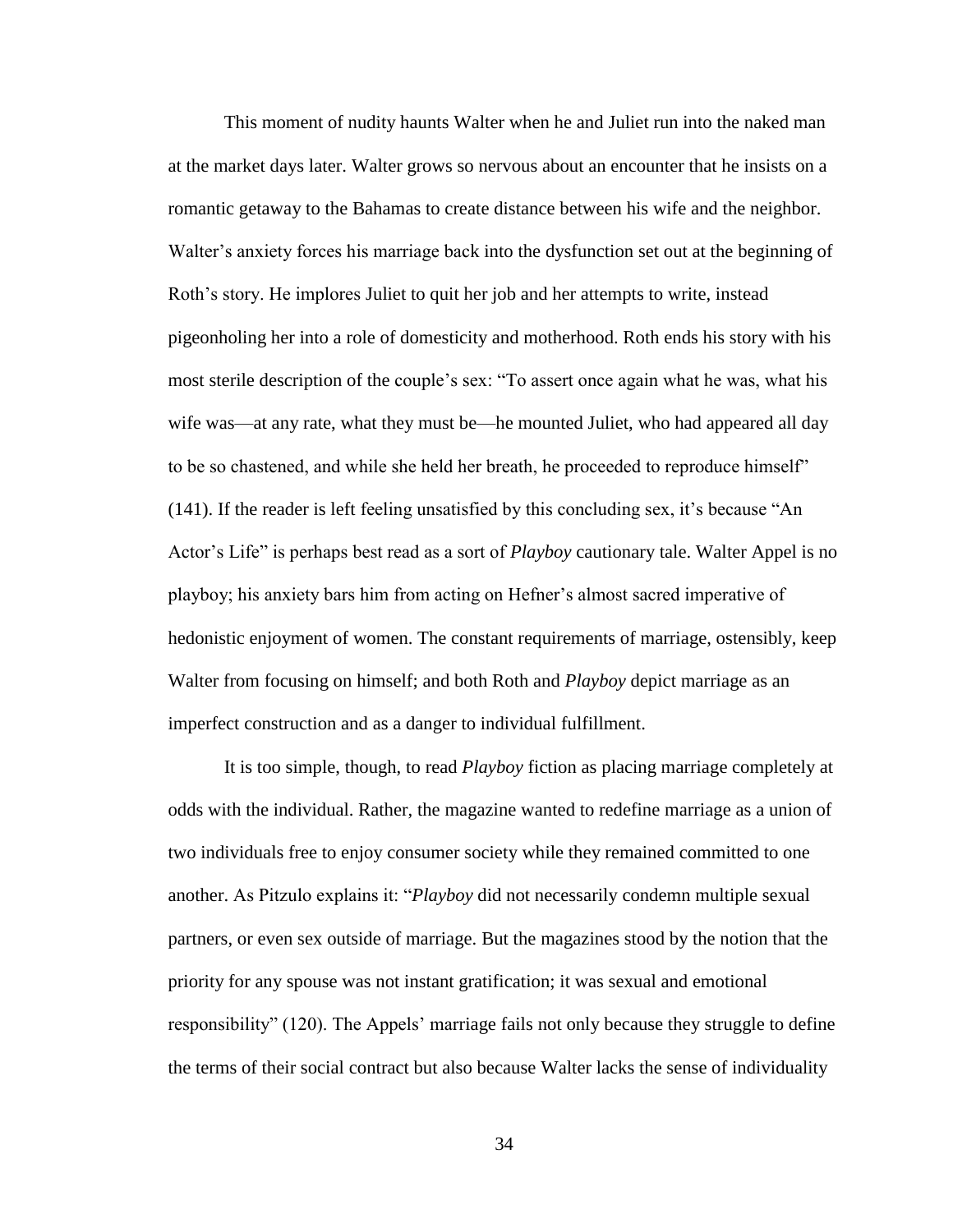that such an agreement requires in the first place. In Maslow's terms, an ideal marriage would involve two self-actualized people because these types of people "have deeper and more profound interpersonal relations than any other adults" and "are capable of more fusion, great love, more perfect identification" (194). With this new way of looking at matrimony, the pro-individualism messages that critics saw as *Playboy*'s attempts to dissolve marriage can be better understood as reformulations of marriage for the postwar consumer world.

Although the magazine's politics entailed real consequences for both sexes, Hefner and his editors still concentrated most of their attention on men and questions of manhood. If marriage were reformed into a more equitable institution, and if women continued to made advances, where would men find new guidelines for moral behavior? The magazines didn't believe in old-fashioned standards about "good girls" being the chaste ones, and so it was fair to ask, too, what would constitute a good man under the *Playboy* philosophy. Because the magazine's fiction emphasized individualism as a key to both happiness and morality, the good man was usually one who protected his selfinterest in the face of society's demands. In 1967, *Playboy* published Irwin Shaw's story titled "Where All Things Wise and Fair Descend" that focused on one playboy's struggle to balance a life of privilege with his moralistic urge to aid another college student grieving over a brother's death. As biographer James Giles writes, Shaw was known for his vision "of a steadily increasing difficulty in the struggle to maintain personal integrity as the world becomes more chaotic—but of the absolute moral necessity of making such a struggle" (10). And in this story, Shaw gives *Playboy* readers the chance to reconcile a life of consumerist pleasure with the merits of an ongoing moral struggle.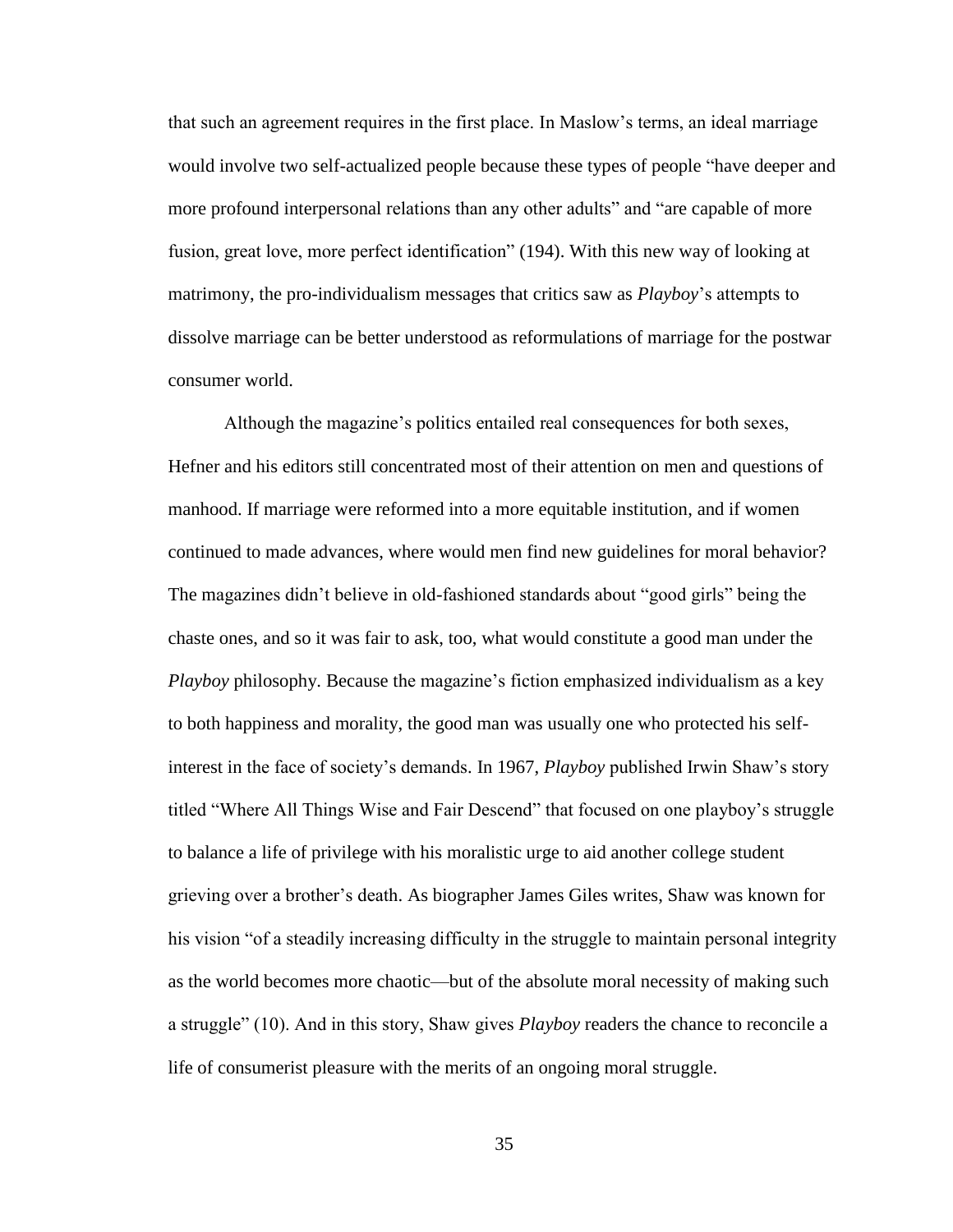Steve Denicott, the 20-year-old protagonist of Shaw's story, embodies Hefner's vision of a collegiate *Playboy* reader. Denicott is prolific in his work, enjoys the culture available to him and doesn't shy from female attention: "He got A's in English and history and had memorized most of Shakespeare's sonnets and read Roethke and Eliot and Ginsberg. He had tried marijuana. He was invited to all the parties. When he went home, mothers made obvious efforts to throw their daughters at him" (177). And though women are available to Denicott, he is selective in his sexual and social relations—a manifestation of, or at least a signifier for, his adherence to a sense of personal integrity. His attention focuses on one coed named Adele, who he has seduced with the help of Byronic poetry. But even his relationship with Adele is marked by the borders of his hesitance to show any vulnerability or risk his individuality: "He was having an affair with one of the prettiest girls on the campus and she said she loved him. From time to time he loved her. When he said it he meant it. At the moment, anyway" (178). Denicott's version of true but momentary love is significant because it empowers him while simultaneously allowing him to resist the sort of onerous commitment of which *Playboy* was so wary.

The first part of "Where All Things Wise and Fair Descend" unfolds almost so predictably that it seems out of place with the tradition of more complex *Playboy* fiction. Denicott is characterized as carefree and in control of the world that surrounds him, and Adele is treated as a mere symbol of his prowess rather than a rounded character that might challenge Denicott's privilege. Shaw writes: "Adele was a tall girl, her dark, combed head coming well above his shoulder. She had a triangular, blooming, stillchildish face. Her walk, even with the books she was carrying in her arms, wasn't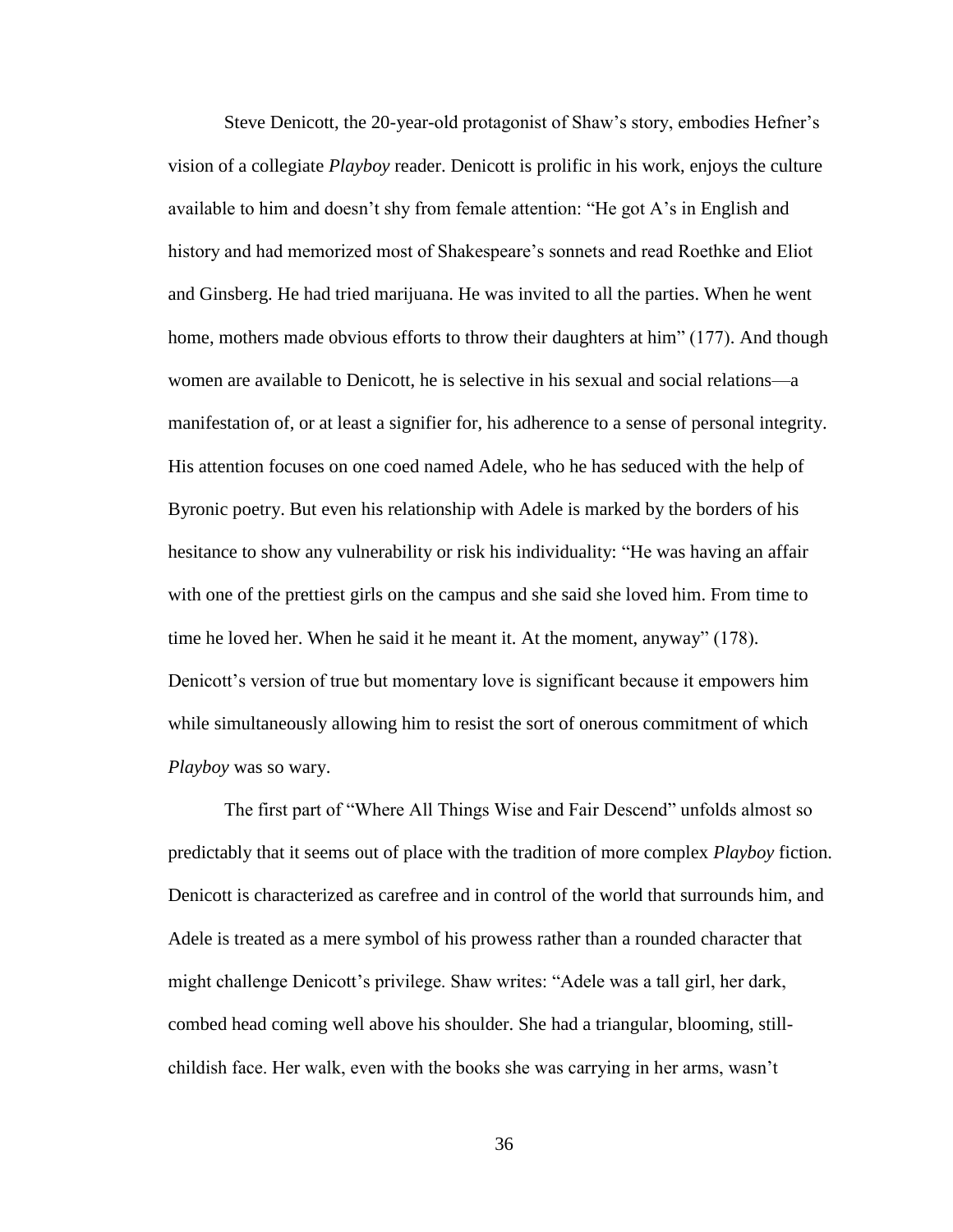childish, though, and he was amused at the envious looks directed at him by some of the other students as Adele paced at his side down the gravel path" (178). This playboy image begins to fracture, though, when Denicott visits an English class where another collegian named Crane recites a poem in the memory of his brother killed in a car crash. Denicott takes pity on Crane and accompanies him on a day trip to the site of the brother's crash. On the road, Crane reveals his bitterness over a culture that he believes falls short of his brother's idealized life. He seems almost obsessed with criticizing higher education and coeds' sexual promiscuity; although Denicott is initially intrigued by Crane's cynicism, their growing affection is threatened when Crane questions Denicott's sexual relationship with Adele:

"Do you screw that girl I always see you with on campus?"

Steve put down his fork. "Now, wait a minute," he said.

"I don't like the way she walks," Crane said. "She walks like a coquette. I prefer whores."

"Let's leave it at that," Steve said. (184)

Crane's claim that he "prefers whores" is not only part of his antisocial rhetoric but also a representation of his dissatisfaction with the growing complexity of gender relations in the 1960s. Crane lacks Denicott's sexual appeal and has little proficiency in navigating courtship; he suggests instead stripping away the social façade of what he sees as a capitalist sexual exchange.

Crane is gradually revealed as an outcast, the opposite of his football-playing brother who has become an object of his worship. Men like Crane's brother are the reason that the younger brother is a pariah, but he fails to grasp this reality. Instead, he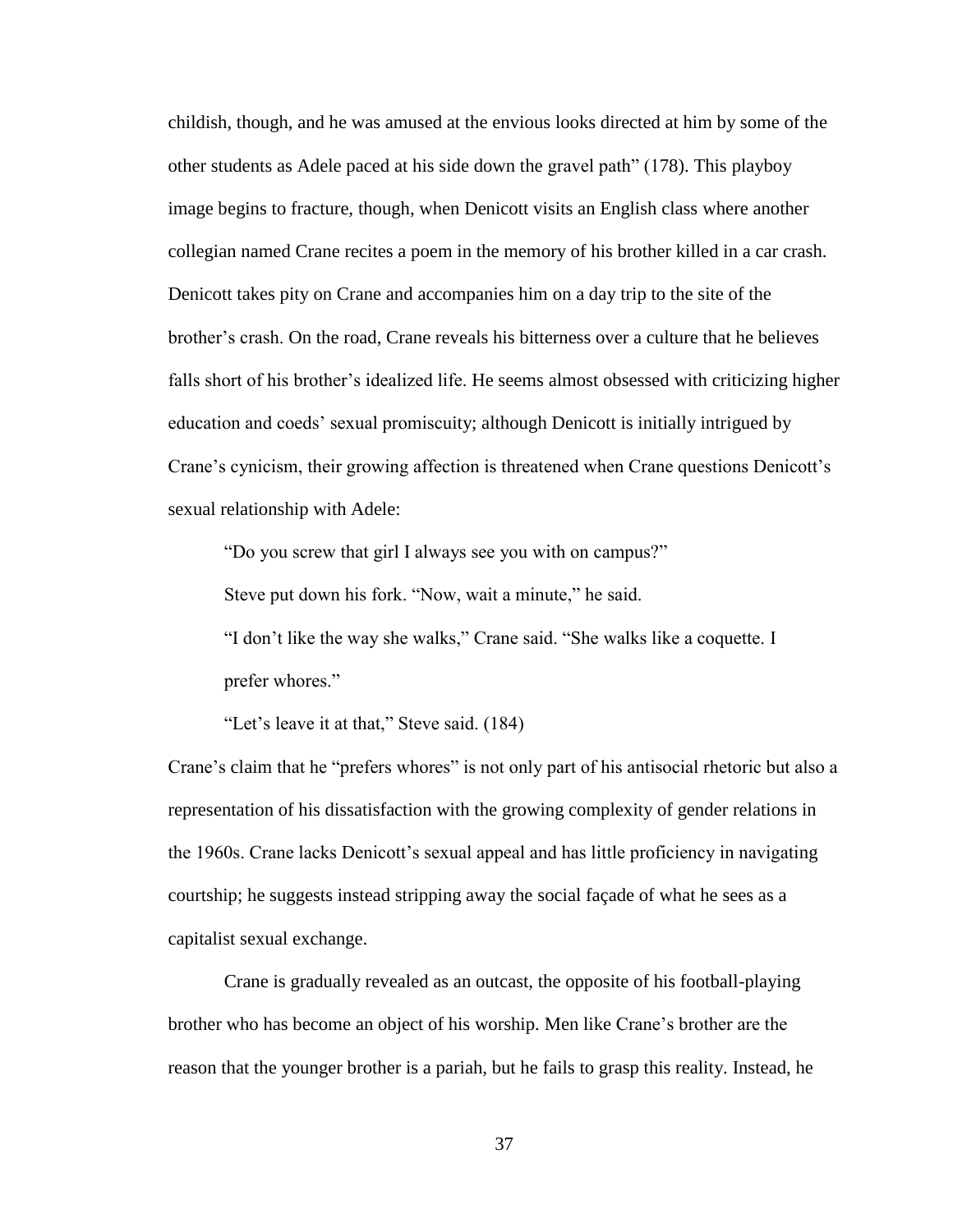imagines a time in which the brother's football heroics distinguished his individual identity in the same way as Crane's antisocial diatribes. As Giles writes, "the irony is softened here by an underlying nostalgia and sadness personified by Crane" (43-44) because the younger brother yearns for an era of heroism that wasn't real in the first place. But Giles misreads the story slightly in his assertion that Crane admires his brother's being "devoted to a code of total honesty" (43) and that Shaw meant to critique a "spiritually hollow affluent America" (44) represented by Denicott. Rather, I would argue, Shaw impugns Crane's nostalgia as an unproductive standard for evaluating moral guidelines in postwar culture. We must read Shaw's treatment of Crane's nostalgia as ironic because his brother's standards are ultimately implausible, as illustrated by his brother's brutal idealism in romantic affairs:

"As for girls," Crane said. "The homeland of compromise, the womb of the second best—" Crane shook his head emphatically. "Not for my brother. Do you know what he did with his first girl? And he thought he was in love with her, too, at the time, but it still didn't make any difference. They only made love in the dark. The girl insisted. That's the way some girls are, you know, darkness excuses all. Well, my brother was crazy about her, and he didn't mind the darkness if it pleased her. But one night he saw her sitting up in bed and the curtains on the window moved in the wind and her silhouette was outlined against the moonlight, and he saw that when she sat like that she had a fat, loose belly. The silhouette, my brother said, was slack and self-indulgent. Of course, when she was lying down it sank in, and when she was dressed she wore a girdle that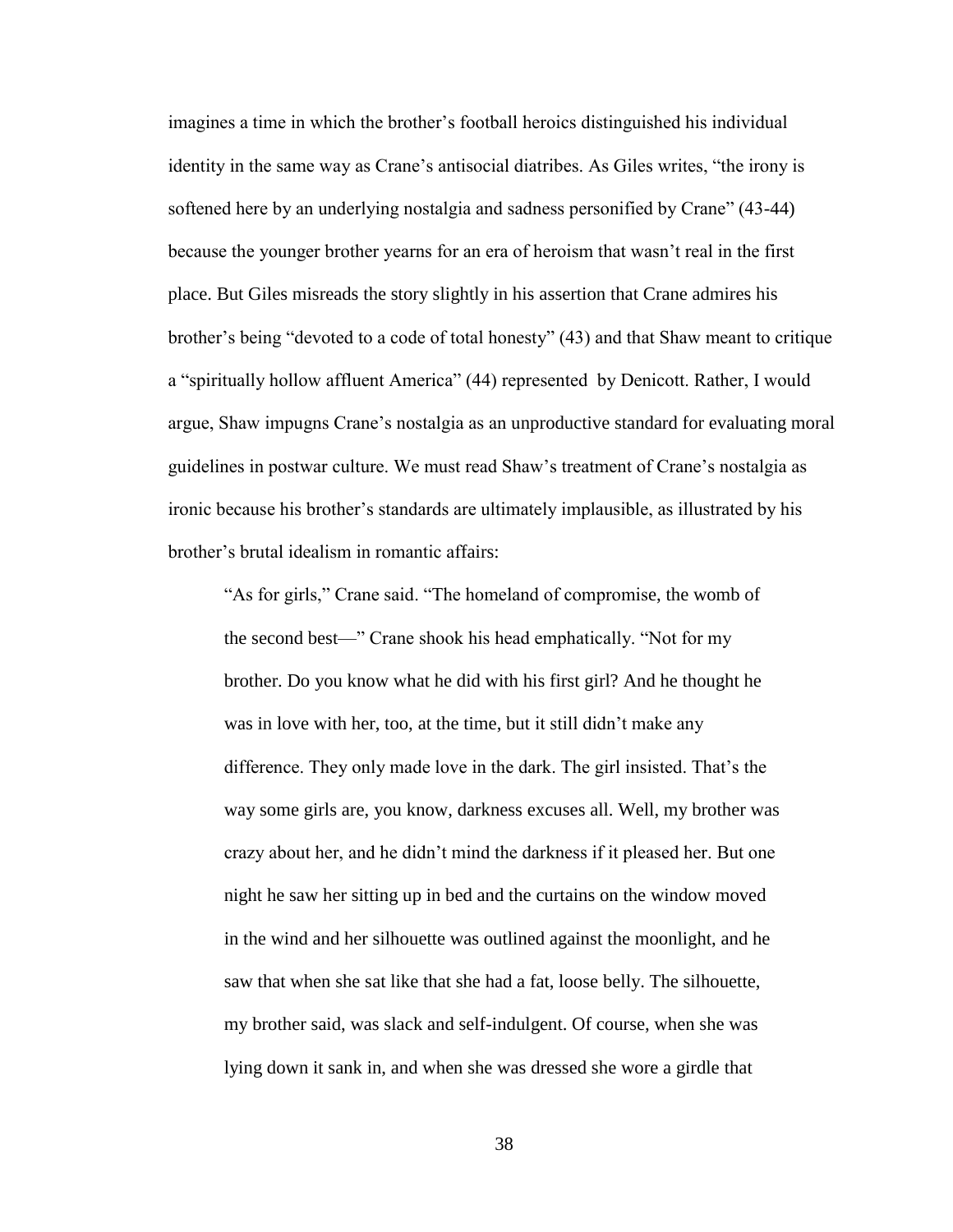would've tucked in a beer barrel. And when he saw her silhouette against the curtain, he said to himself, This is the last time, this is not for me.

Because it wasn't perfect, and he wouldn't settle for less." (186)

When Crane relates this story, Denicott scoffs at the extreme disrespect with which the dead brother approaches women. Because Denicott is so strikingly similar to Hefner's notion of a playboy persona, his reaction in this scene challenges feminist critiques that *Playboy* was completely devoted to the unrealistic standards of beauty displayed in its centerfolds. In this case, the magazine's fiction seems to acknowledge that pin-ups must be viewed with a separate standard than men use in real-life relationships. Denicott's reaction to Crane's misogyny is a primarily moral one, as "he couldn't help feeling sorry for the unknown girl, deserted, without knowing it, in the dark room, by the implacable athlete who had just made love to her" and suggests "Crane had loved his brother for all the wrong reasons" (186). Ostensibly, the dead brother claimed "this is not for me" because he was hesitant to commit to a real and imperfect relationship with a real and imperfect woman. Here, I would argue that we must recognize Shaw's sense of irony. The brother upholds his individual standards, but because these standards are so deeply flawed, his version of morality is suspect no matter how vigorously he adheres to his personal code.

Crane feels both inferior to his brother's faux-integrity and attached to its unrealistic standards for beauty as part of sexual relations: "'What sort of woman would choose me?" Crane said harshly. 'I look like something left over after a New Year's party on skid row. And I would only take the best, the most beautiful, the most intelligent, the most loving. I'm not going to settle for some poor, drab Saturday-night castaway'" (188).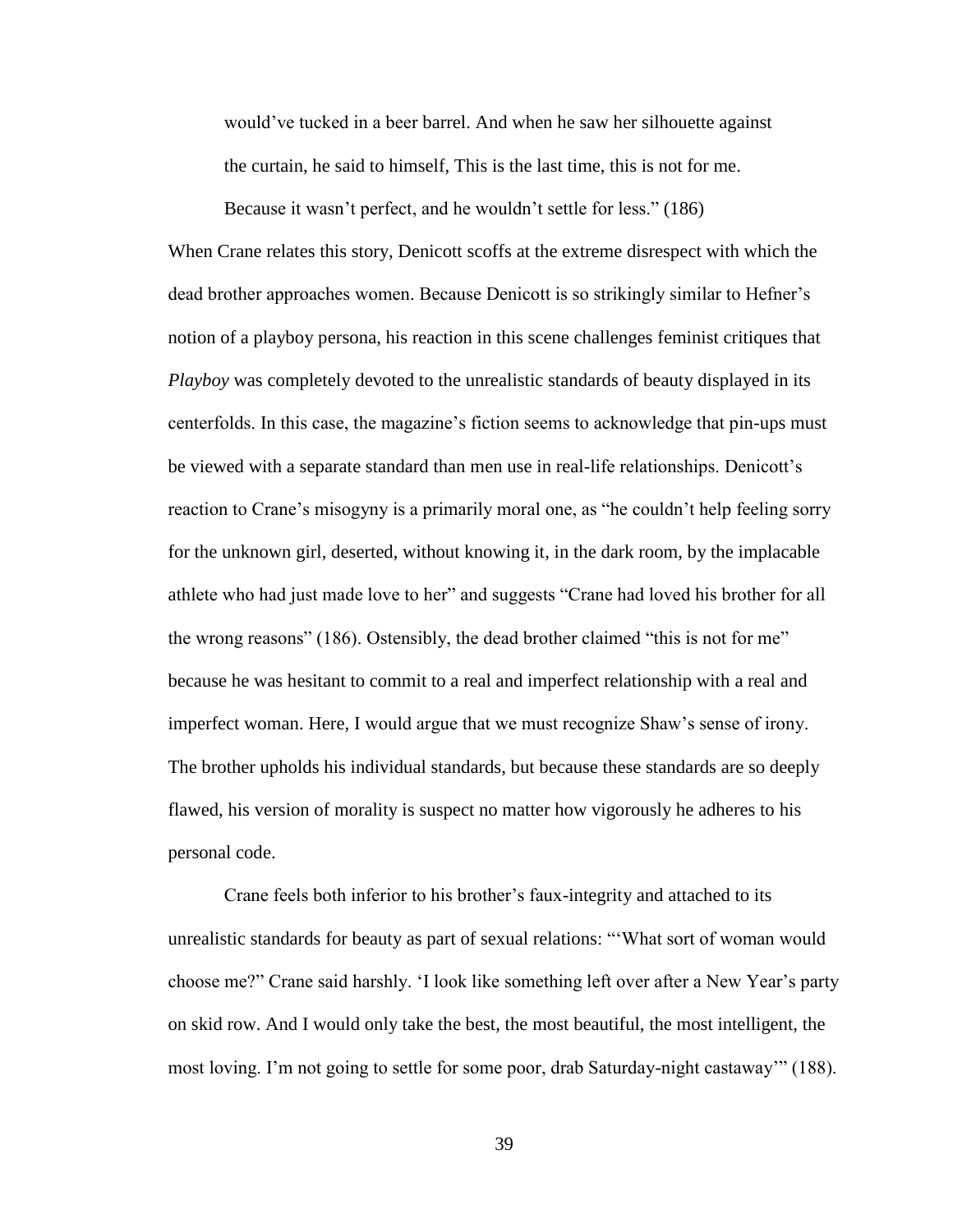Crane acts as an obvious foil for Denicott's carefree and self-satisfied demeanor, but Shaw implies that the latter boy's experience, however glamorous, lacks the complexity of Crane's grief. He writes: "Crane had the capacity for sorrow and now, after the day Steve had spent with the bereaved boy, he understood the capacity for sorrow was also the capacity for living" (189).

Rather than accepting Giles' reading that Shaw means to scrutinize Denicott's spiritual emptiness, I'd argue that the story calls for a direct confrontation with an imperfect world. Because despite Denicott's romance with Crane's idealism, his sympathy has run short by the time the pair returns to campus, and the story reaches its climax when Denicott must reevaluate his own life by Crane's standards: "Seeing Adele suddenly with Crane's eyes, he made a move to turn away. He didn't want to talk to her. He had to think about her. He had to think about everything" (189). In this moment of the story's thematic climax, Shaw recalls the dead brother's discourse on beauty as a catalyst to Denicott's growth as he "remembered the twinge of pity he had felt when he had heart about the fat girl erased from her lover's life by the movement of a curtain on a moonlit night. He turned and smiled in greeting as Adele came up to him. Crane had taught him a good deal that afternoon, but perhaps not the things Crane had thought he was teaching" (189). Thus "All Things Fair and Wise Descend" becomes a sort of coming-of-age-tale for Denicott reaching self-actualization.

As Giles asserts, "Symbolically, Crane's brother could never attain the sad, but essential, wisdom that Steve Denicott is developing at the end of the story; thus he, had to die or remain a perpetual adolescent" (44). And although the story ends with Shaw's fatalistic jab that Denicott "wasn't going to wake up, automatically feeling good, ever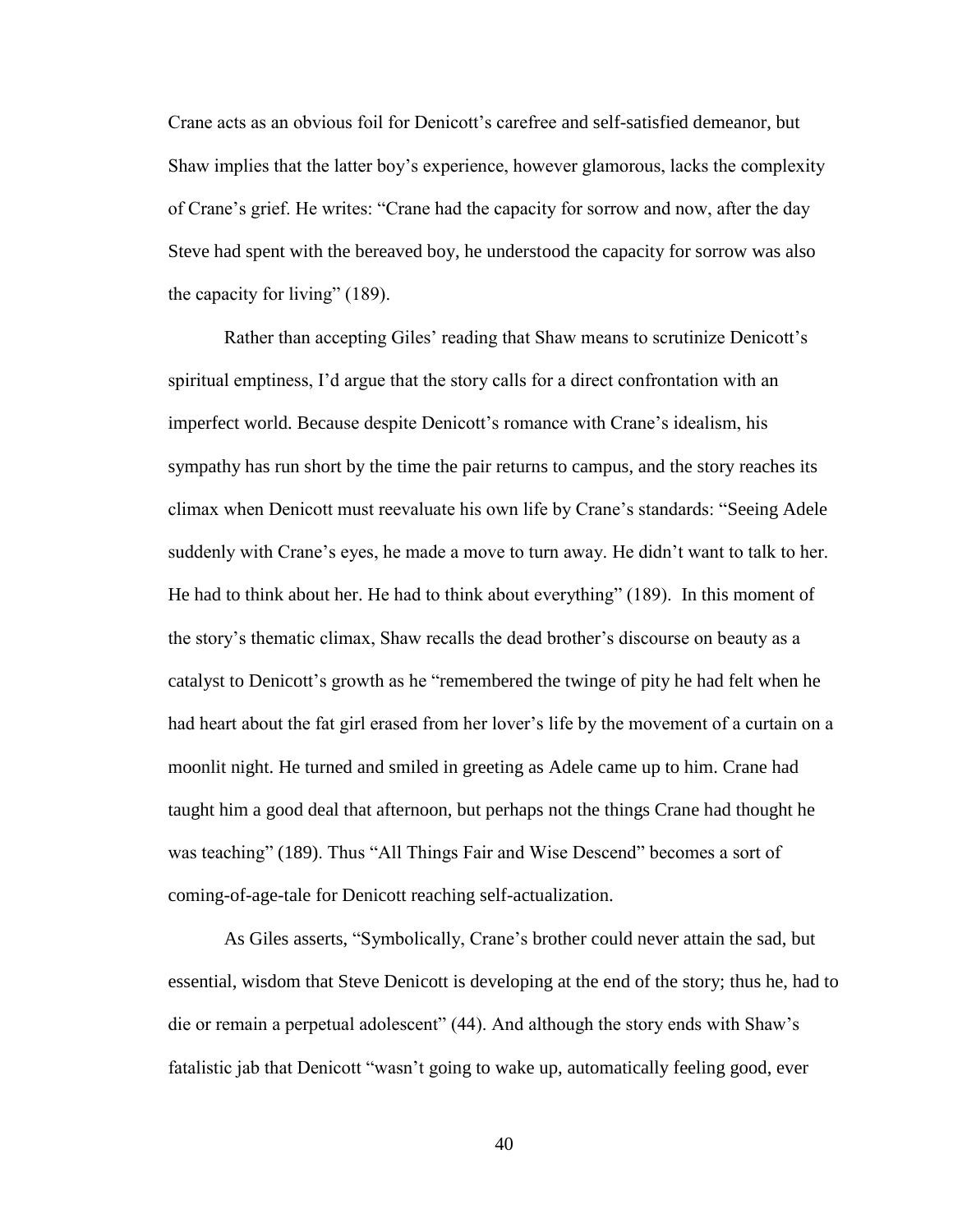again" (189), that automatic good feeling is replaced by the promise of self-actualization. Even if the portrait of Adele lacks the individuation of Denicott's, Shaw's story nonetheless hints at the idea that successful romance entails a conscious reconciliation with personal flaws. His story represents *Playboy's* complicated approach to postwar matrimony in which the ideals of bachelorhood were no longer useful; only a confrontation with the imperfections of marriage could allow two individuals to flourish together.

Many of *Playboy's* stories, like Shaw's, centered on the bachelor experience, and the magazine was also well-stocked with stories about the plight of the married man. But what did *Playboy* fiction offer readers encountering the era's growing divorce trend? As the consumerist possibilities of postwar America grew, and, as Ehrenreich argues, a married man might seek divorce as an escape from marriage. But even indulging in that consumerism entailed serious existential questions, and few writers capitalized on these dissatisfactions as prolifically as John Updike. He regularly published in *Playboy,* and his 1974 story "Gesturing" was part of a series of stories about a married couple named Richard and Joan Maple that was published across several years and in multiple magazines.

In "Gesturing," the couple is attempting to establish new ground rules for their dissolving marriage, and the story begins with the promise of separation or divorce as renewed freedom for Richard Maple. After Joan tells him that she's kicking him out of their suburban home, Richard experiences relief: "Abruptly full, his heart thumped; it was what he wanted. 'O.K.,' he said carefully. 'If you think you can manage'" (799). With the assurance that Joan can "manage" on her own, Richard seems free from the economic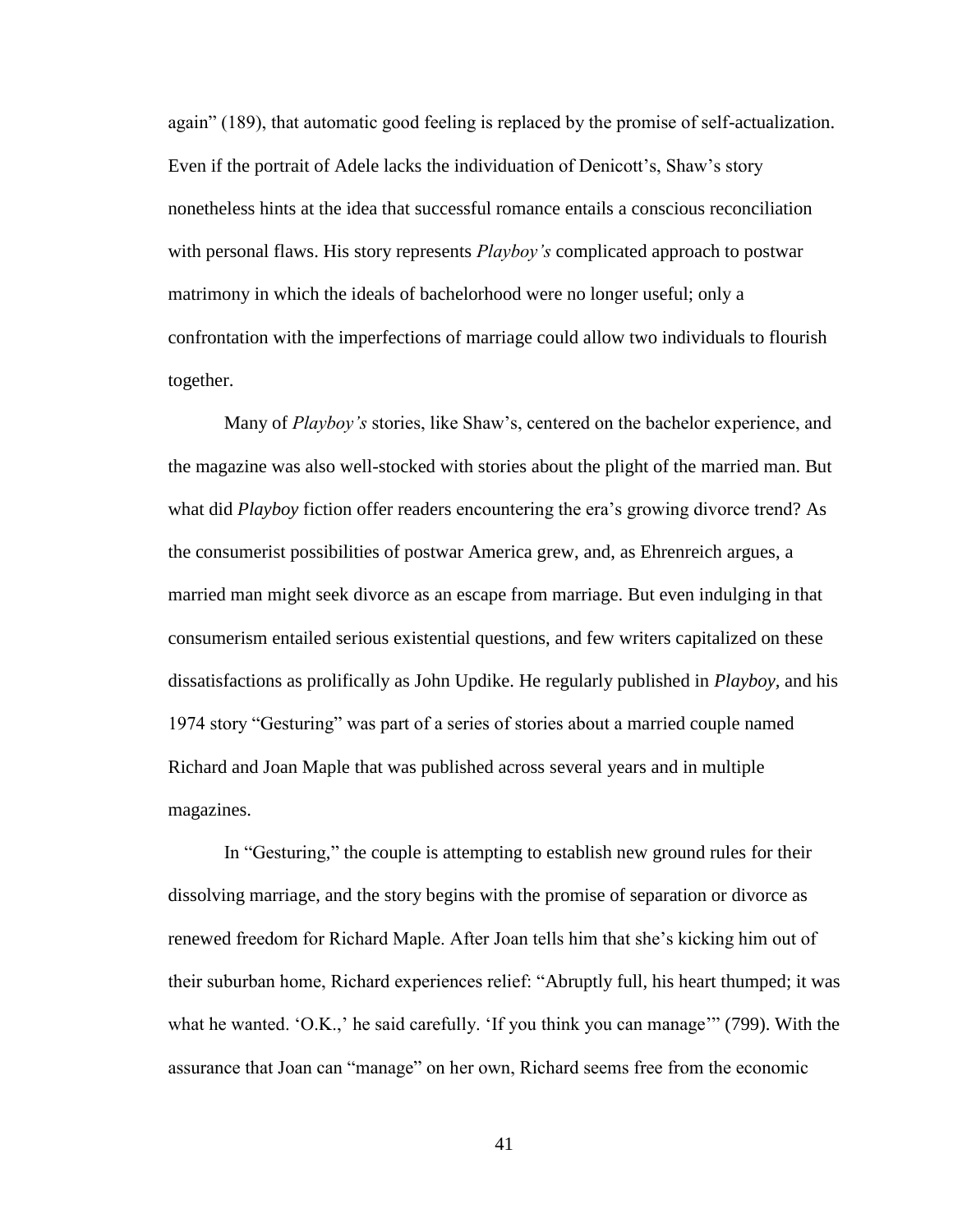constraints of marriage—which Ehrenreich, of course, had suggested as the end game for *Playboy.* Free of his wife, Richard renews his sense of access to women as soon as he finds a new apartment: "He found the apartment in Boston on the second day of hunting. The real-estate agent had red hair, a round bottom, and a mask of makeup worn as if to conceal her youth" (801). Updike's sexualization of the real-estate agent signals Richard's hope that sex might represent an uncomplicated escape from the complications of his marriage.

Updike's stories about the Maples and their marriage began in "Snowing in Greenwich Village" in a 1956 issue of *The New Yorker.* After establishing a new life in a New York apartment, the couple struggles to stay happy in 1963's "Giving Blood." Joan Maple turns to politics as an avenue for fulfillment in "Marching Through Boston" in 1965, and the couple's relationship has irreparably fractured in a 1966 story titled "Your Lover Just Called." Some critics have identified these stories as indicative of Updike's larger narrative projects chronicling midcentury culture. In *John Updike: The Role of Women in his Short Fiction,* Cindy Rosen reads the saga of the Maples as an allegory for the state of American marriage and domesticity during a period in which she says Updike himself received one of his state's first no-fault divorce settlements. "The decline of the Maples' marriage marks a decline in America's domestic agenda," Rosen writes. "Their marriage originates in the 1950s amidst the propaganda of the 'American dream' as full of hope, they move from the city to the suburbs. The Maples' lives proceed in tandem with America" (49-50). Rosen would like to frame Joan Maple as an "agent of history" (iv) in the complicated fluctuations of American domesticity, acting as a stand-in for both the oppression of women through marriage and their eventual freedom outside of it. She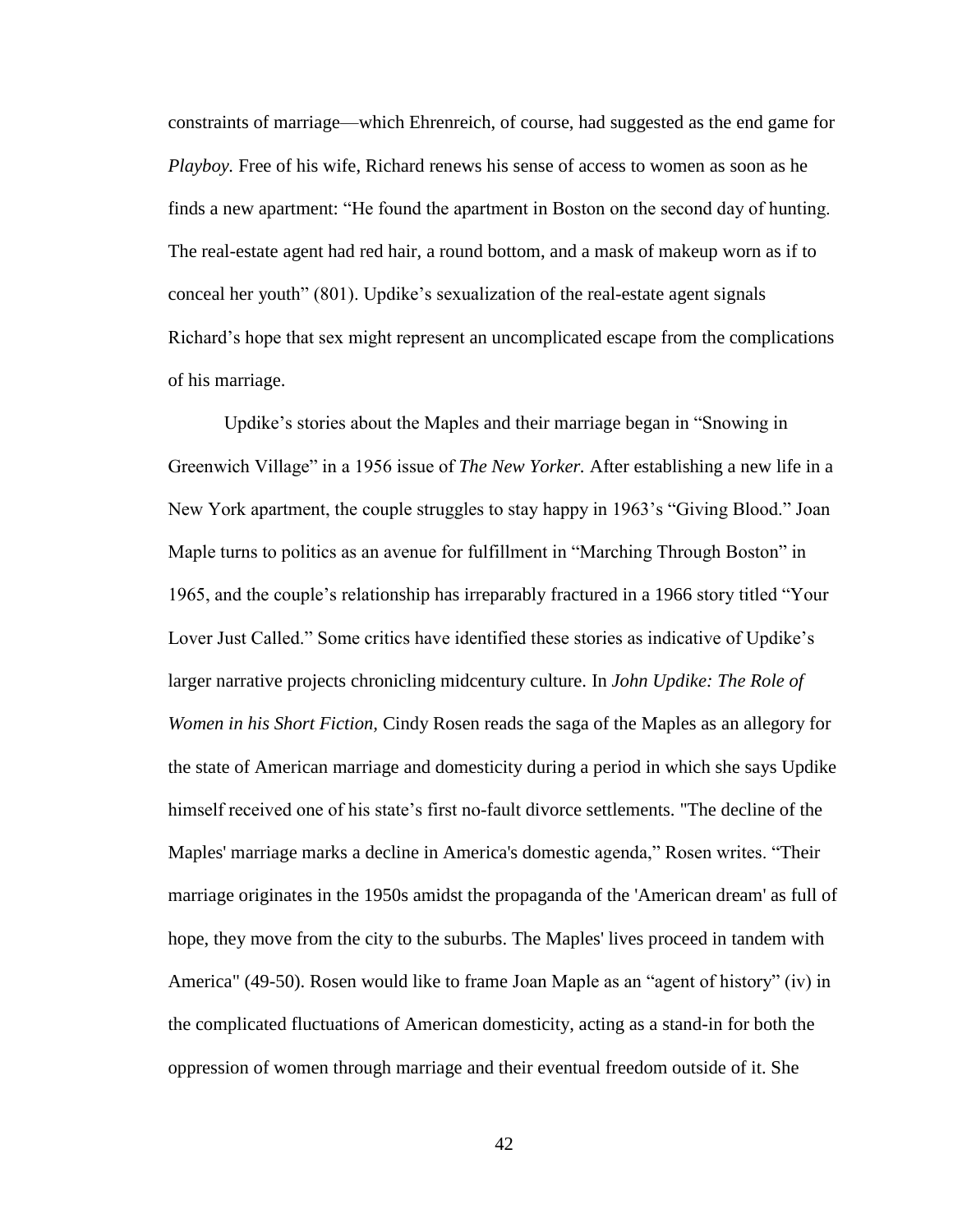identifies 1974's "Gesturing" as a turning point for the Maples and for the independence of women within the country because Joan Maple has begun to seek individualization outside of her marriage. In the story Updike calls America a "nation of temporary arrangements" (807), and it's through these new possibilities of domestic arrangements that it becomes possible to sell lifestyles and notions of individualism the way *Playboy* intended.

"Gesturing" is an intriguing *Playboy* story partly because its writer has long faced critical charges similar to those leveled at the magazine. Just as Hefner was accused of reducing women to pictures of breasts and thighs, Updike has been widely scrutinized for his female characters lacking agency and depth. For example, Elizabeth Tallent's book on Updike, *Married Men and Magic Tricks,* suggests that Joan Maple is expected to maintain her love and support even while Richard seeks new erotic possibilities. As Tallent writes: "If the love of certain women is predetermined, the consequences of that love are not, or the life of an Updike hero would be far easier. A hero must recognize the unknowns—the x of erotic risk, the y of domestic calm—and comprehend the equation by which they are covertly, inevitably, linked" (8). In "Gesturing" this link manifests in Richard's desire for both his wife and his mistress, Ruth. Updike frames this dichotomy in terms of Richard reestablishing the standards of domesticity after his separation: "When a women left, he would promptly set about restoring his bachelor order, emptying the ashtrays which, if the visitor had been Ruth, brimmed with long pale bodies prematurely extinguished and, if Joan, with butts so short as to be scarcely more than filters" (802). Updike seems to suggest there is something more fundamental about a "bachelor order" than either woman's standard. He writes: "Neither women, it somehow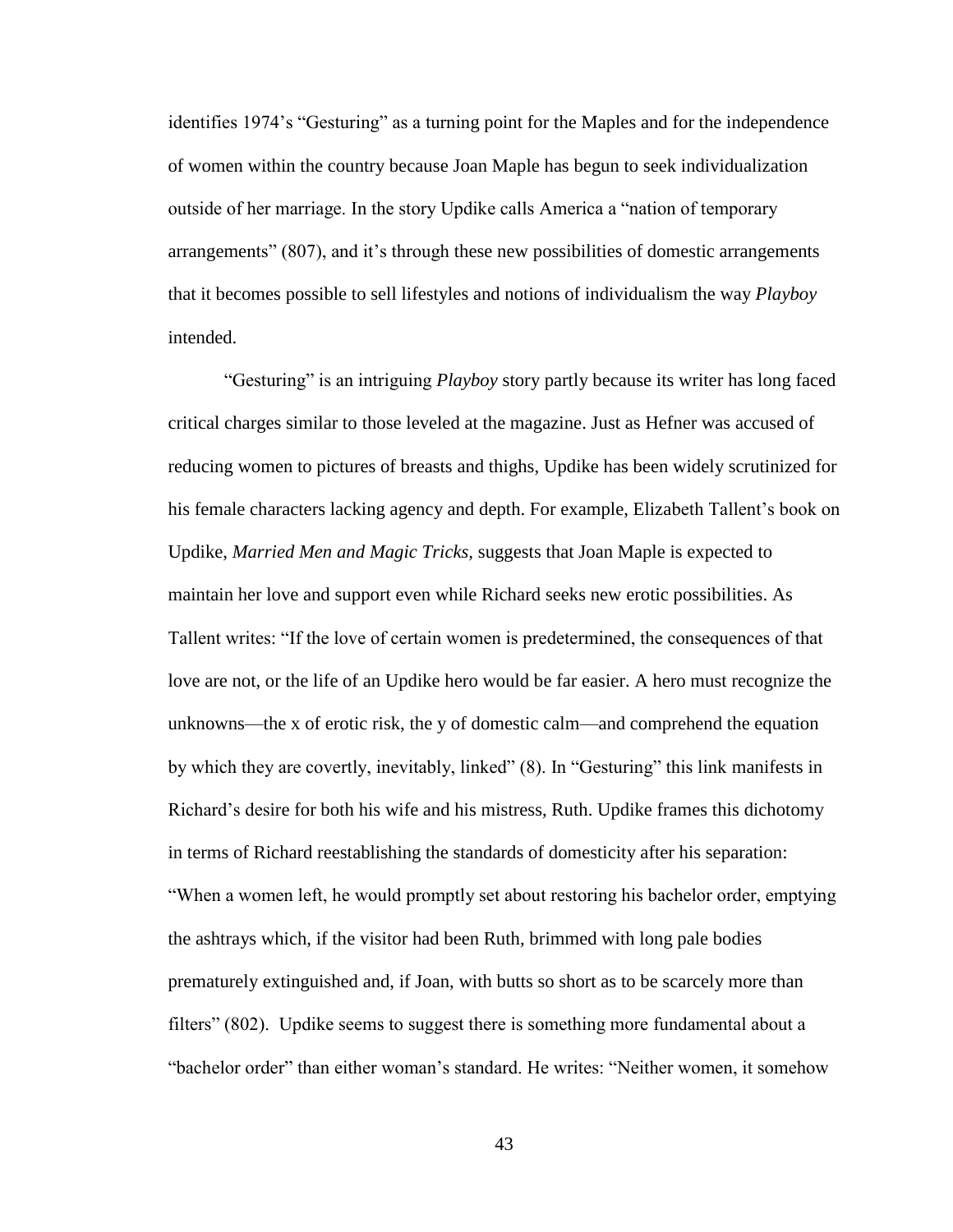pleased him to observe, ever made more than a gesture toward cleaning up" (802) in a nod to the story's title and the story's overarching distrust of marriage as an institution.

But not all critics indict Updike's work as wholly misogynistic. In an essay titled "Updike, women and mythologized sexuality," Kathleen Verduin reads "Gesturing" as part of an "intentionally ironic self-critique" (70) in the latter portion of Updike's career in which he reevaluates his earlier stance on gender roles. Although he calls on problematic female archetypes, he does so in an examination of how those archetypes might operate in relation to his own experience. "Updike's women do indeed evoke gender patterns archaically entrenched in Western culture," Verduin concedes. "But if the author projects a mythology of women, that mythology turns first on a myth of self, and both run like a double helix through his work" (61). That is to say, Updike's tendency toward emphasizing the otherness of his female characters is a direct product of his search for questions about the nature of self; the conciliatory female characters in "Gesturing" emphasize Richard Maple's inability to see beyond the promise of erotic pleasures and into a deeper truth about these women. Richard Maple treats emotional intimacy as an afterthought to the promise of sexual pleasure; Updike thrusts him into adulterous situations despite knowing these arrangements are "doomed to disappoint; yet the proliferous adulteries of his fiction testify also to the incontrovertible excitement of the illicit encounter" (Verduin 67). Updike is curious, chiefly, about how the self can navigate the dichotomies of male and female, and his stories reflect this inquiry.

In many ways, "Gesturing" is the story of an individual's (mostly Richard's, and to a lesser extent, Joan's) struggle to make sense of life outside the bonds of traditional marriage. Despite Richard's desire to abandon his marriage, he seems even more lost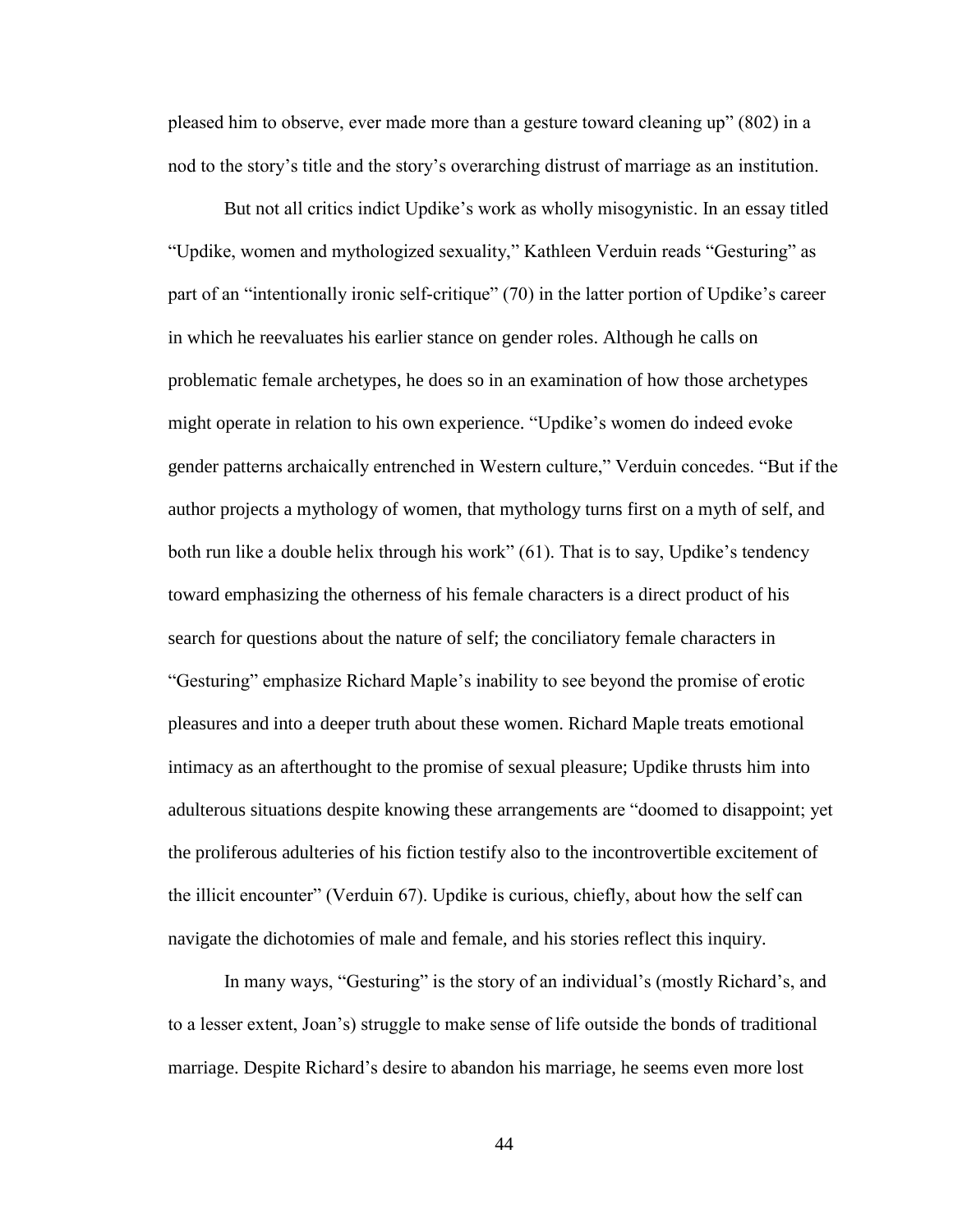outside of it, as he spends listless hours alone in his apartment. His longing for the romance of marriage is symbolized by his discovery of marriage vows left by the previous tenants: "Days passed before he realized that, on the old glass near his nose, the wavery panes of his own window, ghostly previous tenants armed with diamonds had scratched initials, names, dates, and, cut deepest and whitest of all, the touching, comical vow, incised in trisyllabic lines" (803). The vow, "With this ring/ I thee wed," which Updike describes as both "touching" and "comical," echoes through the story as a reminder to Richard of his broken marriage. Verduin has suggested that typically "Updike's males experience their shock of *angst* in the presence of an unsympathetic woman, seemingly the hero's necessary foil" (64, italics in original). But in this case, Richard's unsympathetic foil is tellingly absent; divorce is not the escape Richard had hoped it would be.

In fact, Richard's separation from his wife actually complicates his relationship with his mistress. Rather than allowing him to more freely enjoy Ruth's sexuality, he reverts to trying to make a wife of her. In a scene set in a New York hotel, Ruth complains about the prospect of marrying him post-divorce and "losing her name in the false assumption of his" (805). Richard answers her that it's just a "convenience" or a "gesture"—another nod to the title and the immateriality of the marriage construct. This move is typical of Updike's male heroes; as Allen writes," Updike's men are particularly dependent upon [women], and the first thing a man does when he leaves one woman (and he seldom leaves his wife permanently) is to find another, never considering the possibility of remaining alone" (104). For Richard, being alone is paramount to a sort of psychological oblivion. At some level, his ability to enjoy a woman's company is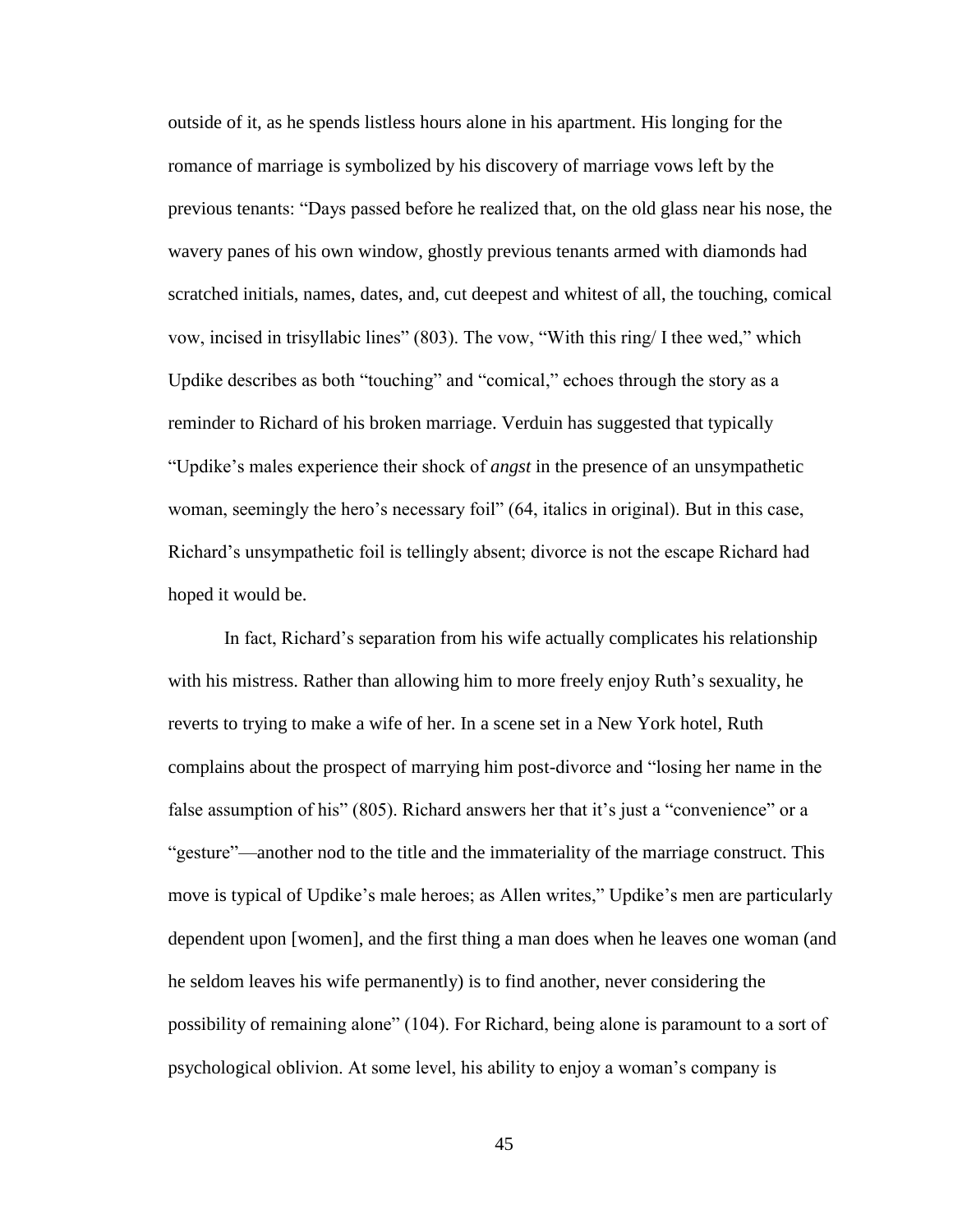restricted to his potential for enjoying her as either a wife or a mistress, but never as an individual. So it's not marriage itself that Richard Maple, John Updike or *Playboy* are trying to escape, but instead the culture of marriage that restricts the consumption-driven individual.

The question for men like Richard Maple becomes how to satisfy the needs of selfhood while simultaneously meeting the demands of marriage. As Tallent writes: "The desire for retreat, and the equal and opposite yearning for erotic risk, provide the primary tensions for much of Updike's fiction. His heroes have a way of seeming almost physiologically bereft in bachelorhood. They seem more unwifed than single" (3). The suggestion that Richard is simply "unwifed" implies a lack of self-actualization, and, interestingly, Ruth the mistress is much closer to self-actualization than her male counterpart. She resists the "gesture" of Richard's proposal because she seems to understand that traditional marriage endangers her sense of selfhood: '"But I like who I am now,' she protested. That was, indeed, her central jewel, infrangible and bright: she liked who she was" (805). The fact that Richard cannot locate his identity outside of his marriage, and Ruth fears losing hers inside of one, shows that *Playboy* fiction's take on domesticity was far more complicated than just an extended anti-marriage rant.

The gradual dissolution of the Maples' marriage, though, provides an opportunity for Joan Maple to indulge in self-gratification. She has taken her own lover, and Updike hides this character in the background of the story in a technique that formally mirrors Richard's own hesitance to acknowledge his wife's adultery. Because Richard feels threatened about being replaced sexually—and because he is also uncomfortable with Joan's potential for individual fulfillment outside their marriage—he complains to his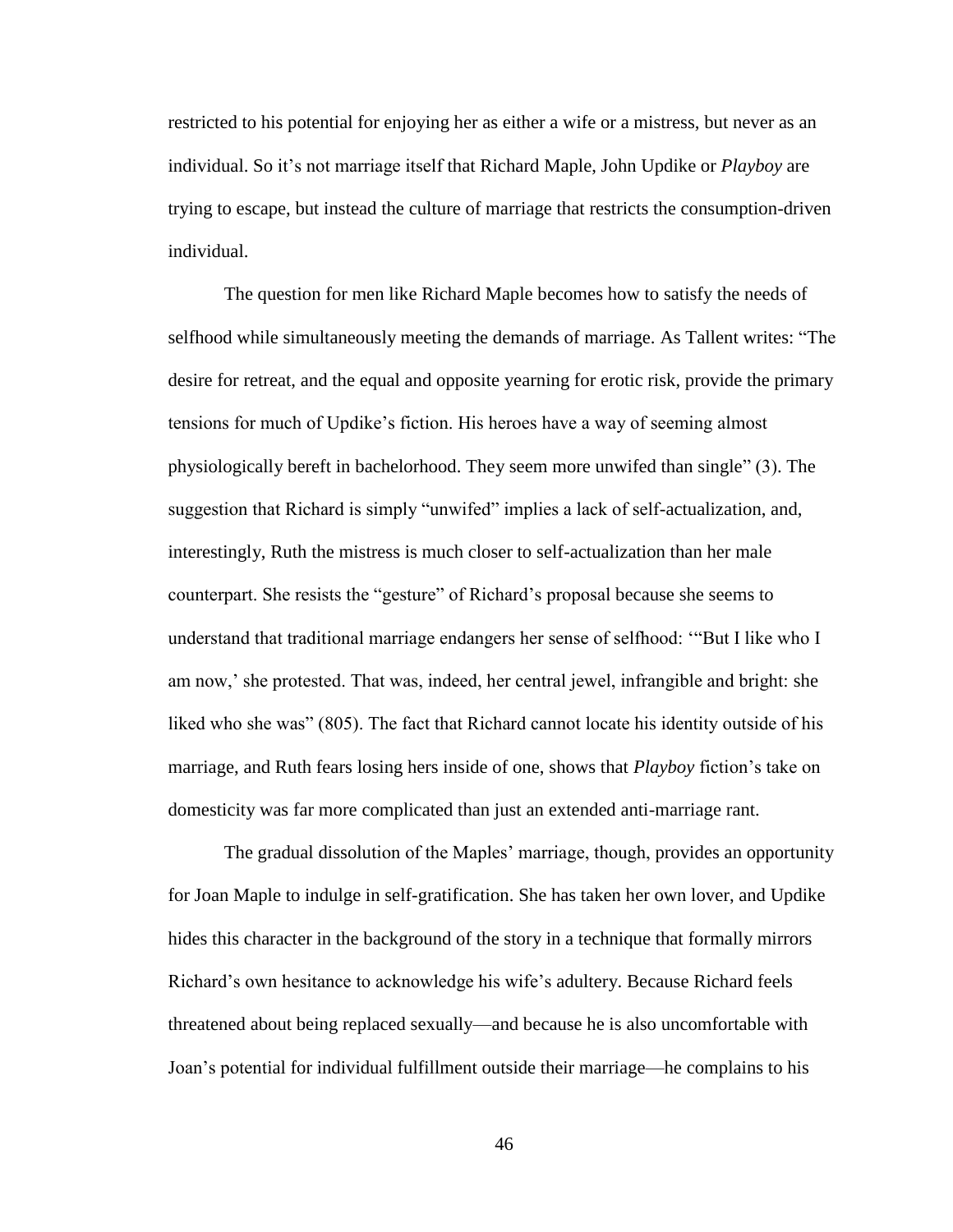wife about his mistress. In order to romanticize the Maples' marriage, he says about Ruth: "And the worst thing is, for all this explaining, for all this glorious fucking, she's still not real to me, the way—you are" (806). Here, we see Verduin's "self-irony" in Updike; the author doesn't believe that marriage makes a relationship "real" even though Richard Maple insists on it. Joan is initially unwilling to agree with Richard's version of a "real" relationship, instead asking him, "So is your fucking really glorious?" Richard is embarrassed by having said it, and explains that "It usually is…between people who aren't married" (807).

Instead of moving toward an inevitable divorce, the Maples reaffirm the value of the marriage. While Joan describes her own adultery, Richard shies away from this reality and instead attempts to redefine the "real" intimacy of his marriage: "He saw through her words to what she was saying—that these lovers, however we love them, are not us, are not sacred as reality is sacred. We are reality. We have made children. We gave each other our young bodies. We promised to grow old together" (808). Verduin persuasively reads this passage as one in which "the sacred moves intentionally from exceptional to ordinary, a sacralization of domesticity with its comforting responsibilities, shared jokes, and complicated layers of intimacy" (73). Her relocation of the sacred into everyday life suggests some hope for the Maples (though their cycle eventually concludes with a divorce) and the chance for real fulfillment in marriage for individuals. After all, the final line of "Gesturing" is a hopeful one. Richard "knew that she would never stop gesturing within him, never; though a decree came between them, even death, her gestures would endure, cut into glass" (809). Richard recognizes that the gestures of his marriage will somehow endure, just as Updike and other midcentury writers focused on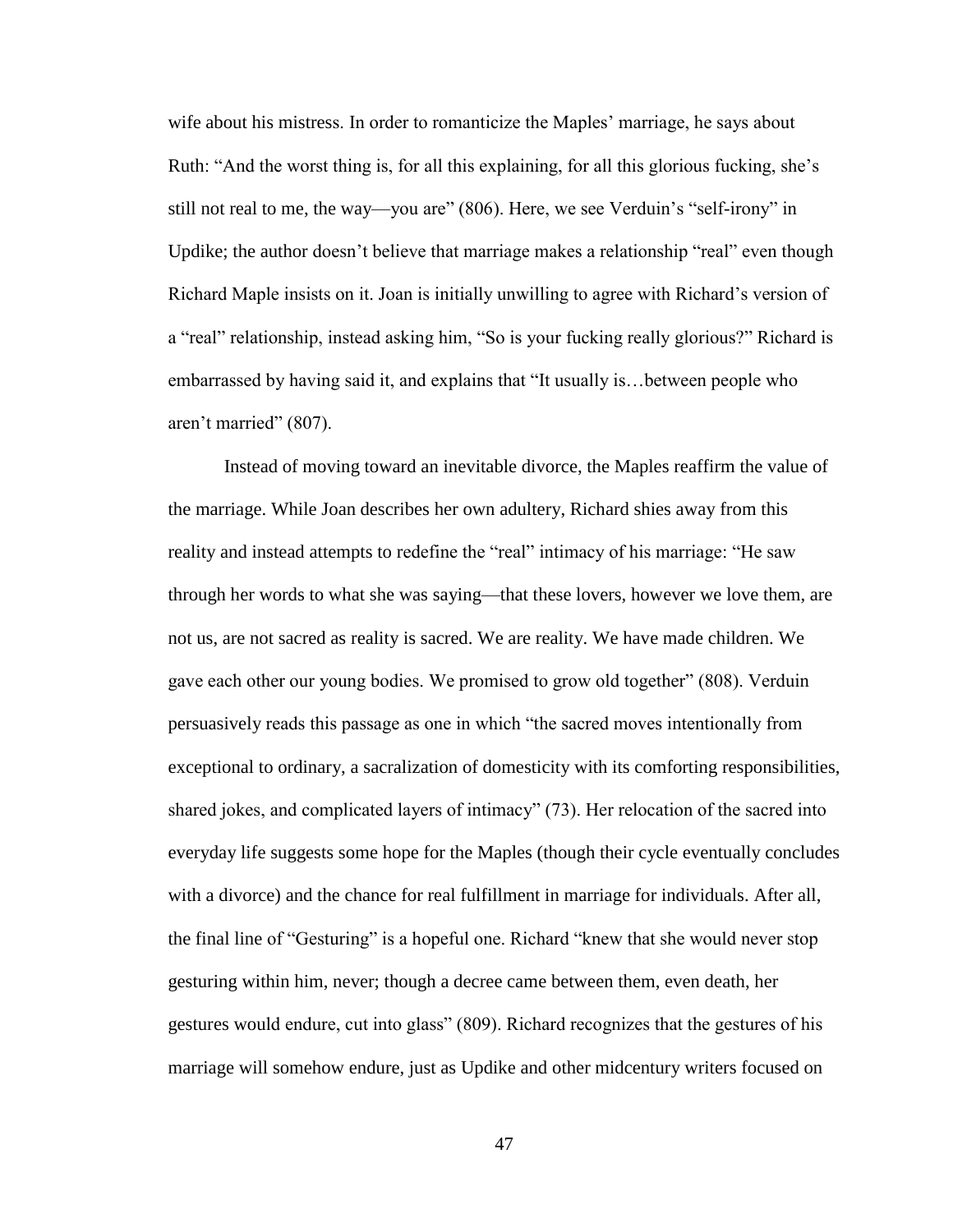marital relations knew that marriage was an imperfect but enduring institution. Even the most radical activists of the 60s couldn't realistically imagine a complete abolition of marriage within their lifetimes, and the most ardent of playboys didn't envision a world completely bereft of romantic commitment.

The couple's marriage functions symbolically as a barometer for midcentury Americans' increasingly complicated approaches to wedding and divorce. At stake is the fate of the individual, and critics have identified the tension between Richard and Joan's individual identities and the demands of their marriage. Rosen correctly points out that in the early Maples stories, "they are not Joan and Richard. They are 'the Maples.'" But she goes too far when she asserts that "individuality, equality and singularity are lost" in the marriage and they fundamentally "regain individuality and equality in the final story as they divorce" (22). John Updike's fiction and *Playboy* went beyond a simple equation of singleness with self-actualization and instead sought the stories that might prove that marriage and individuality could work in concert. *Playboy's* push for a reformulation of marriage implied obvious benefits for men, and the magazine catered specifically to what editors saw as important male issues. But because these supposedly male issues were more fundamentally issues of the consumerist self, redefining marriage along lines of individualism offered potential gains for both genders. Although Ehrenreich's *Hearts of Men* suggests that the dissolution of marriage would end financial security for many women, she concedes that marriage reform worked "toward an androgynous goal that most feminists—or humanists—could only applaud. The possibility of honest communication between the sexes has increased" (170). With its short stories decrying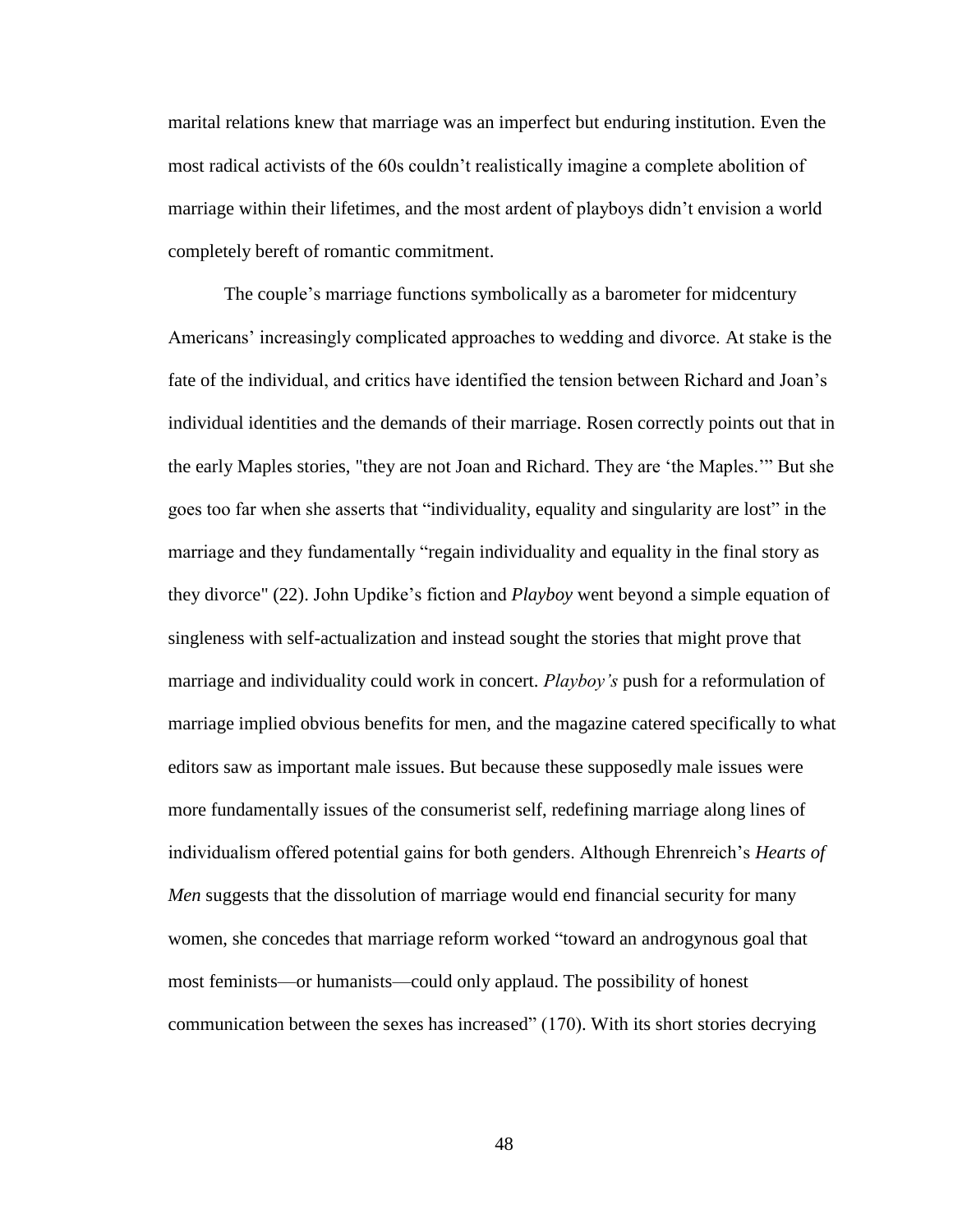the plight of the individual under the model of economic dependency in marriage, *Playboy* capitalized on a societal shift toward gender equality.

After the 60s, stories about marriage remained a crucial part of the *Playboy* fiction legacy and offer a provocative window into the development of marriage culture in the 20<sup>th</sup> century. A 1982 Laurie Colwin story titled "My Mistress" places the male in the role of mistress, an inversion showing the progress made in gender relations in the 25 years since *Playboy's* inception. The cheating husband's affection for his mistress' imperfections implies a more authentic version of love that accounts for these flaws:

In movies, men have mistresses who soothe and pet them, who are consoling, passionate and ornamental. But I have a mistress who, while she is passionate, is mostly grumpy. Traditional things mean nothing to her. She does not flirt, cajole or wear fancy underwear. She has taken to referring to me as her 'little bit of fluff' and she refers to me as her mistress, as in the sentence "Before you became my mistress, I led a blameless life." (444)

The affair isn't part of a "blameless life," but rather part of a relationship that acknowledges imperfections and transcends "traditional things." The affair is characterized as charming and beautiful, and yet somehow still a bit naughty—perfectly fitting the character of *Playboy* magazine. Although we might consider that *Playboy's* centerfolds were decidedly unreal—airbrushed, oversexed male-gaze fantasies—the magazine's fiction represented a counterweighted picture of real relationships in which traditional gender roles had become limiting and obsolete.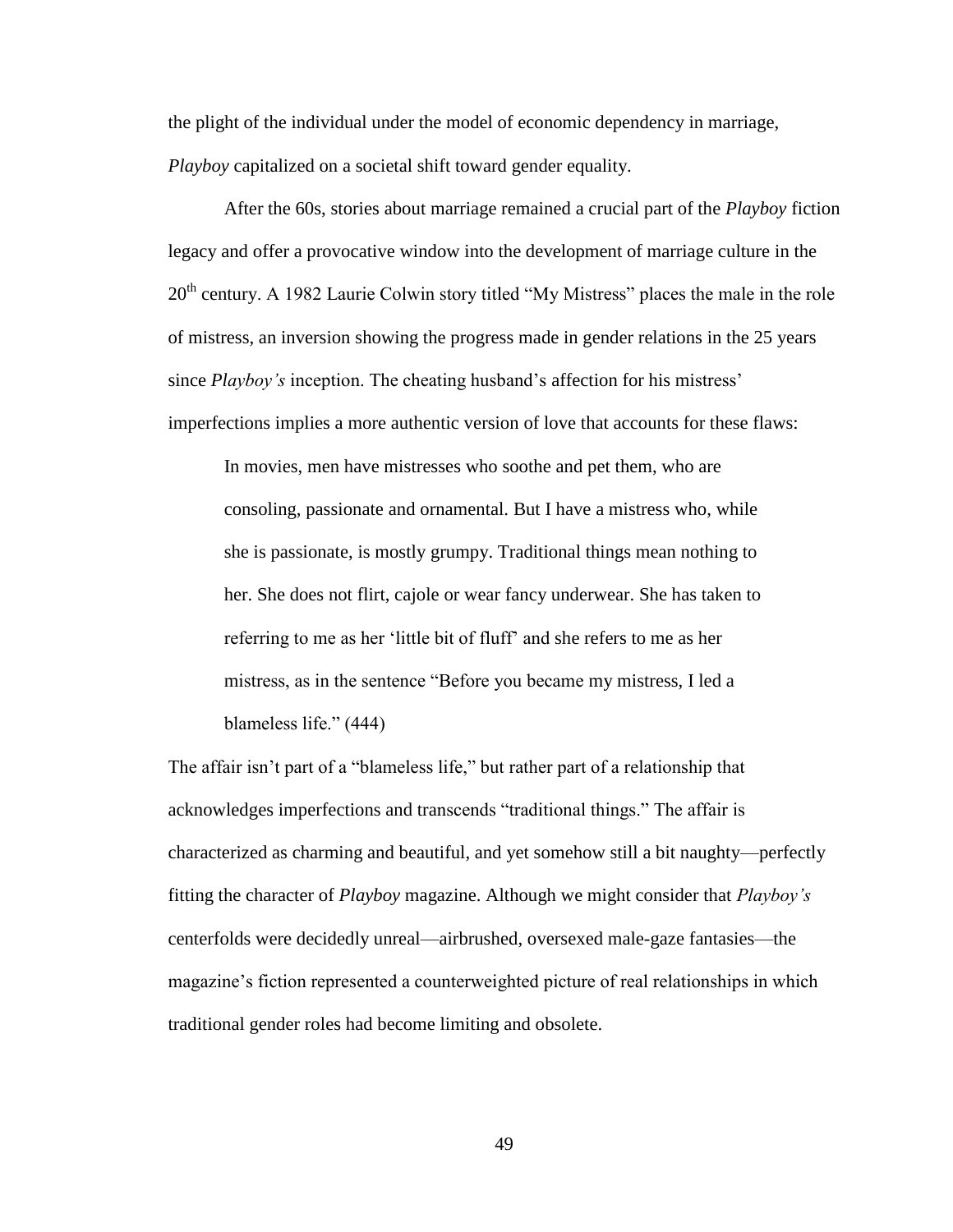Through its critical stance on traditional marriage arrangements, *Playboy* fiction scrutinized the institution as out of step with the patterns of individual consumption permeating postwar society. Hefner's vision of the consumption-defined individual moved toward the cultural center as the old standards of the good life were replaced by new criteria of personal freedom and consumer pleasures. Hefner's consumerism required self-centered individuals—not the staid husbands of his father's generation—to buy into the *Playboy* philosophy. Concurrently, American fiction celebrated an advent of self-actualization with its emphasis on individual literary styles and stories about seeking self-gratification over service to larger social institutions like marriage. Therefore, the first-person point of view in "My Mistress" is profoundly significant precisely because it is the individual's experience within a marriage or sexual relationship that matters most under the *Playboy* philosophy. Colwin's narrator believes his marriage with a woman named Vera works precisely because of a mutual respect for freedom: "Vera has men friends. I have women friends. The first principle of a good marriage is freedom." (448)

## **Chapter Three: "I'M GOING TO LIVE MY OWN WAY"**

By the beginning of the 1970s *Playboy* had reached a peak circulation of 7 million and a new plateau in cultural relevancy. In October 1971, editors organized the Playboy International Writer's Convocation at the Playboy Towers Hotel in Chicago; the event drew writers such as James Dickey and Jon Cheever and, according to Steven Watts, "confirmed *Playboy's* prestigious position in the world of American letters" (298). Moreover, the magazine's rise in sales and growing reputation as a respectable literary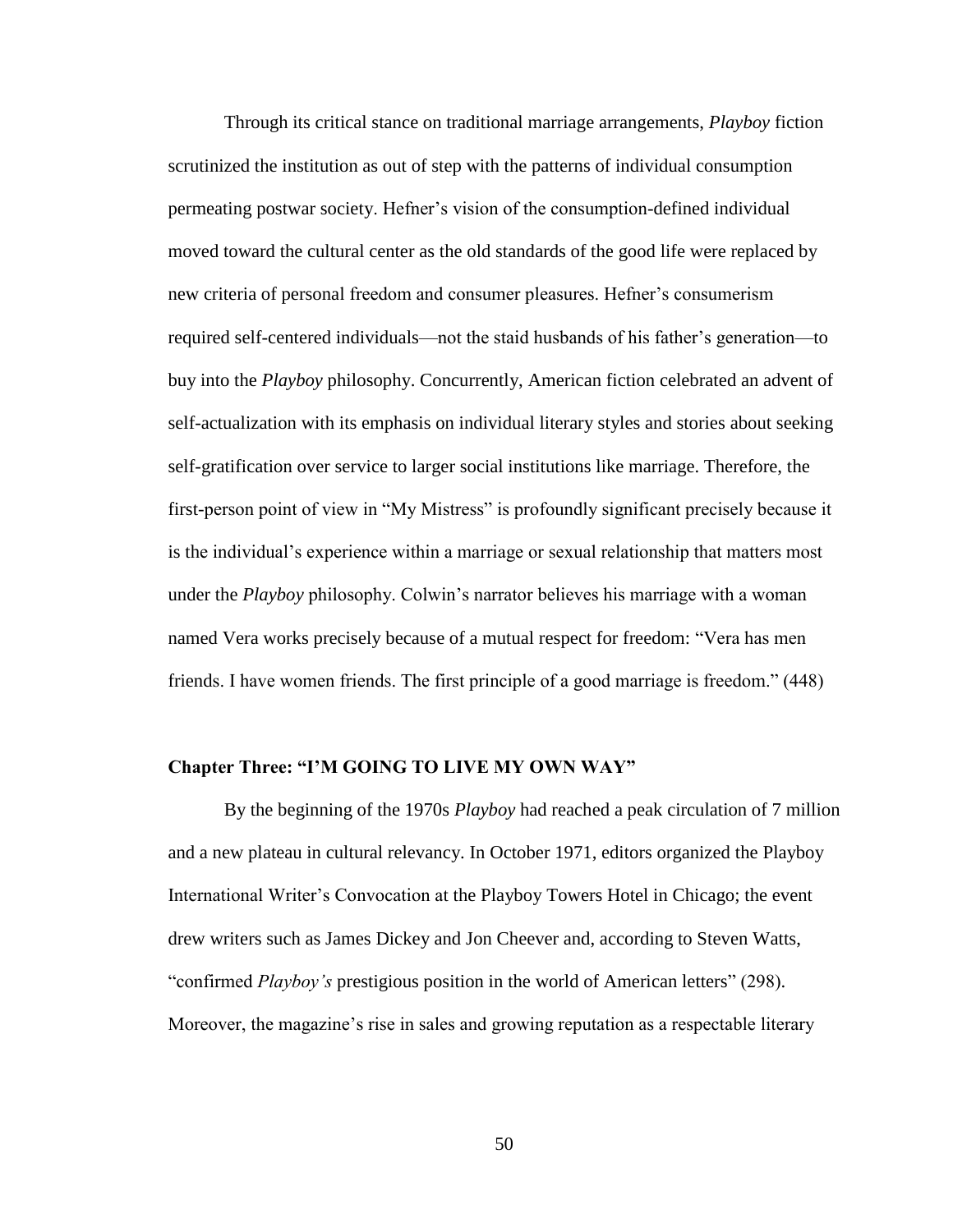venue signaled an important shift for the *Playboy* philosophy: it was no longer at odds with mainstream culture.

Hefner's swinging parties of the late 50s seemed tame in comparison with movements for free love and open marriages. Although he had long supported civil rights for black Americans—and *Playboy* published the final piece ever written by Martin Luther King, Jr. after his visit to Hefner's mansion in 1967 (Watts 216)—Hefner's progressive racial politics seemed far more commonplace by 1970. Second-wave feminists were winning important battles for reproductive rights and job equality with or without the aid of *Playboy*, and hippies found the magazine's consumerism reeked of the establishment.

*Playboy's* subversive attitude no longer formed the edge of American culture but rather fell closer to the center. The magazine's forums transformed from a place for boys behaving badly to a place where the modern man could seek practical advice on relationships and sex. Hefner engaged in a long and complicated battle with those he considered "radical feminists" and increasingly found himself defending more traditional ideas of gender. As a consumer publication, *Playboy* often responded quickly to changing attitudes and cultural trends in the 1970s, but the magazine's fundamental devotion to consumption remained the same. Subsequently, the magazine's editors chose fiction that translated *Playboy's* core consumerist values into stories of individuals who sought Hefner's "good life" even in a climate of social revolution.

One such story was Joyce Carol Oates' debut in *Playboy,* October 1970's "Saul Bird Says: Relate! Communicate! Liberate!" The story, which won *Playboy's* fiction award that year and was later republished as "Pilgrim's Progress," satirizes leftist politics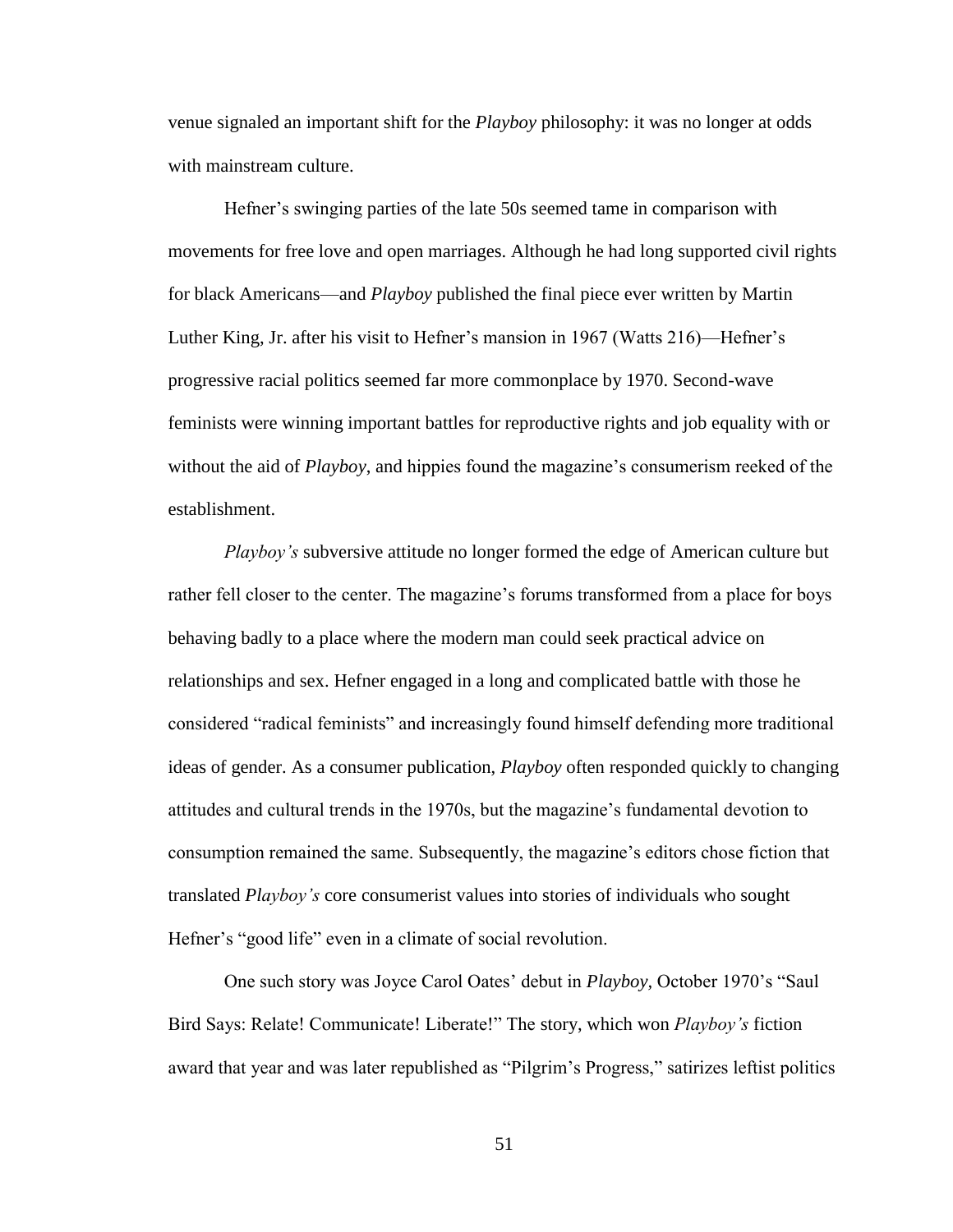through the character of Saul Bird, an American professor who seeks to upset the order of a Canadian college campus. Bird is diametrically opposed to the entrenched powers he encounters, and coeds are quick to form a cult of personality around his subversive rhetoric. But Bird is no playboy-hero; he denies the students' sexual advances, and he becomes an object of ridicule for Oates as his call-to-action results in only a muddled rebellion that fails to change the college. The magazine's editors loved this story because it clarified the *Playboy* philosophy's goals. Subversive or progressive behavior was fine, the story suggests, but only so long as it came in the pursuit of consumer pleasures.

Oates' decision to publish in *Playboy*, though, incurred a harsh reaction from feminist groups that thought the author's work was out of place next to the bared breasts of the Playmates. The National Organization for Women, one of Hefner's chief opponents, issued a call for women writers like Oates to boycott publishing in *Playboy.*  But in a move emphasizing her individuality, Oates responded with an open letter explaining her decision to publish in the magazine. She asserted that the organization might reevaluate its position on the content of *Playboy: "*I cannot claim to have much interest in the pictorial aspect of *Playboy*, but I see no reason to focus upon certain pages and deliberately to neglect the very real presence of others" that included "some very interesting fiction." In fact, Oates argued, the political possibilities of mixing fiction, journalism and erotica had a democratizing effect and could even spur necessary conversation. She continued in the letter:

I have never published anything in any magazine on the basis of my agreeing, entirely, with every page of that magazine. In a democratic society, there must be avenues of communication in publications that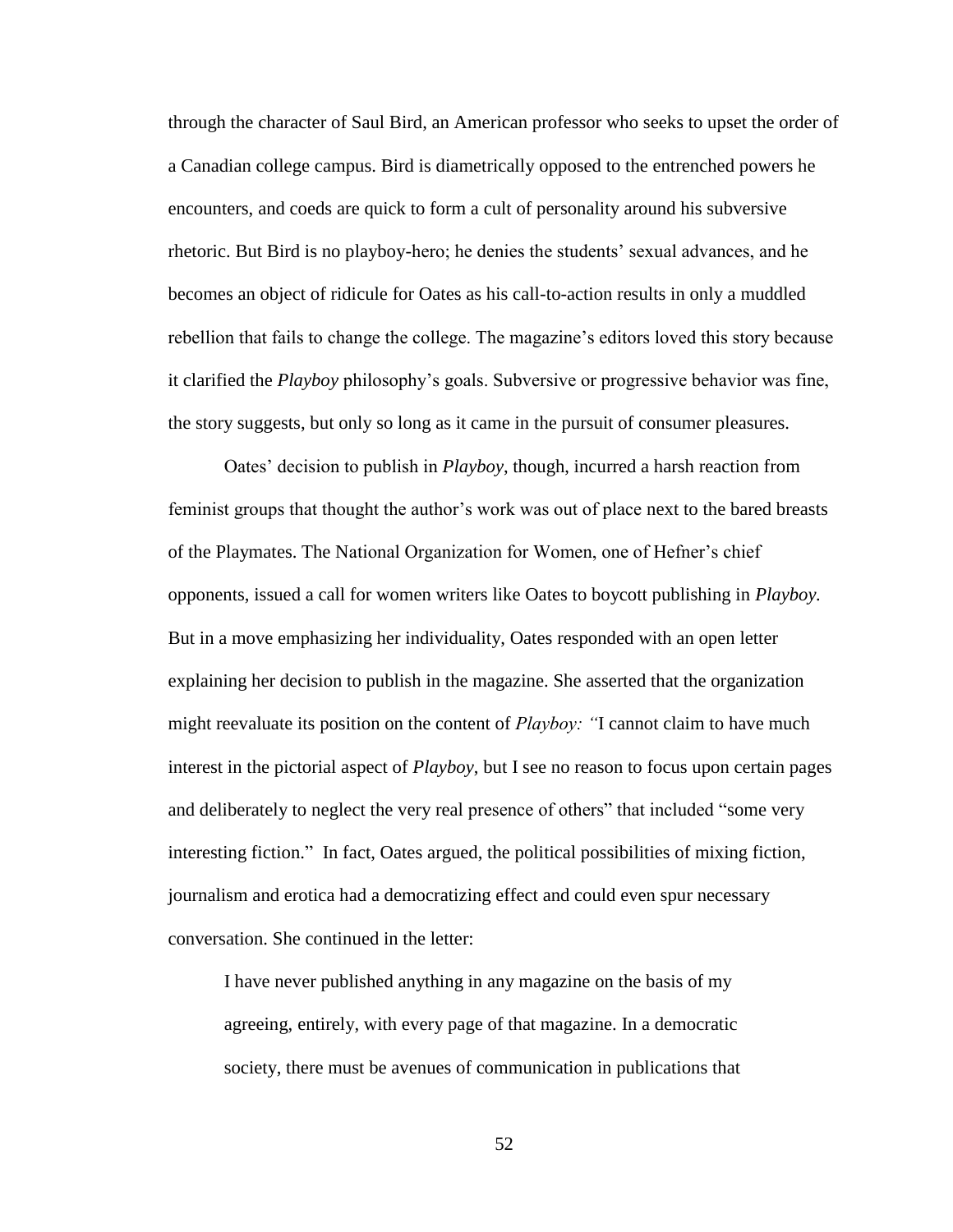appeal to a wide variety of people, otherwise writers with certain beliefs will be read only by people with those same beliefs, and change or growth would come to an end. *Playboy* is astonishingly liberal, and even revolutionary in certain respect.

Oates continued to publish in *Playboy* throughout her career partly because she understood that her work reached audiences that would otherwise rarely read it. And she was hesitant to view *Playboy* as simple consumerist propaganda because she was wary that her own work could be similarly misconstrued as strictly feminist literature. As Oates scholar Greg Johnson writes about her short fiction: "Oates has adhered stubbornly to a viewpoint which, while it is harshly critical of a tradition that ignores women, is equally skeptical of feminists who seem to view art primarily as propaganda" (6). In her letter to N.O.W., she advised feminists that the magazine's attention to sex was "typically American and is fairly innocuous" and that "anger over *Playboy* and its hedonistic philosophy is possibly misdirected."

The more apt target, perhaps, was the feminist movement itself; Oates suggests that feminist preoccupation with Hefner's magazine drew energy and attention away from more significant public policy issues. She facilitates a similar scrutiny in "Saul Bird" by questioning whether the titular character actually means to reform the university system to help students or just to establish himself as a revolutionary figurehead. Oates scrutinizes the authenticity of Saul Bird's exchanges with his followers with the formal technique of framing their conversations in a dramatic dialogue:

Saul Bird: What conclusions have you come to?

Doris: That I was an infant. I was enslaved.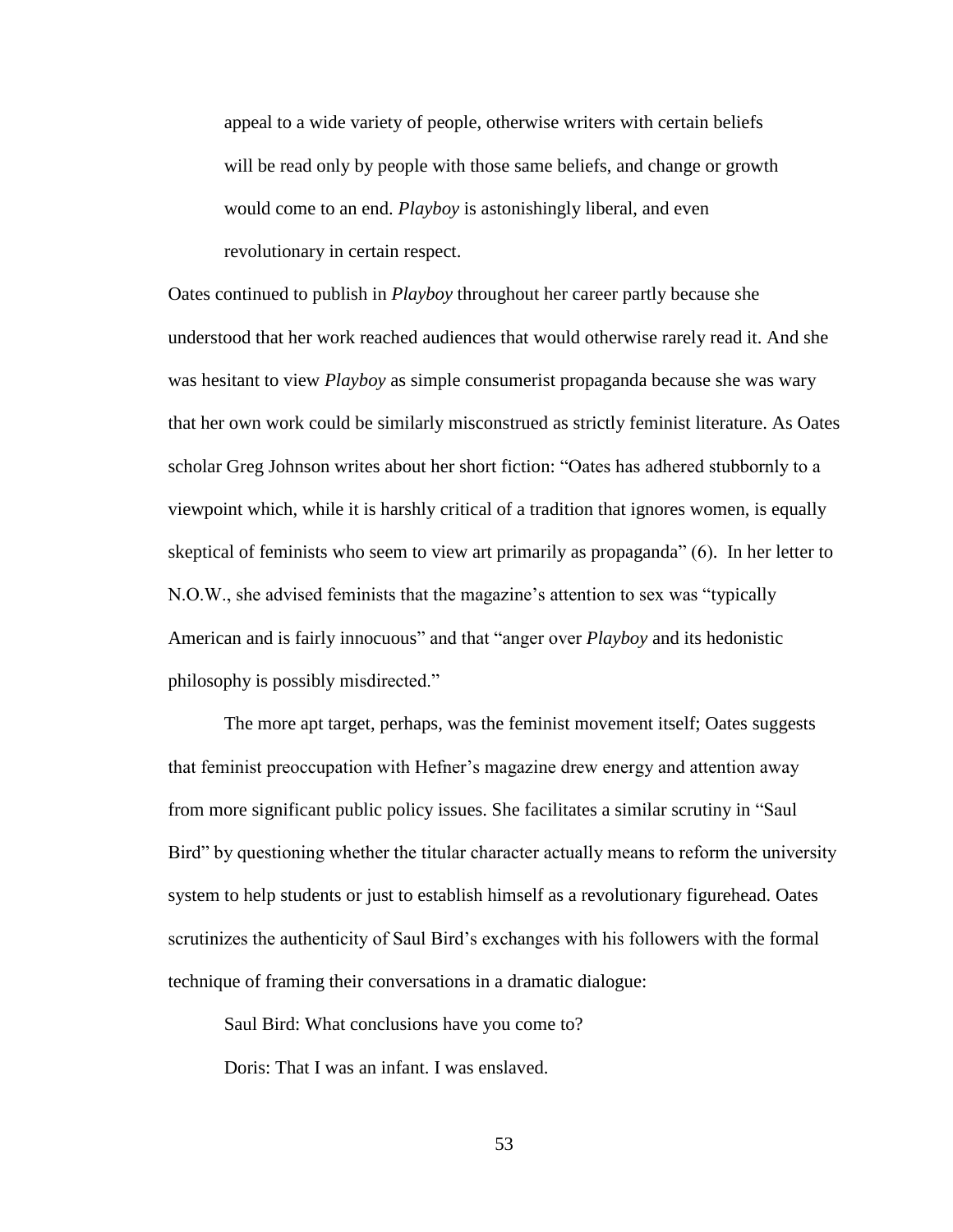Saul Bird: And what now?

Doris: Now I am totally free.

Saul Bird: You're exaggerating to gain our respect.

Doris: No, I'm free. I'm free. I detest my parents and everything they stand for—I'm free of them—I am my own woman, entirely!

The irony of Doris' freedom is obvious: she has liberated herself from the abstract idea of her "parents and everything they stand for" and has instead chosen a blind devotion toward Saul Bird. But Oates presents this exchange as a play to emphasize the performative nature of revolutionary speech; Bird even implicitly suggests that "exaggerating" rebellious feelings would earn the respect of the students' movement. But Doris has no identity in the story outside of this dramatic exchange. She is not her own woman, as she claims, but Saul Bird's; and consequently she lacks the sort of selfactualization that the *Playboy* philosophy required for its version of the good life.

Part of that "good life," too, was sex—but not the sort of communal sex that came with cults like Saul Bird's. Hefner's consumerist version called for individuals to recognize sexual ownership in themselves and others. But in "Saul Bird" the leaders and students disavow their sexualities. Despite Bird's feigned disinterest in sex, his appeal is subtly sexual; the coed followers have taken to sleeping in his home and communing in all-night intellectual jam sessions. On the other hand, Bird's foil, a staid professor named Erasmus Hubben, is actually sexually disempowered: "He liked students at a distance. Women made him extremely nervous. His female students were as colorful as partridges and unpredictable—so many flutterings, the darting of eyes and hands!" (246) Hubben stands opposite Bird not only in terms of sexuality but also in his politics; he initially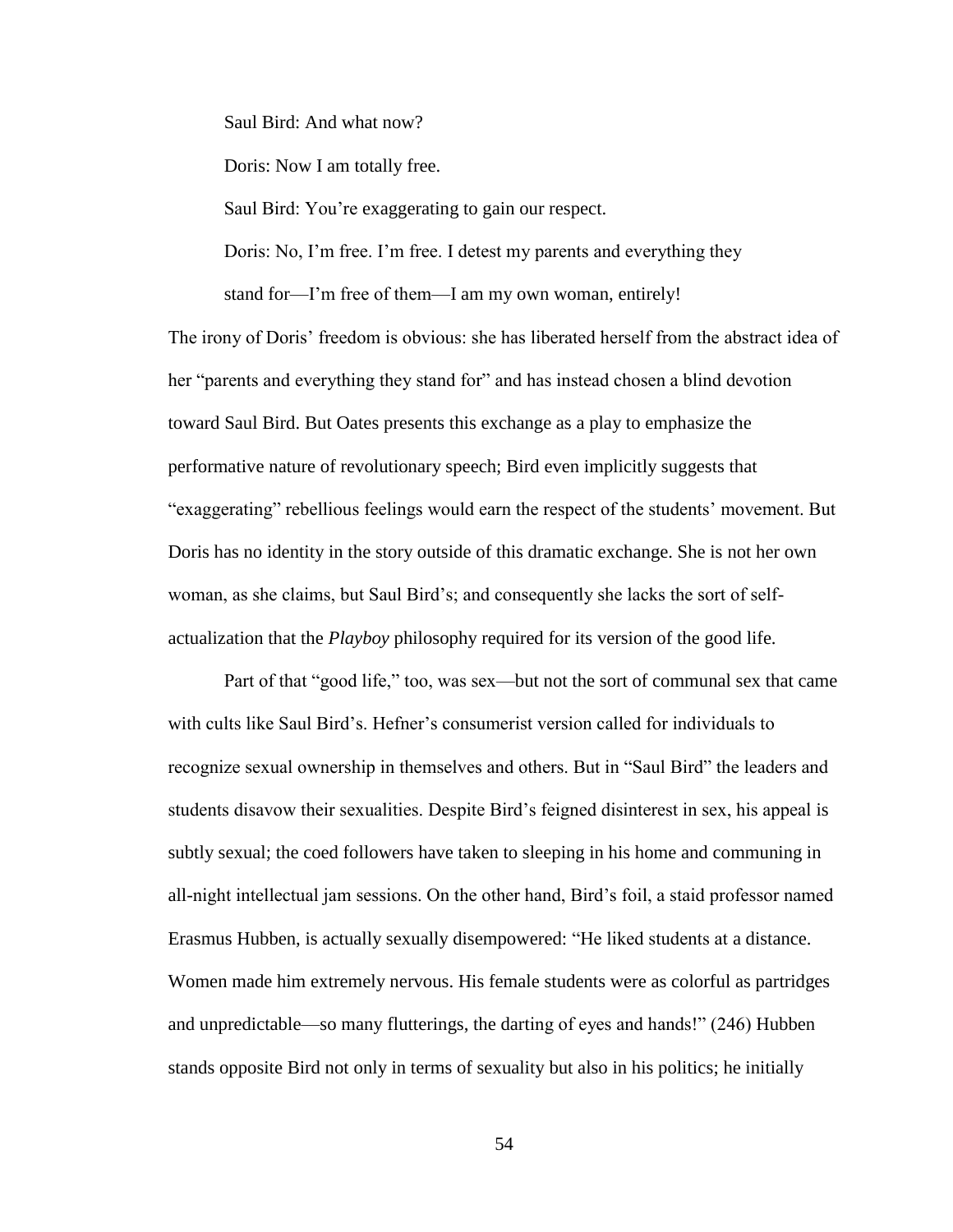resists invitations to Bird's group and supports the university's establishment. He lacks Bird's social appeal, but because Hubben displays a devotion to his own career and selfinterest, he is a threat to Bird's movement that thrives on depressing individualist notions.

Hubben's opposition to Bird's group is complicated when he finds himself having feelings for a new professor named Wanda, who "attracted Hubben's eye: Vague in her speech, flat-chested, her eyes watery with emotion or shyness, she did not upset Hubben at all" (248). At Wanda's urgings, Hubben joins the student group. But his inclusion and propensity for free-thinking are unacceptable to Bird, who seizes on Hubben's sexuality as a point of scrutiny. In one of the group sessions, Bird abstractly demands that Hubben tell everyone "the truth," and Hubben eventually admits he has racist tendencies. But this isn't what the group is after, and Bird repeatedly asks Hubben about "your inclinations" and "your obsessions" (252). In this moment, the supposedly progressive Saul Bird reverts to a hegemonic tactic of challenging Hubben's sexuality in order to disempower him, and it works:

"Your homosexual desire for me," Saul Bird said flatly.

Hubben sat without moving.

"Well?" said Saul Bird. "Why are you so silent?"

"I don't—I don't--" Hubben wiped his forehead with both hands. He could not bear the gaze of Saul Bird, but there was nowhere else to look. And then, suddenly, he heard his own voice saying, "Yes, I admit it. It's true." (252)

This climactic episode in the story demands a complex reading. Bird's inclination toward challenging Hubben's heterosexuality reveals his hypocrisy: he disempowers, rather than empowers, Hubben through this forced disavowal of sexuality. Whether Hubben is gay or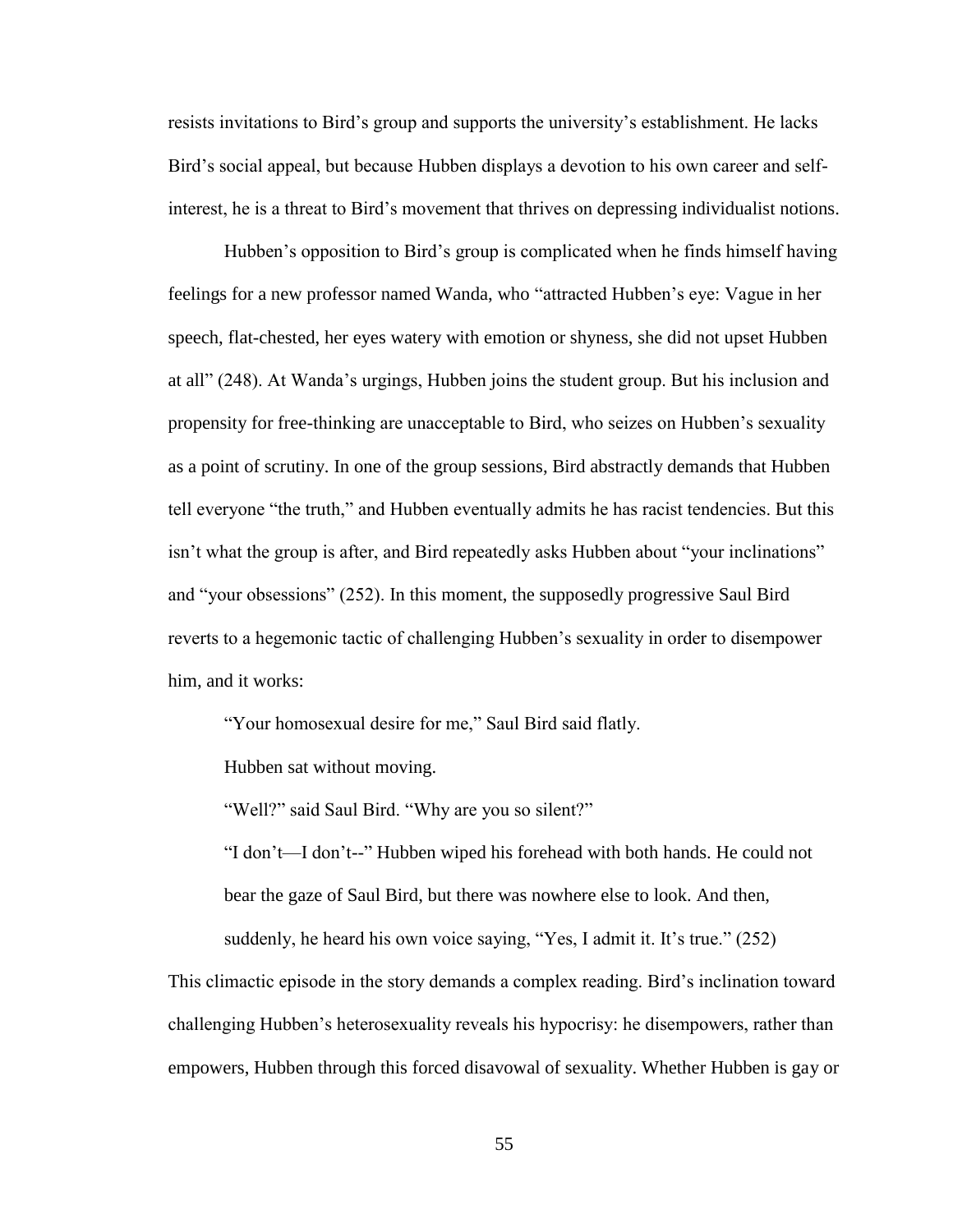straight is inconsequential; Bird simply seeks to remove Hubben's ownership of that sexuality as a means to destabilizing the professor's sense of self.

Bird's central hypocrisy—claiming group empowerment while actually disempowering each of the group's members—is representative of the revolution's larger aims. The group calls for a removal of the college's old professors, but those professors like Hubben are the ones actually providing direction to the student body. Hubben is so disturbed by Bird's psychological tactics that he later rips off his clothes in public in a fit of madness, and his fate represents the danger of following through on Bird's unreasonable agenda. The story ends when Saul Bird is fired and disappears, leaving his followers to fend for themselves in the institutional unrest he created. After Bird departs, Bird's son tells Wanda to forget about him because his father "has no particular interest in women" (258). Wanda, who shared in the group's attraction to Bird, says she can't believe that the leader would simply abandon his followers, and the boy tells her, simply, "then don't believe it" (258). This straightforward directive derives from Oates' suspicion that wide-ranging social movements of the 70s relied on the misplaced beliefs of easilyinfluenced followers; the best antidote was simply refusing to believe in charismatic leaders with radical ideas.

Rather than joining in cultural revolutions, *Playboy* gradually adopted a conservative posture through its emphatic insistence on self-interest. Even when the magazine became more outlandish in the 70s—with Hefner publishing lurid details of his own sexual exploits—the magazine's philosophy remained one of emphasized personal pleasure trumping any larger social consciousness. Oates' story harmonizes with this emphasis on individuality, and the fact that she was a woman writer shows that *Playboy*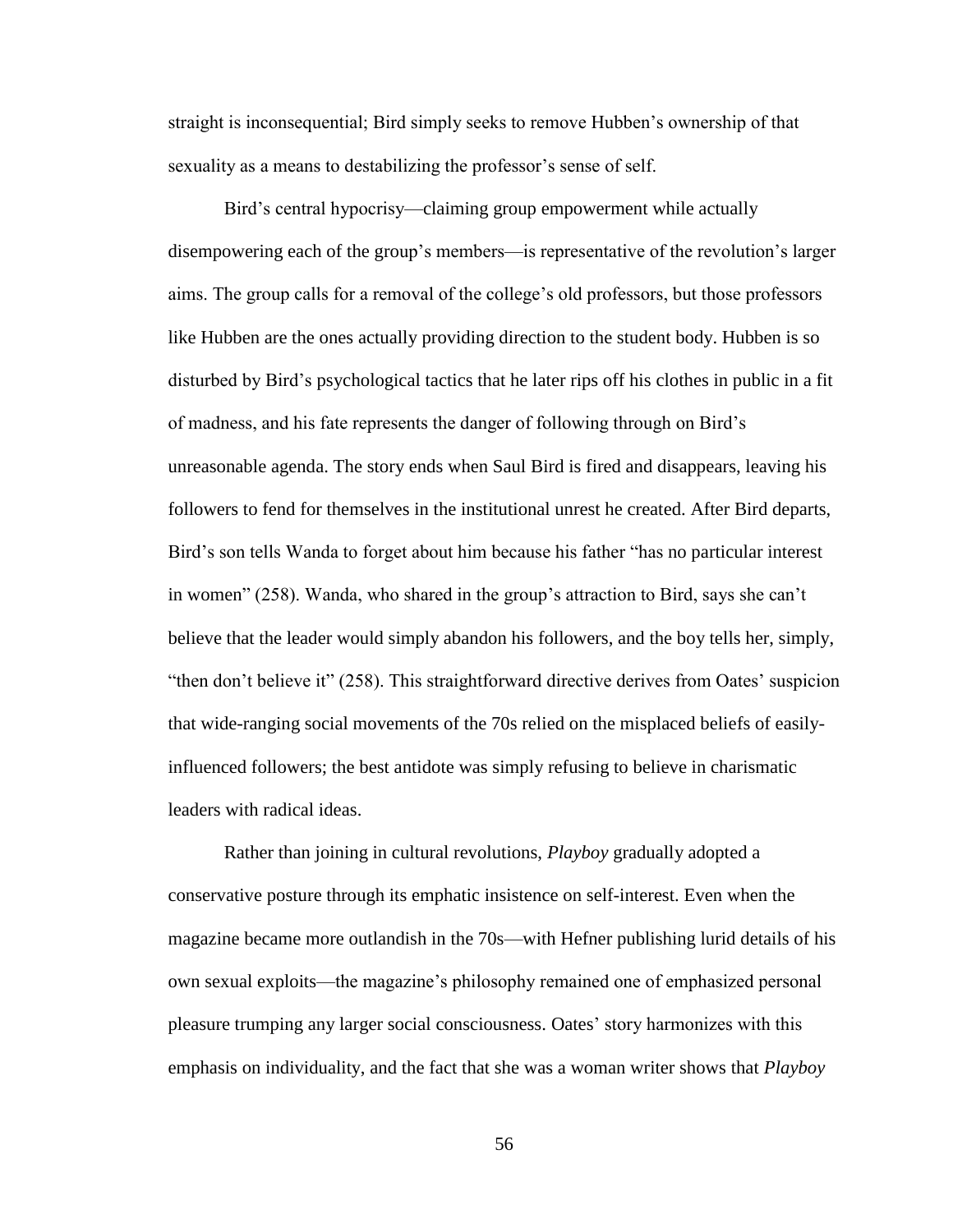was increasingly aware that its consumerist ethic could apply to women, too. Propagating a sense of individual identity worked in service of *Playboy*'s consumerism, and Joyce Carol Oates' distinct authorial persona added a layer of individuality to her publications in the magazine. Each writer brought some new literary styling to *Playboy's* fiction legacy, but few are as important in terms of individualism as Vladimir Nabokov. In "A Personal View of Nabokov," Oates essayed that he was a "tragic figure" in 20<sup>th</sup> century literature because of his aesthetic singularity. And, she writes, Nabokov's stories often accentuated the independence of his voice: "Nabokov empties the universe of everything except Nabokov" (107). This emphasis on self was exactly what *Playboy* fiction were looking for.

The Russian writer's first foray into the pages of *Playboy* came in December 1971 with a story titled "The Dashing Fellow," which serves as an intellectual testing ground for the hedonistic impulses of Hefner's philosophy. The tale's narrator is a traveling salesman and habitual womanizer who casually mixes the pronouns "I" and "we"—a technique by which Nabokov cleverly implicates *Playboy* readers into the dashing fellow's sexual exploits. The story follows one night with Kostya as the salesman beds and then heartlessly abandons a strange woman. Nabokov's intricate levels of irony problematize Kostya's love-her-and-leave-her attitude; although Kostya implores us to celebrate his exploits, we instead are left with an ambiguous stance on the character's sexual aggressiveness.

Kostya's motivation is simple: "What is better—the experience of a sexy thirtyyear-old brunette or the silly young bloom of a bright-curled romp? Today the former is the better, and tomorrow we shall see" (271). He craves sex, and getting it is an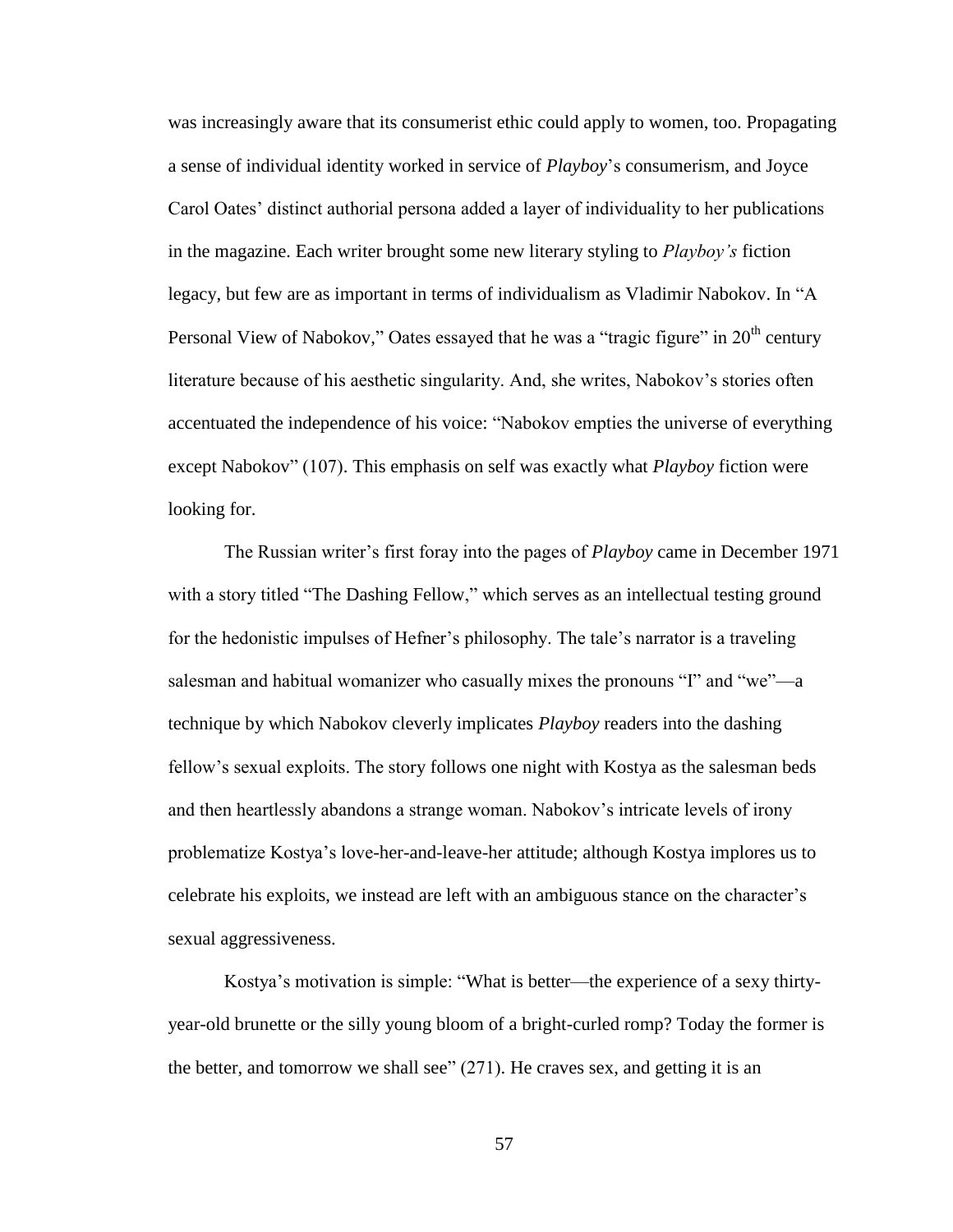unquestionably good thing. But Kostya's philandering is potentially problematic for those around him, and so his hedonistic attitude brings questions of morality to the surface even though some critics resist drawing any moral conclusions from Nabokov's work. In "Blindness in Obsession as Portrayed in Nabokov's 'A Dashing Fellow,'" Brian Quinn argues that "just as in *Lolita*, the reader must remember that no moralizing will be found, there is no overt criticism of the social miscreant that the salesman represents" (26). But I would argue that Quinn's reading is overly forgiving in its shying away from morality and focusing instead on the "alluring energy of Konstantin's emotion" (31). The intimate relationship between Kostya and the reader—buttressed by his blunt honesty and appeals to the reader's understanding—invites us to empathize with his problematic approach to women. Empathizing with such a womanizer obviously clashes with mainstream moral sensibilities; Kostya is as much the playboy-run-amok as Hefner, who begin in the 70s to fill his magazine with long and self-serving political diatribes. In this way, Nabokov's story encourages a subtle understanding that even Hefner's consumerist hedonism must operate within limits.

For instance, the original ideations of Hefner's playboy acknowledged sexual impulses while maintaining control over those urges. But Kostya is seemingly unable to control his sexual appetite. He functions as an agent for the male gaze that pervades *Playboy's* pages; he rides a train on his business trips and uses the anonymity of the train window as the means to fetishize women he passes:

A girl, her bust enclosed in white wool, stood talking to a man, now joining her bare arms behind her back, swaying slightly and beating her buttocks with her handbag, now folding her arms on her chest and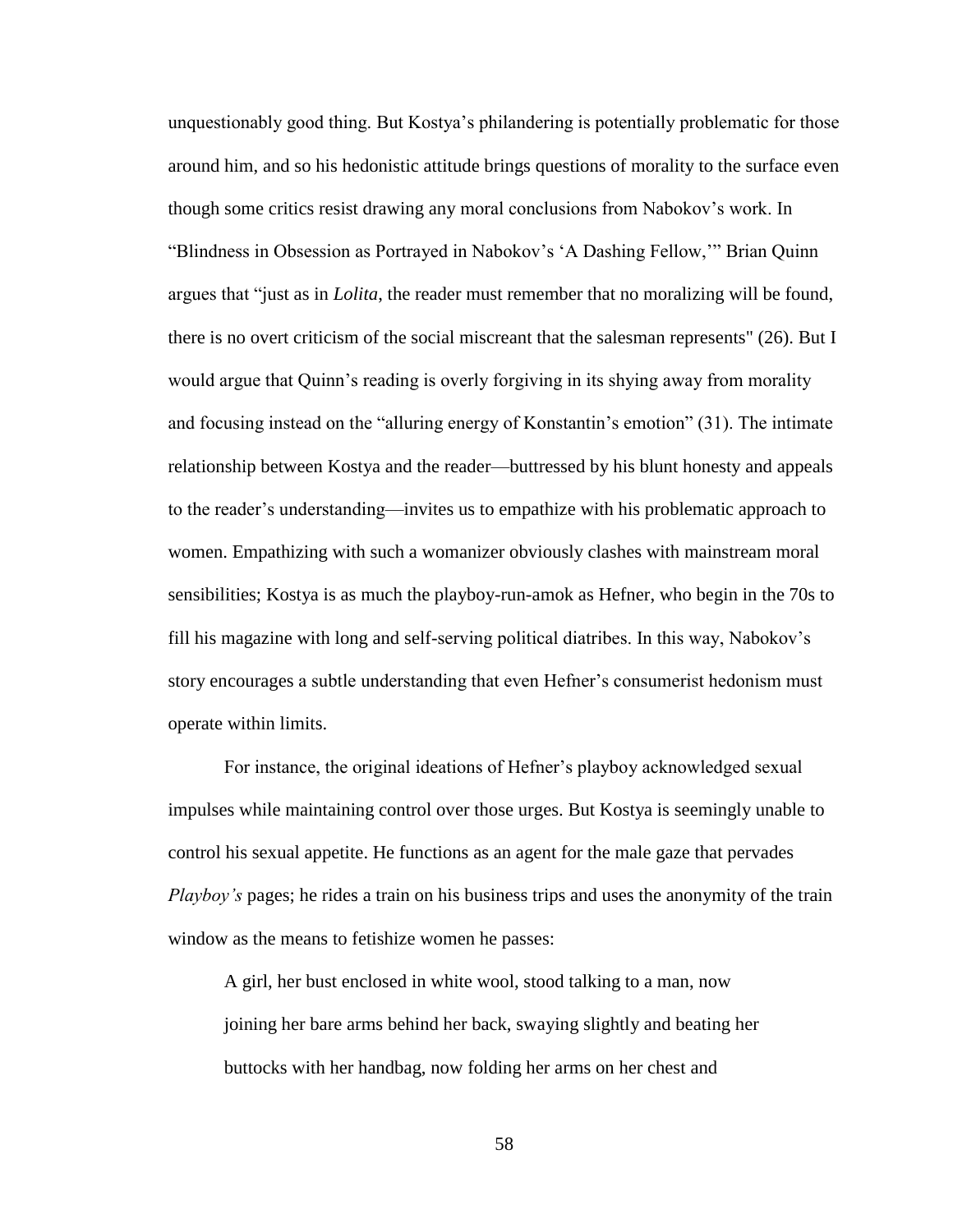stepping with one foot upon the other, or else, holding her handbag under her arm and with a small snapping sound thrustling nimble fingers under her glossy black belt; thus she stood, and laughed, and sometimes touched her companion in a valedictory gesture, only to resume at once her twisting and turning: a sun-tanned girl with a heaped-up hairdo that left her ears bare, and a quite ravishing scratch on her honey-hued upper arm. She does not look at us, but never mind, let us ogle her fixedly. In the beam of the gloating tense glance, she starts to shimmer and seems about to dissolve. (270)

Nabokov describes this passing vision with one complex and shifting sentence that focuses on "her bust" and "buttocks" in its first clauses before describing distinguishing characteristics like the scratch on her arm. Although the breasts and buttocks initially catch Kostya's attention, it's the mark on her arm that most captures his imagination because it promises a unique and individualized sexual experience. Kostya implicates the reader in his gaze by claiming she does not see "us," but the power of the gaze itself seems to cause the vision to dissolve. Because Nabokov has transformed an individual experience of sexual attraction into a shared one, the experience seems to lack authenticity; instead of enjoying the ogling of this girl, the reader recognizes the selfishness of Kostya's gaze.

That gaze becomes an aggressive sexual pursuit as soon as Kostya disembarks the train. He stalks a middle-age woman named Sonja Bergmann whom he describes as having "breasts like a pair of piggies, slim hips" (272). After the couple reaches Sonja's apartment, she explains why she's single: "I had a husband, it was a dreadful marriage,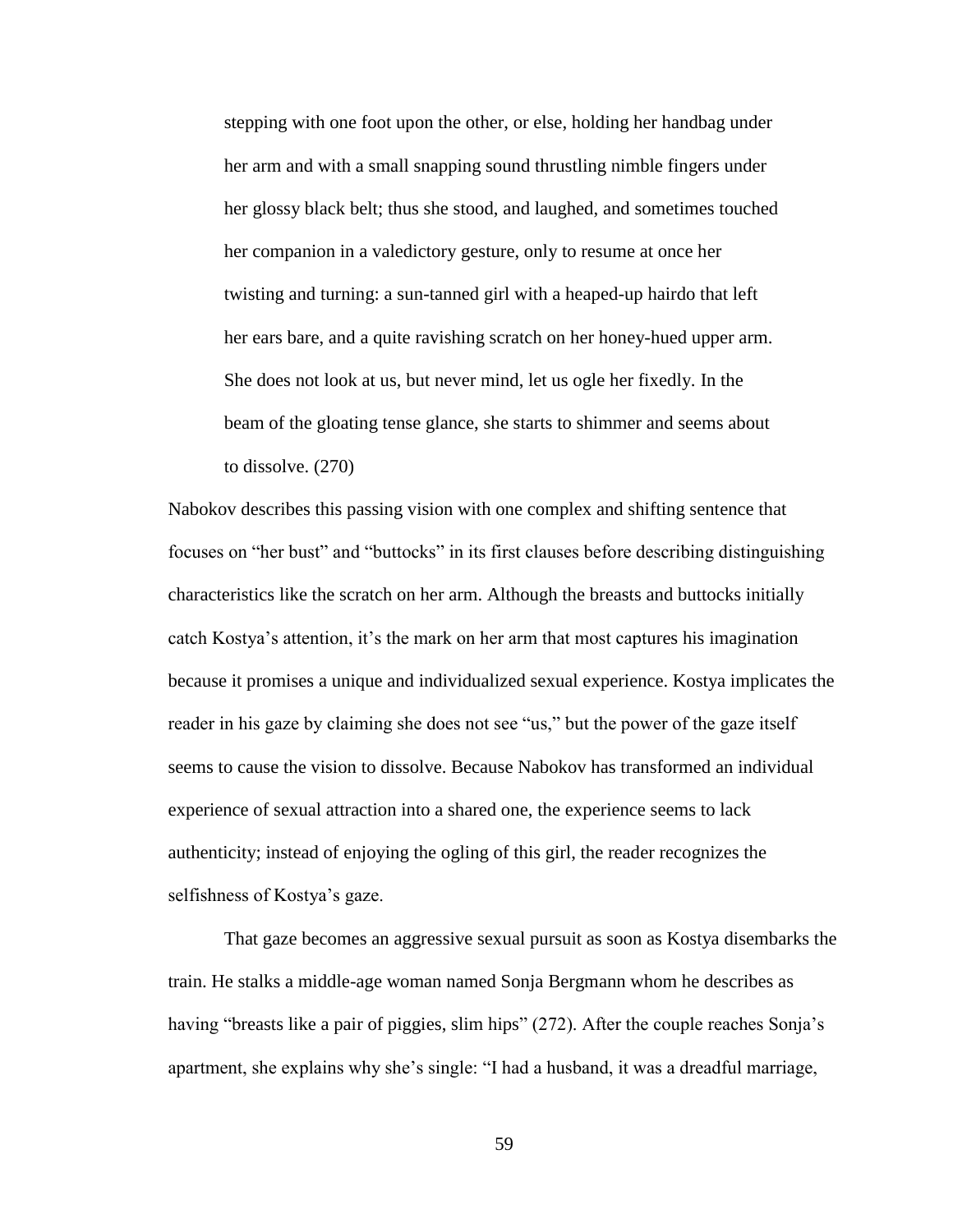and I said to myself: Enough! I'm going to live my own way" (272). Her desire to live her "own way" distinguishes Sonja's individuality, but this fact is lost on Kostya, who would prefer the moral ambiguity afforded by denying that Sonja is a person. He focuses instead on contemplating how long he will have to wait to have intercourse with the woman, and he calculates the costs of his sexual exploits as they relate to his trade as a salesman. "After all, say what you will, but the mainspring of life is robust romance," Kostya claims. "Can't concentrate on business unless I take care first of my romantic interests" (270). Even while he's engaged in the seduction of Sonja, Kostya relays his story in these decidedly unromantic terms that expose his parallel pursuit of both sex and money. The fact that he can't do his job without first "consuming" sex is an exaggeration of the consumption-oriented philosophy espoused by *Playboy.*

But Kostya's sex drive is frustrated in "The Dashing Fellow" because he is too eager to bed his quarry; he seeks conquest but moves too quickly to enjoy the experience. Quinn correctly observes that "the reader seems to rush through the story at an ever increasing pace" (27), as Nabokov's prose mirrors the character's impatience with staccato syntax and an absence of sensory detail. Unconvinced by Kostya seduction attempts, Sonja leaves the apartment to run an errand. Meanwhile, Kostya receives a message that Sonja's father is on his deathbed, but he decides to withhold this information until she has sex with him. When the couple eventually begins having sex, Nabokov shifts the point of view away from the first person (the mix of "I" and "we" that had dominated the story) to the third person to create a new distance between Kostya and the reader. The sex ends in a premature ejaculation: "she started to giggle helplessly, his fingernails kept catching in the knit silk of her green undies and everything happened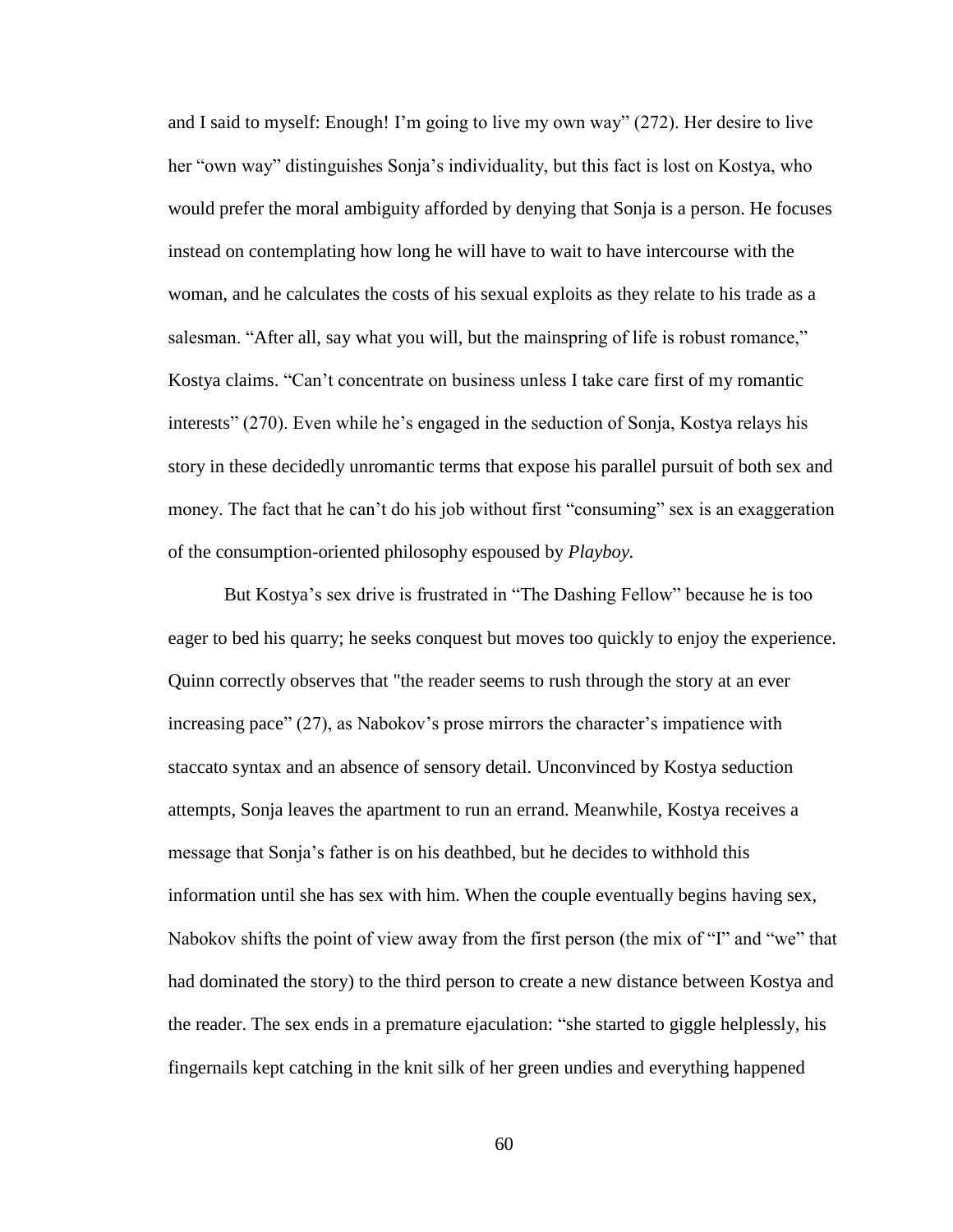very ineffectually, uncomfortably and prematurely" (275) that leaves Kostya dissatisfied with the episode. In his disillusionment, Kostya's male gaze once again loses its shimmer: "No, it was not worth the trouble. Thank you kindly for the treat. Wasting my strength. I'm no longer in the bloom of youth. Rather disgusting. Her perspiring nose, her faded mug" (275). Kostya finds the physical letdown odious, no doubt, but his disappointment is crystallized in his sentiment that this sexual consumption was "not worth the trouble"—that the commodified sex he bought wasn't on par with the price he paid.

This capitalist calculation of sexual relations, like Kostya's rampant hedonism, goes beyond Hefner's vision of consumer pleasure. The playboy figure is a man who never has to overtly pay for sex, instead preferring to operate under the guise of romance with help from the magazine's material offerings. And although a *Playboy* reader could purchase the magazine as an aid to satisfying his own sexual urges, this form of sex-forpay is, arguably, less harmful because models are not exposed to the same dangers as prostitutes. Hefner's magazine was built on both sex and capital exchange, but it intentionally obscured the ties between the two, always preferring instead to talk about things like romance or pleasure. *Playboy* operates under an ideal that its offerings are less important to the individual than actual, real-world relationships; the magazine is a guide to the good life and not the entirety of the good life. The magazine seems relatively conservative for sex theorist Alan Soble, who places *Playboy* in line with other mainstream notions of sexual fulfillment by suggesting the magazine upheld the idea "that having full-bodied relationships is an obligation, or is a mode of existence morally superior to casual sex, or that, in comparison with a life of cold fucks or solitary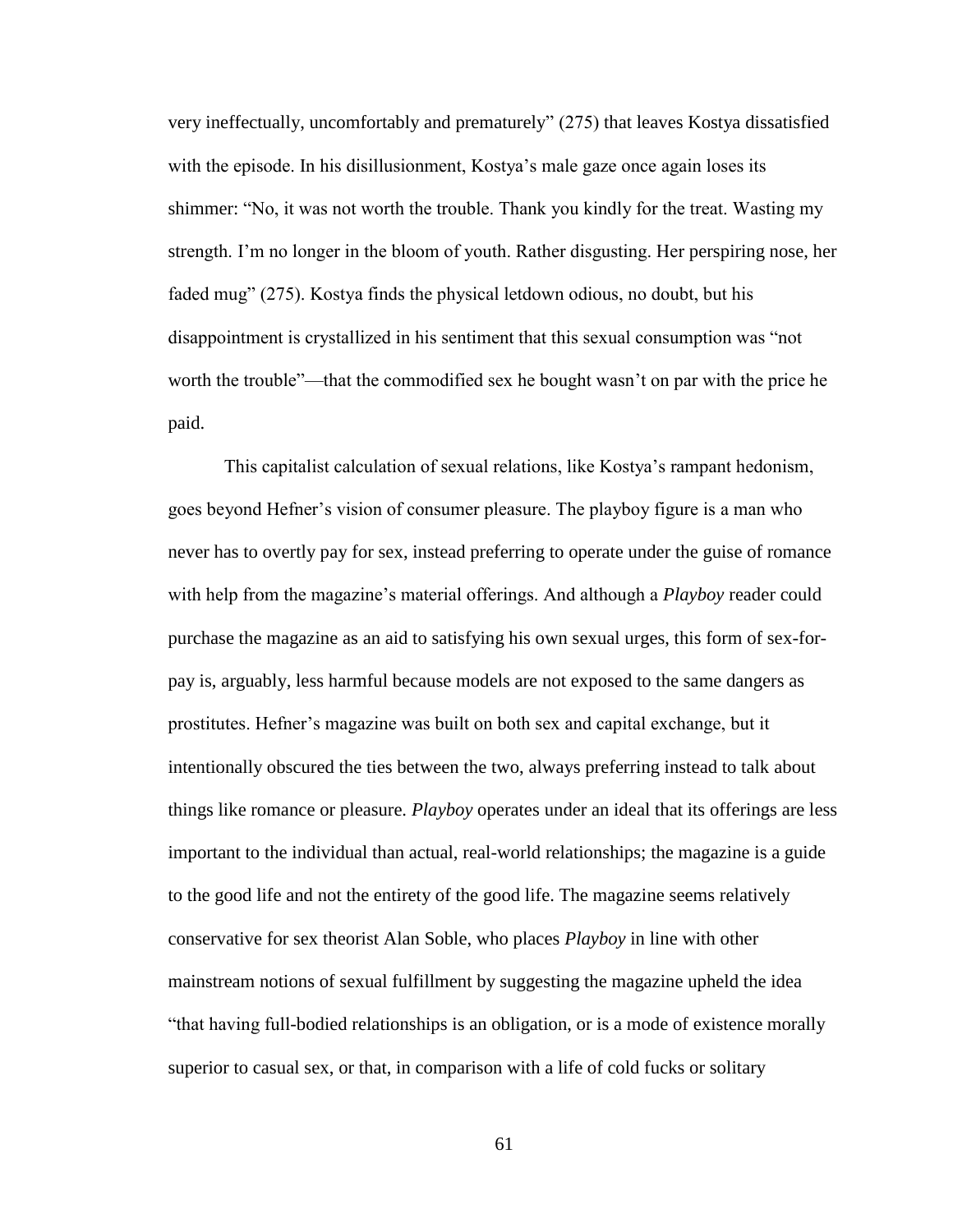masturbation with pornography, being couples and working damn hard at it is more suitable to the dignity of the human being" (169). Soble's "dignity of the human being" is an iteration of the individualism that formed the core of the *Playboy* philosophy, and Nabokov's "dashing fellow" is most acutely guilty of not respecting another human being's individuality.

Kostya's approach to women is deplorable, but his decision not to tell Sonja about her dying father is even more morally suspect. After sex, Kostya claims to need a cigar and leaves without mentioning the father—partly as a punishment for the unsatisfying sex. As Kostya abandons the scene to catch a train out of town, Nabokov returns to the "we" pronoun as a way of universalizing the experience: "The train was crammed, the heat stifling. We feel out of sorts but do not quite know if we are hungry or drowsy. But when we have fed and slept, life will regain its looks and the American instruments will make music in the merry café described by our friend Lange. And then, sometime later, we die" (276). Kostya's feeling of unease puzzles him because it doesn't seem like it could be fixed by consumption—it is not as simple as being "hungry or drowsy"—but is instead the aftereffect of unbridled hedonism. The "American instruments" represent, in this passage, the material pleasures of society, but those distractions don't seem to fully compensate for the profound dissatisfaction Kostya feels. The story's fatalistic endnote seems to invalidate all of Kostya's spirited pursuit of pleasure, implying that something more important lies beyond the reach of selfish consumption.

Publishing Nabokov's story signaled that *Playboy* was still, in some ways, philosophically conservative despite its publisher's increasingly erratic behavior in the 70s. When the magazine began in the 50s, it unabashedly urged men to purchase the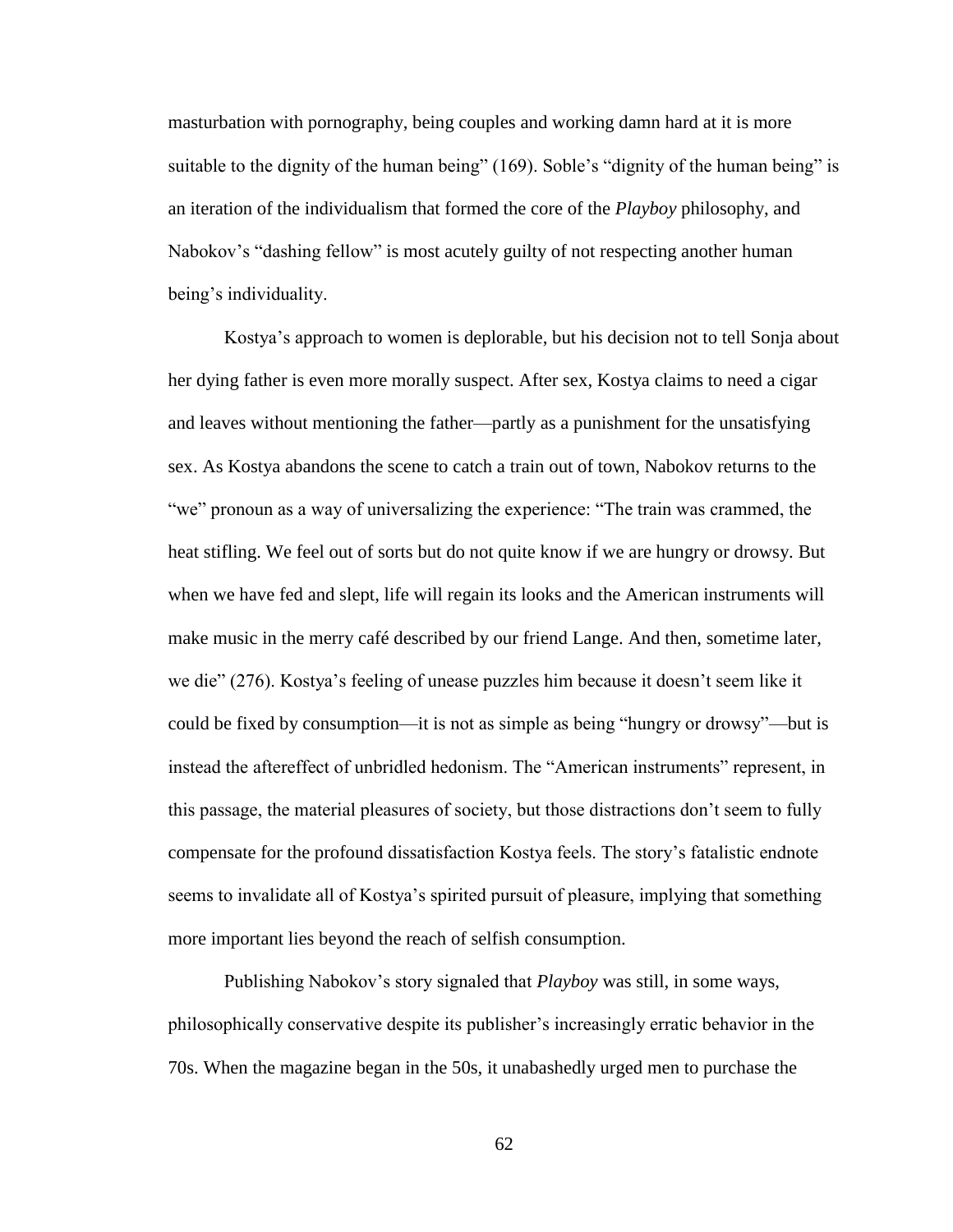indulgent lifestyle that *Playboy* believed American men deserved, but by the 70s, it adopted a more nuanced approach to consumer life. Rather than living like Nabokov's Kostya, the 70s version of *Playboy* sought the limits of self-interest. Both the "Dashing Fellow" and "Saul Bird" read like subtle bogey-man stories to the socially conservative playboy; Hefner imagined neither the heartless hedonist nor the hypocritical radical as models for 20<sup>th</sup> century manhood. Instead, the stories in *Playboy* fiction during the 70s continued to privilege the self-interested individual as the key to understanding Hefner's "good life" philosophy—a lifestyle, as it turned out, that needed to respect its own limits. The increasing divergence between the magazine's fiction—which more closely upheld Hefner's original style than the magazine's 70s editorial missteps—began an era in which *Playboy*'s identity crisis threatened its cultural legacy.

## **Conclusion: STORIES FOR THE GIRLS NEXT DOOR**

In December 2012 I met my first *Playboy* writer. Steve Almond is most known for his bestselling nonfiction book, *Candyfreak,* but he also boasts an impressive list of fiction publications that includes multiple *Playboy* stories with titles like "Appropriate Sex" (2003) or "How to Love a Republican" (2001). He was frank about his experience with the magazine; he told me editors looked for stories that were sexy but not oversexed. And the sex at the heart of these stories, he said, needed to focus on heterosexual encounters without anything too kinky or abnormal. For a writer like Almond, whose public readings are laced with profanity and include his rules for writing good sex scenes, the *Playboy* stories are peculiarly conservative.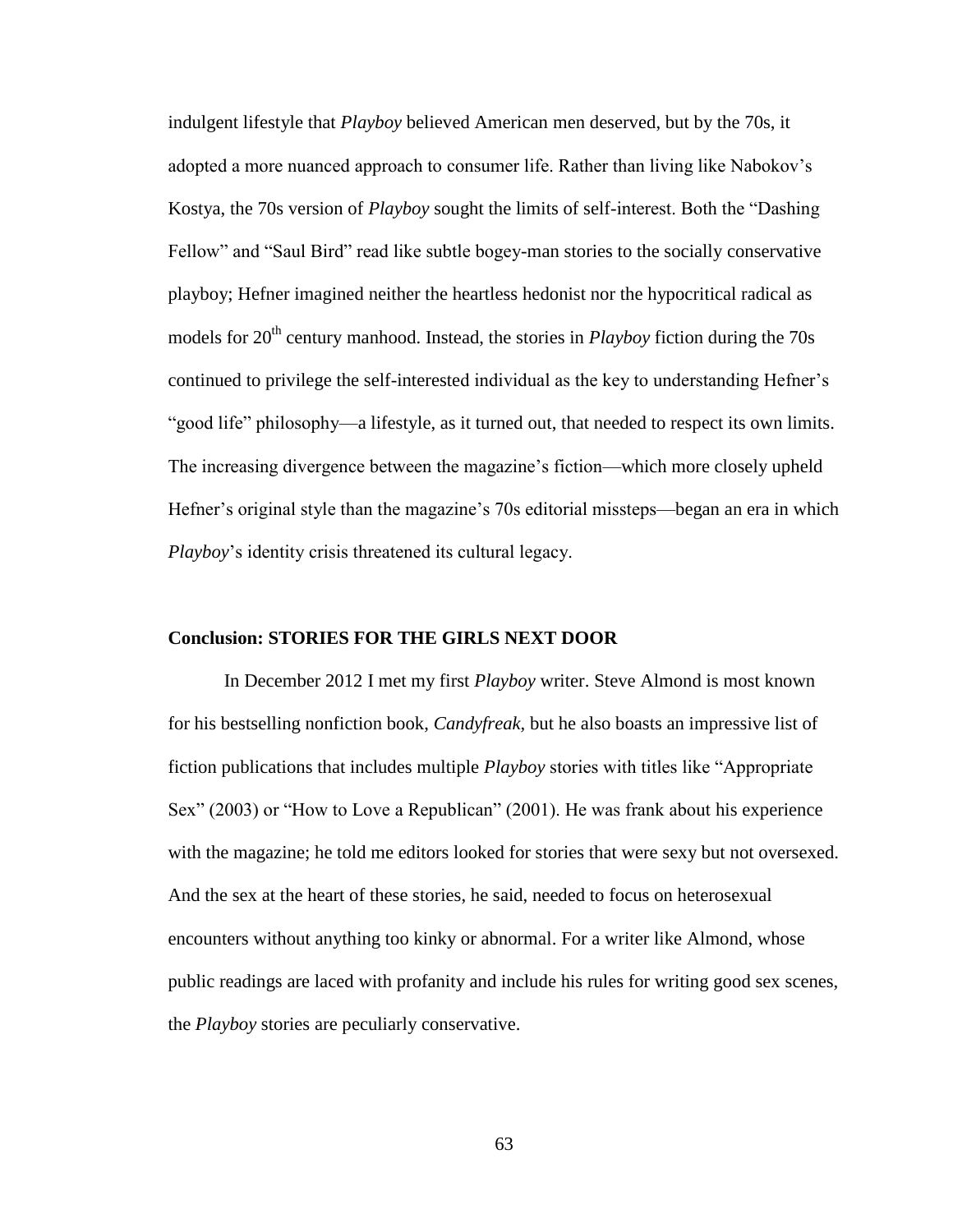Why publish in the magazine, then? Almond's rationale echoed many of the writers who have appeared in *Playboy's* pages for the last forty years: it pays. Even for writers of considerable literary fame, the short story market can bear little financial fruit. *Playboy* still pays well for pieces of writing that might otherwise go unpublished as standalone stories. The short story form has remained more important for Hefner and his editors than for almost all other consumer magazines.

Almond recalled once going to a newsstand to buy copies of the *Playboy* in which one of his stories appeared, and he felt a vague embarrassment over buying the magazines. For Almond, who often writes erotica, the shame didn't stem from *Playboy's* reputation for nude pictures. Rather, buying multiple copies of *Playboy* potentially sent a false signal to that newsstand attendant that Almond was genuinely interested in the culture that the magazine continues to represent—a culture of materiality, celebrity and heteronormative ogling.

That culture, though, has been left behind. If buying a *Playboy* in 1963 was an act of individualism and sexual subversion, buying a *Playboy* in 2013 is the opposite. More than anything, the magazine is now a product of cultural nostalgia, and buying a copy equates only to the consumption of one of mass media's myriad lifestyle offerings. Hefner's dream of all-out consumerism never exactly materialized; he couldn't have anticipated the effects of feminism, the rise of evangelicals or shifts toward globalism changing American's sexual culture. Although he was mostly right about the proliferation of consumer culture, he couldn't have imagined himself as a cultural punch line in 2013, and his magazine's half-century of publishing now seems more like an extensive record of a thwarted male fantasy.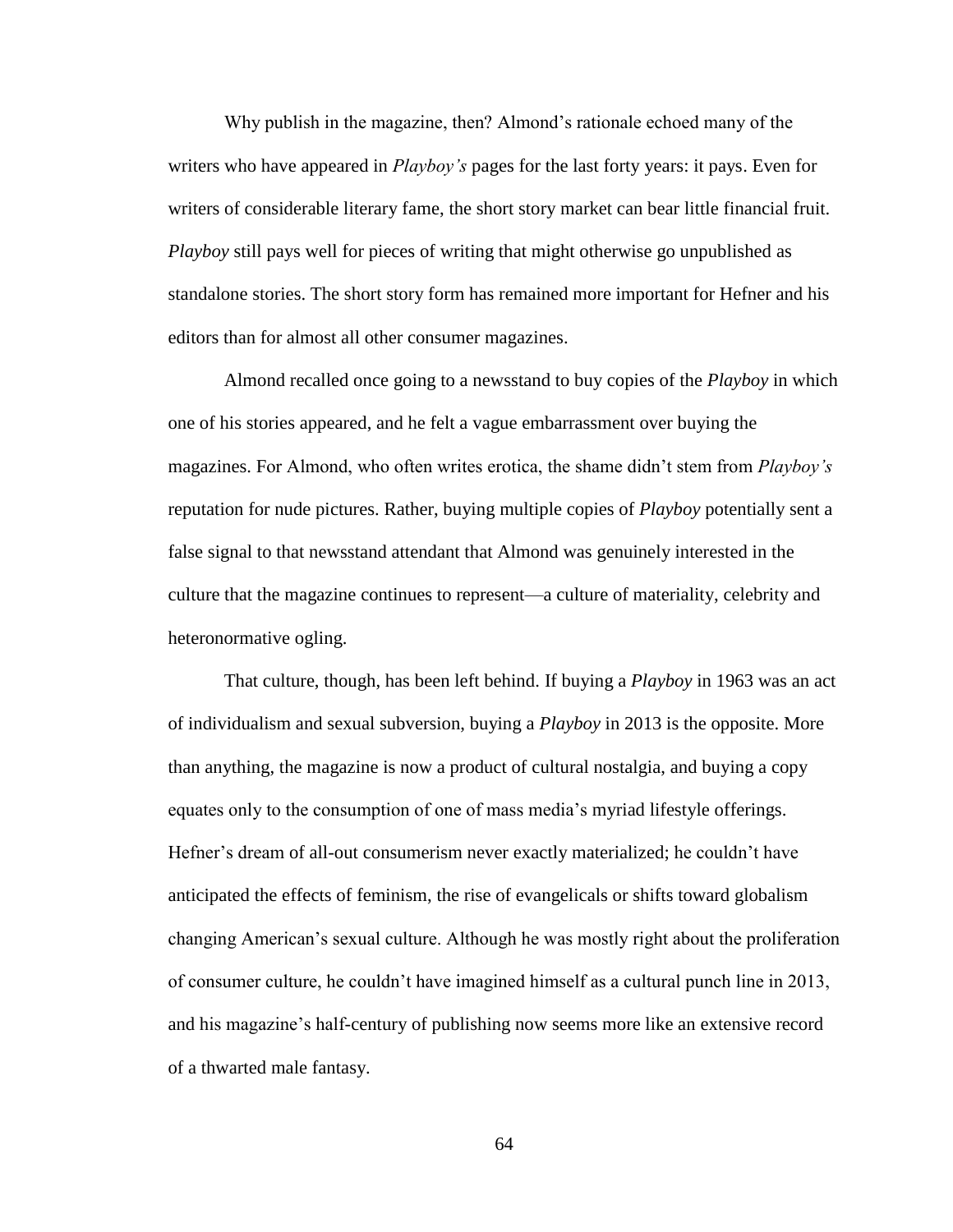Perhaps *Playboy's* cultural relevance in the past decade came not from the magazine itself but from Hefner's reality show, *The Girls Next Door*. The show debuted in 2005, when television's market for celebrity-domestic documentary television had begun to boom. The America public seemed hungry for an inside look into the everyday lives of celebrities, and the sensational history of Hefner and his three young, blonde girlfriends provided instant drama.

The show was a surefire hit and ran for six seasons. But Hefner acted as only background decoration for the show—an aged and sometimes meandering grandfather figure looming over the hijinks of his girlfriends Holly, Bridget and Kendra. Viewers were uninterested in his politics or his legacy; he certainly didn't command attention as the icon of social revolution he'd been in previous decades. Rather, his aptly named *The Girls Next Door* drew in audiences by its attempts to normalize the lifestyles of Hef's harem. The show's narratives framed the trio of bombshells as traditional American women attempting to claim their own careers, forming important bonds with other women and enjoying the consumer pleasures afforded by their position. Producers even attempted to align their polygamous arrangement to mainstream marriage by emphasizing scenes of romantic love while skirting sexual scenes with the pajama-clad husband.

Rather than antagonizing traditional politics—the way Hefner operated his magazine in its heyday—the reality show affirmed what viewers already believed about sexual freedom and the importance of consumerism. The show's female viewers were implicitly asked to assent to Hefner's sexual arrangements as part of the high-class lifestyle he offered to his girlfriends. Hefner's sexual arrangement with these three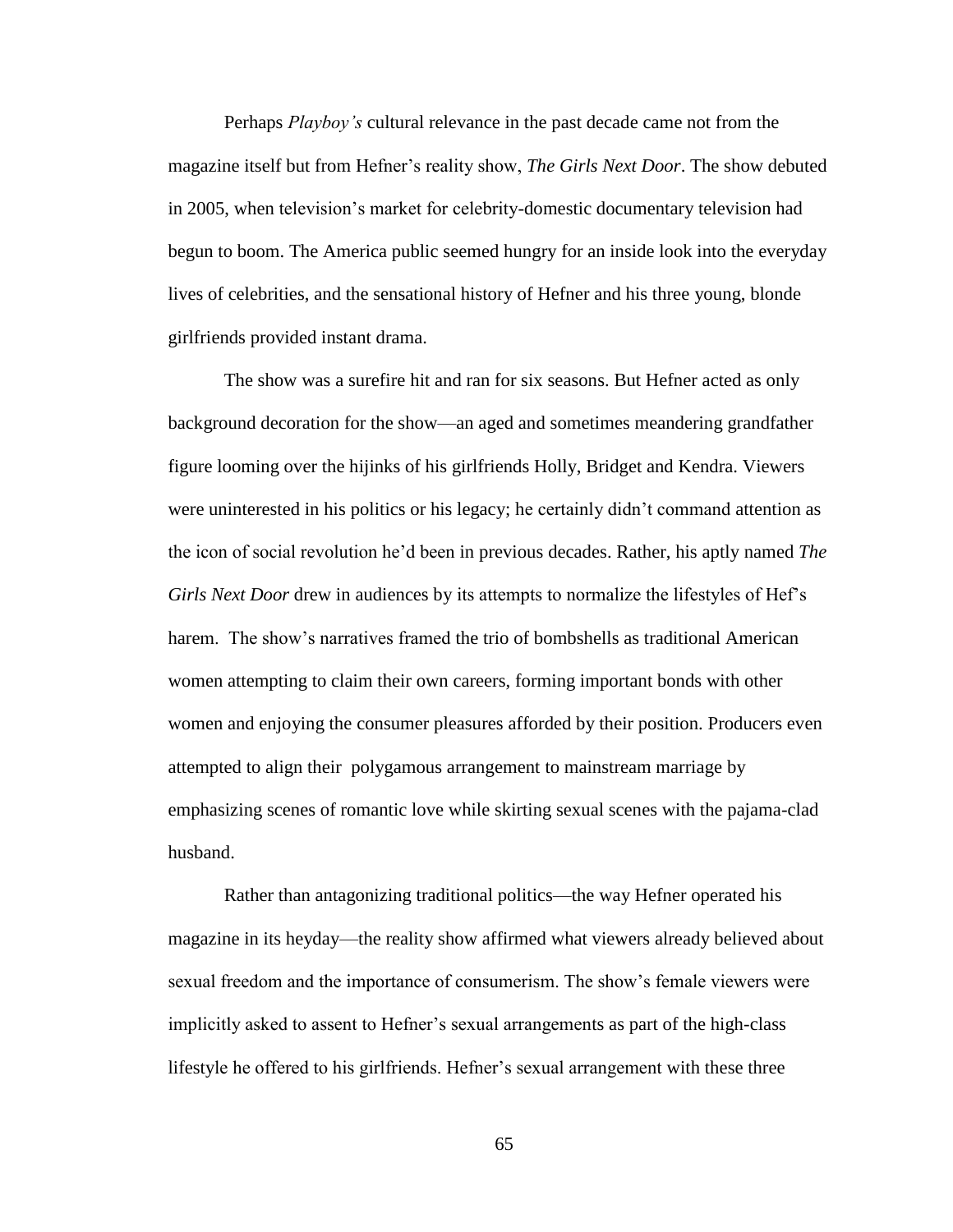young, buxom women wasn't treated as any sort of scandal by the show's producers, stars or audience—there was nothing surprising or edgy about it. Instead, the major appeal of the show was simple: watching three young women enjoy the pleasures of the *Playboy* lifestyle.

*Playboy*—the glossy paper version--is perhaps inevitably becoming outdated, but Hefner's philosophy of consumerism is still alive. The revenue sources of Playboy Enterprises, Inc. have moved away from print advertising to digital entertainment and the licensing of its brand, a move largely orchestrated by Hefner's daughter, Christine Hefner, who ran the company until 2009. Through this evolution, Playboy Enterprises still makes its money on selling the playboy lifestyle even if magazine circulation dips, and the bunny symbol has eclipsed the magazine in cultural relevance. The company has solidified the status symbol while the original print product is only marginally important.

So what becomes of the fiction that has always been part of the magazine's formula? *Playboy* continues to publish fiction and compete as a top market with one of the nation's most prestigious prizes for short fiction from college writers. In December 2009, the magazine won a bidding war to the rights of an unpublished Nabokov manuscript titled "The Original of Laura." But the continuing legacy of *Playboy* fiction exposes a growing breach between audiences seeking literature and those seeking erotic images. Perhaps Hefner dreamed of the American man as a lover of both world-class fiction and exposed nipples, but today's truth is that there are some readers who would prefer to see the Nabokov manuscript without thumbing past nude pictorials. In the early days of *Playboy*, its bawdy character harmonized with its editorial content, but now one might question if the erotic pictures limit the magazine's cultural relevancy.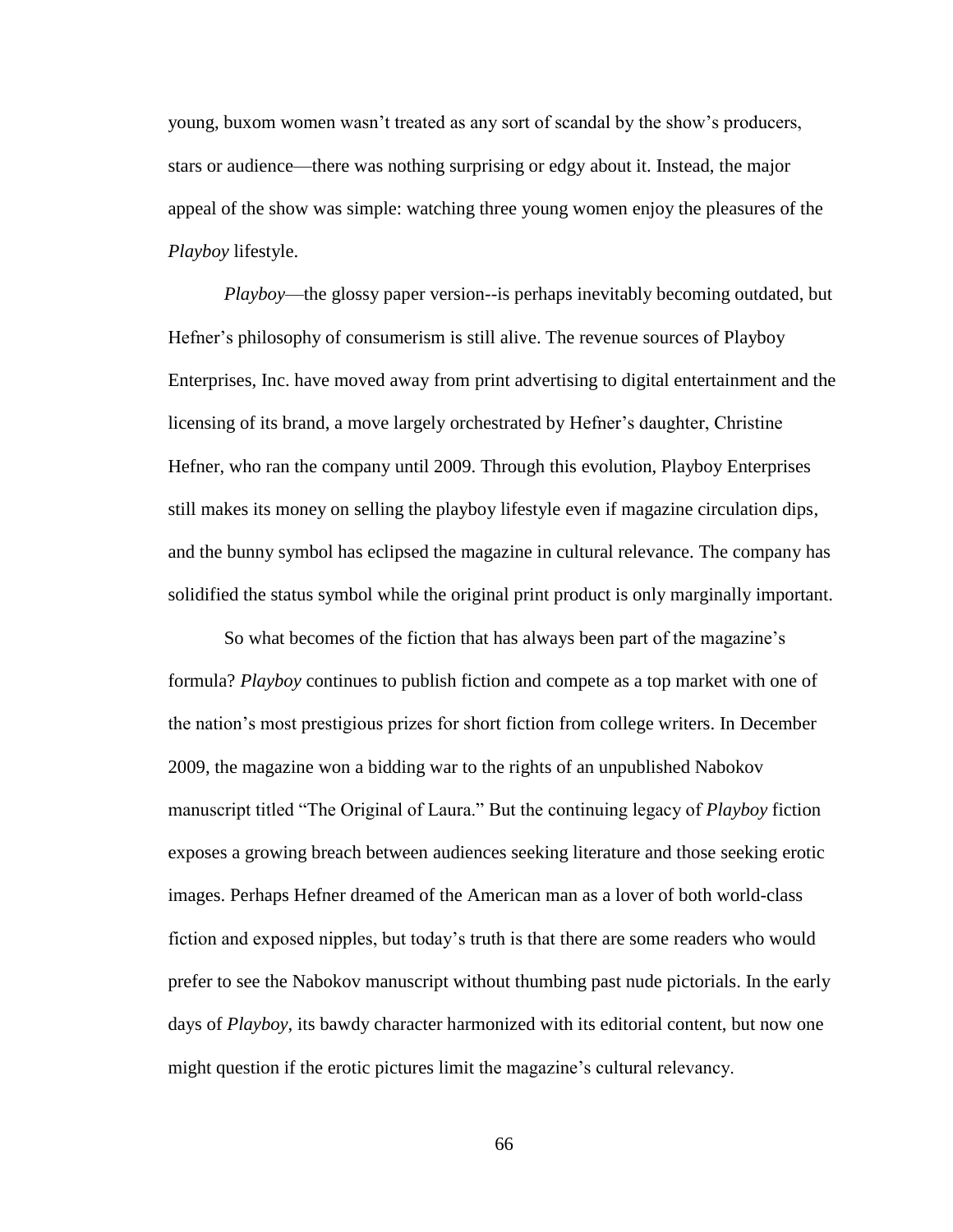After all, nearly 60 years of publishing under Hefner's formula has worn on *Playboy's* ability to create sufficient buzz about its nude pictorials. The magazine turned to themed pictorials (including a proposed "women of Starbuck's" issue that the company turned down) and celebrity spots to boost interest, but the heart of *Playboy*'s marketing more adeptly turns on a sense of nostalgia than of excitement. *Playboy* is now the naughty magazine of a bygone era, tame by today's standards, a relic of your father's days of bachelorhood. The question is whether *Playboy's* devotion to fiction is similarly obsolete; today's consumer-oriented magazines still reach young male customers with bared skin and glossy products, but the literary offerings are conspicuously absent. This change demands we ask whether the short story still functions as a viable technology for transmitting the culture of the young American male—and if not, what that might mean for the future of mass media storytelling.

I've argued here that *Playboy* fiction delivered individualistically motivated narratives to a postwar culture clamoring for stories of self-gratification. These pieces acted as myths crucial for introducing Hefner's consumerist philosophies into popular culture. *Playboy* encouraged an indulgence in consumer pleasures and simultaneously offered up fiction as a distinct cultural product—playing part in both the supply and demand for this literature. The magazine's version of the American Dream in the late 1950s relied on stories with protagonists more interested in what they might gain from society than what they could contribute. Similarly, *Playboy'*s stories imagined replacing the onerous bonds of traditional marriage with a more complex version of matrimony that freed Americans to indulge even more individual desires. These stories repeatedly told readers to consider their own interests first and foremost.

67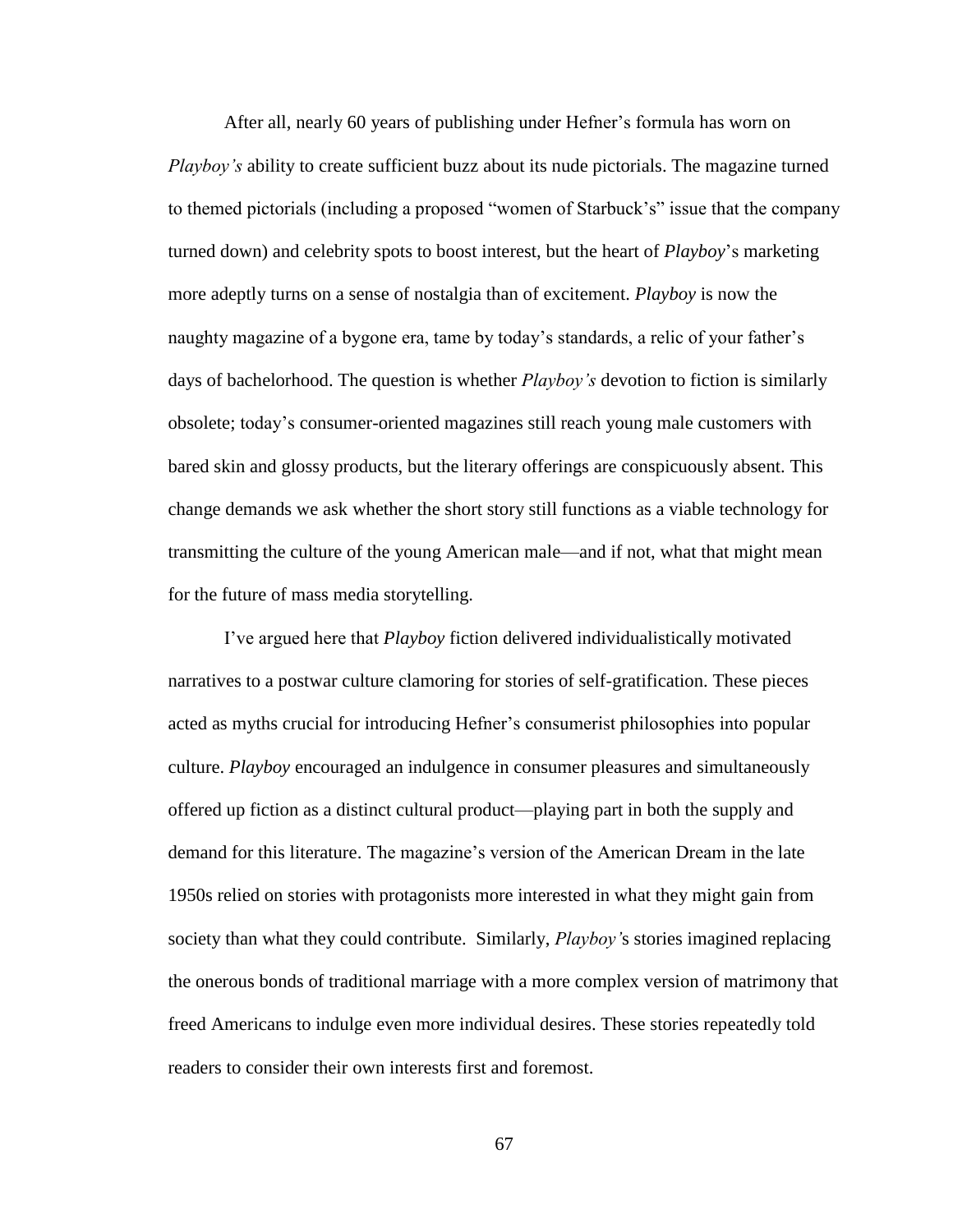But this sense of individualism, like *Playboy's* ascendancy, passed out of the cultural vogue. As early as the 1970s, the magazine's fiction increasingly reflected an awareness that if every member of a society pursued his or her own self-interest, then interpersonal conflicts would inevitably follow. Negotiating these impasses would require a greater understanding of collective values. Perhaps this, too, was part of the appeal of *The Girls Next Door*—we wondered how three women accustomed to indulgence could ever share one octogenarian lover. Holly, Bridget and Kendra each represented compelling stories individually, but taken as a group they inspired more complex questions about ways in which modern women could aid or detract from each other's upward mobility. We might ask, too, if the intrusion of camera's into Hefner's world further complicated his efforts for authentic romance—the same way new communication technologies have led to questions about the changing nature of human connection. The complex realities of a television show like *The Girls Next Door* is only one example of the new facets of American culture to arise since *Playboy* first printed its inaugural issue. These changes imply a unique opportunity for fiction writers to respond to fluctuating cultural norms, and *Playboy*, I believe, could still serve as a venue for new stories.

As long as it continues to pay for quality writing, *Playboy* will remain a viable market for authors, but the magazine's cultural context will inevitably alter how its stories are selected and received. After all, Steve Almond's most erotic or subversive stories are too far from the mainstream for *Playboy*, and they are not what *Playboy*  readers ask for. But those stories and countless others are still important narratives that ought to reach audiences, and only by publishing daring stories can Hefner's magazine play a part in the continuing developments of American culture. The combination of

68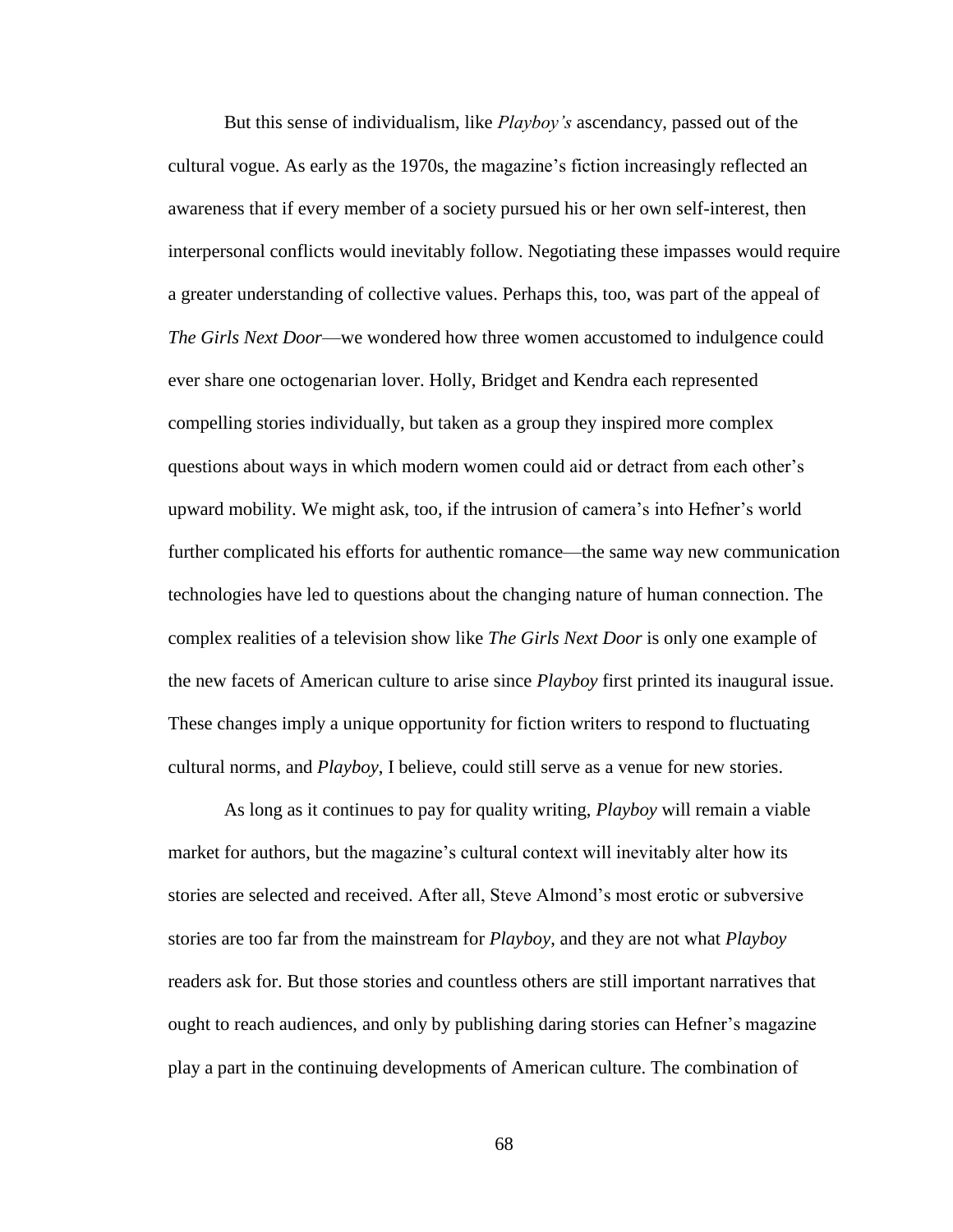naked centerfolds and literary work remains enticing not because it fits Hefner's vision of sophistication, but because it offers a juxtaposition of high and low culture that might provide us an accurate portrait of contemporary American character. In many ways, the legacy of *Playboy* fiction hinges on whether the magazine will simply publish stories that reinforce its cultural status or offer its readers something both surprising and satisfying. In order to move forward, *Playboy* must publish fiction that anticipates cultural progress rather than only looks nostalgically upon Hugh Hefner's "good life" that few, if any, Americans ever lived.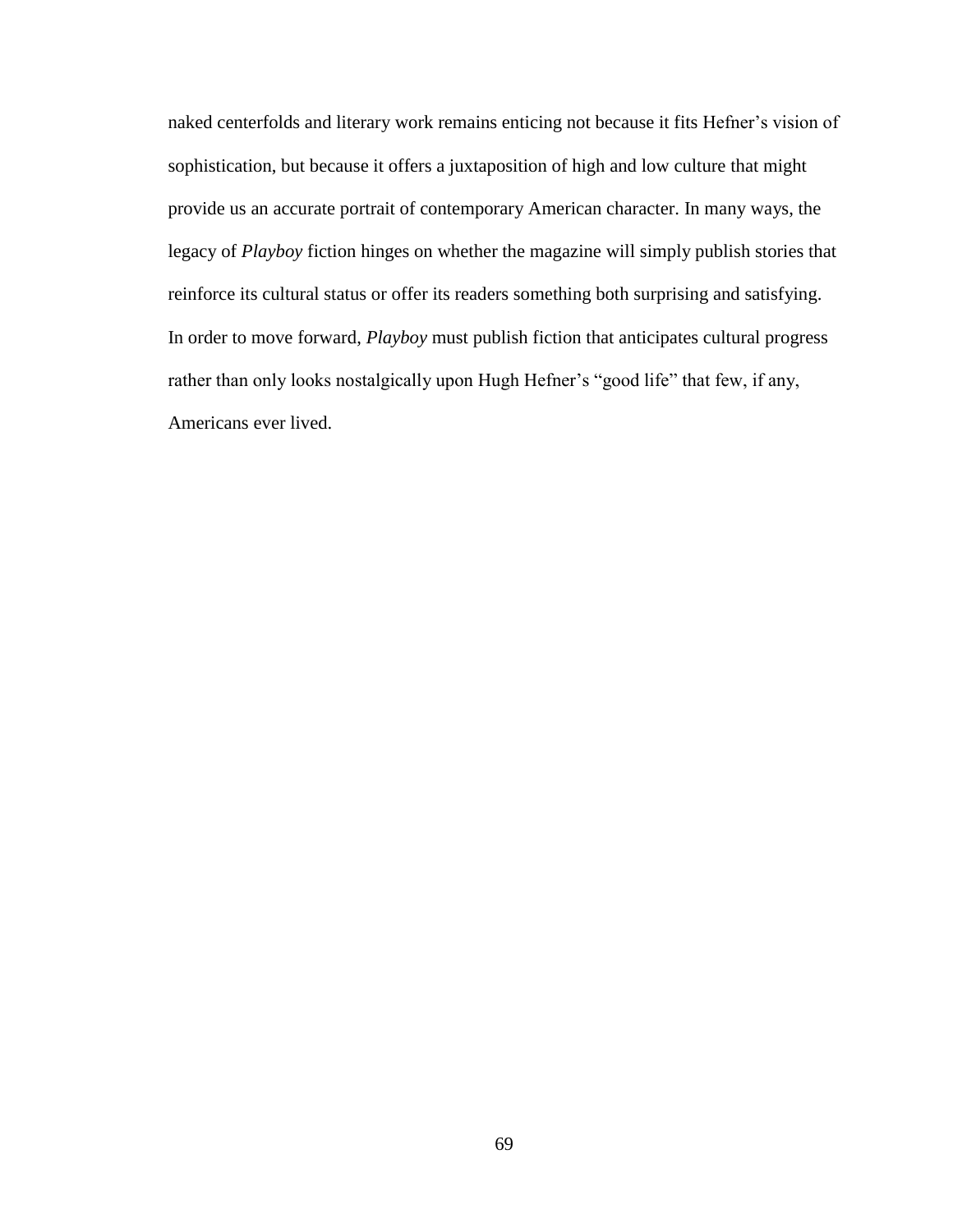## Works Cited

- Allen, Mary. *The Necessary Blankness: Women in Major American Fiction of the Sixties.* Urbana, Ill.: University of Illinois Press. 1976.
- Beaumont, Charles. "Black Country." in *Playboy Stories: The Best of Forty Years of Short Fiction.* ed. Alice K. Turner. New York: Plume (1995): 3-19.
- Bradbury, Ray. "The Vacation" in *Voices of Concern: The* Playboy *College Reader.*  New York: Harcourt Brace Jovanovich. 1971.
- Brier, Evan. *The Novel Marketplace: Mass Culture, the Book Trade and Postwar American Fiction.* Philadelphia: University of Pennsylvania Press (2010).
- Colwin, Laurie. "My Mistress" in *Playboy Stories: The Best of Forty Years of Short Fiction.* ed. Alice K. Turner. New York: Plume (1995): 443-456.
- Dziemianowics, Stefan. "'Dark Music': The Macabre Fiction of Charles Beaumont." *Studies in Weird Fiction.* 13 (1993): 28-35.
- Dubus, Andre. "Anna" in *Playboy Stories: The Best of Forty Years of Short Fiction.* ed. Alice K. Turner. New York: Plume (1995): 421-439.
- Ehrenriech, Barbara. *Hearts of Men: American Dreams and the Flight from Commitment.* New York: Random House. 1987.
- Friedman, Bruce Jay. "The Killer in the TV Set" in *Playboy Stories: The Best of Forty Years of Short Fiction.* ed. Alice K. Turner. New York: Plume (1995): 79-85.
- Giles, James R. *Irwin Shaw.* Boston: Twayne Publishers. 1983.
- Johnson, Greg. *Joyce Carol Oates: A Study of the Short Fiction.* New York: Twayne Publishers (1994).
- Kenney, Catherine McGehee. *Thurber's Anatomy of Confusion.* New York: Archon. 1984.
- Lloyd, Amy Grace. Interview. *Literary Traveler.* Accessed at December 21, 2011 at http://www.literarytraveler.com/authors/playboy\_interview\_loyd.aspx.
- Lowe, Donald M. *The Body in Late Capitalist U.S.A*. Durham, N.C.: Duke University Press. 1995.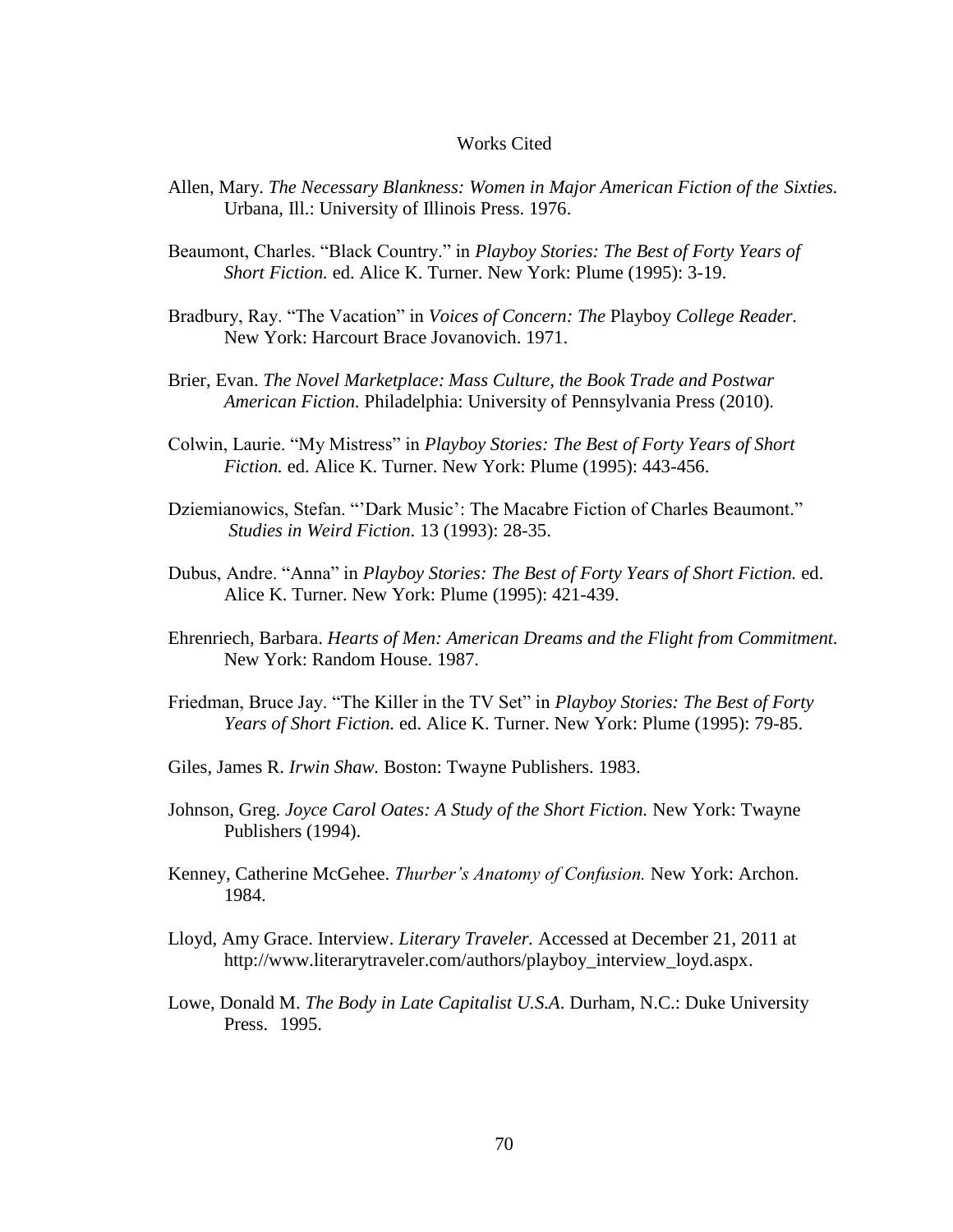- Maslow, A.H. "Self-Actualizing People: A Study of Psychological Health" in *Dominance, Self-Esteem, Self-Actualization: Germinal Papers of A.H. Maslow* ed. Richard J. Lowry. Belmont, Calif.: Wadsworth Publishing (1973).
- Matheson, Richard. "A Flourish of Strumpets." in *Playboy Stories: The Best of Forty Years of Short Fiction.* ed. Alice K. Turner. New York: Plume. (1995): 33-41.
- McDaniel, John N. *The Fiction of Philip Roth.* Haddonfield, N.J.: Haddonfield House (1974).
- Mitchell, Taylor Joy. *Cold War Playboys: Models of Masculinity in the Fiction of*  Playboy. Diss. University of South Florida, 2011. Ann Arbor, Mich.: Proquest. 2011.
- Nabokov, Vladimir. "The Dashing Fellow" in *Playboy Stories: The Best of Forty Years of Short Fiction.* ed. Alice K. Turner. New York: Plume (1995): 269-276.
- Oates, Joyce Carol. "Saul Bird Says: Relate! Communicate! Liberate!" in *Playboy Stories: The Best of Forty Years of Short Fiction.* ed. Alice K. Turner. New York: Plume (1995): 239-258.
- Oates, Joyce Carol. "A Personal View of Nabokov" in *Critical Essays on Vladimir Nabokov.* ed. Phyllis A Roth. Boston:G.K. Hall and Co. (1984).
- Oates, Joyce Carol. "Playboy Forum" in *Playboy.* 18.1 (1975).
- Quinn, Brian. "Blindness in Obsession as Portrayed in Nabokov's 'A Dashing Fellow.' *Studies in Languages and Cultures.* 7 (1996): 25-36.
- Pitzulo, Carrie. *Bachelors and Bunnies: The Sexual Politics of* Playboy. Chicago: University of Chicago Press. 2011.
- Pitzulo, Carrie. "The Battle in Every Man's Bed: *Playboy* and the Fiery Feminists." *Journal of the History of Sexuality*. 17.2 (2008): 259-290.
- Rosen, Cindy M. *John Updike: The Role of Women in his Short Fiction.* Thesis. UMI Publishing, 2011.
- Roth, Philip. "An Actor's Life for Me" in *Playboy Stories: The Best of Forty Years of Short Fiction.* ed. Alice K. Turner. New York: Plume (1995): 121-141.
- Soble, Alan. *Pornography, Sex and Feminism.* New York: Prometheus Books. 2002.
- Shaw, Irwin. "Where All Things Wise and Fair Descend" in *Playboy Stories: The Best of Forty Years of Short Fiction.* ed. Alice K. Turner. New York: Plume (1995): 177-189.